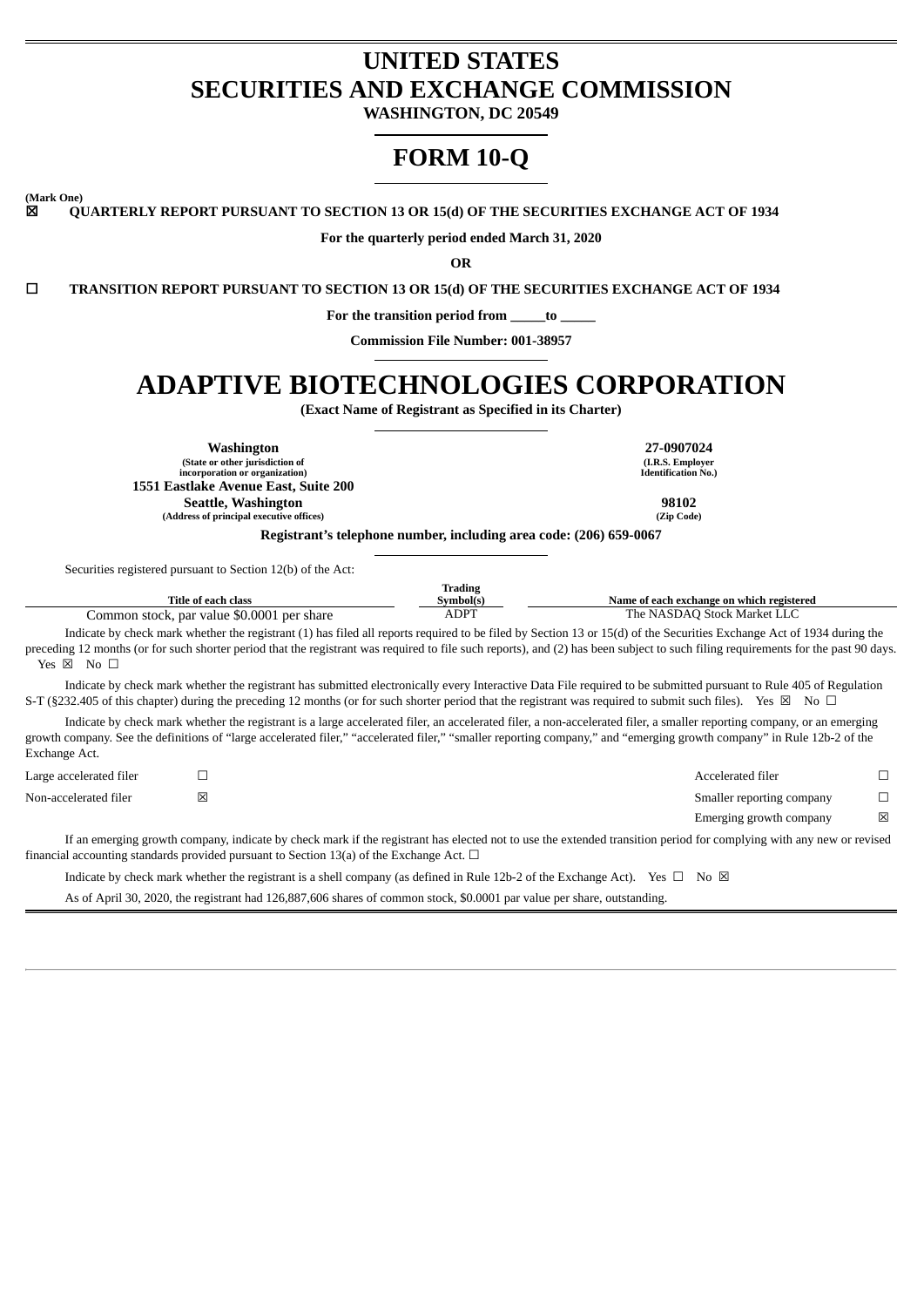# **Table of Contents**

|                   |                                                                                               | Page                     |
|-------------------|-----------------------------------------------------------------------------------------------|--------------------------|
| PART I.           | <b>FINANCIAL INFORMATION</b>                                                                  |                          |
| Item 1.           | <b>Financial Statements (Unaudited)</b>                                                       | $\overline{\mathcal{A}}$ |
|                   | <b>Condensed Balance Sheets</b>                                                               |                          |
|                   | <b>Condensed Statements of Operations</b>                                                     | 5                        |
|                   | <b>Condensed Statements of Comprehensive Loss</b>                                             | 6                        |
|                   | <b>Condensed Statements of Convertible Preferred Stock and Shareholders' (Deficit) Equity</b> |                          |
|                   | <b>Condensed Statements of Cash Flows</b>                                                     | 8                        |
|                   | <b>Notes to Unaudited Condensed Financial Statements</b>                                      | 9                        |
| Item 2.           | <b>Management's Discussion and Analysis of Financial Condition and Results of Operations</b>  | 24                       |
| Item 3.           | <b>Quantitative and Qualitative Disclosures about Market Risk</b>                             | 33                       |
| Item 4.           | <b>Controls and Procedures</b>                                                                | 33                       |
| PART II.          | <b>OTHER INFORMATION</b>                                                                      | 34                       |
| Item 1.           | <b>Legal Proceedings</b>                                                                      | 34                       |
| Item 1A.          | <b>Risk Factors</b>                                                                           | 34                       |
| Item 2.           | <b>Unregistered Sales of Equity Securities and Use of Proceeds</b>                            | 36                       |
| Item 3.           | <b>Defaults Upon Senior Securities</b>                                                        | 36                       |
| Item 4.           | <b>Mine Safety Disclosures</b>                                                                | 36                       |
| Item 5.           | <b>Other Information</b>                                                                      | 36                       |
| Item 6.           | <b>Exhibits</b>                                                                               | 37                       |
| <b>Signatures</b> |                                                                                               | 38                       |
|                   |                                                                                               |                          |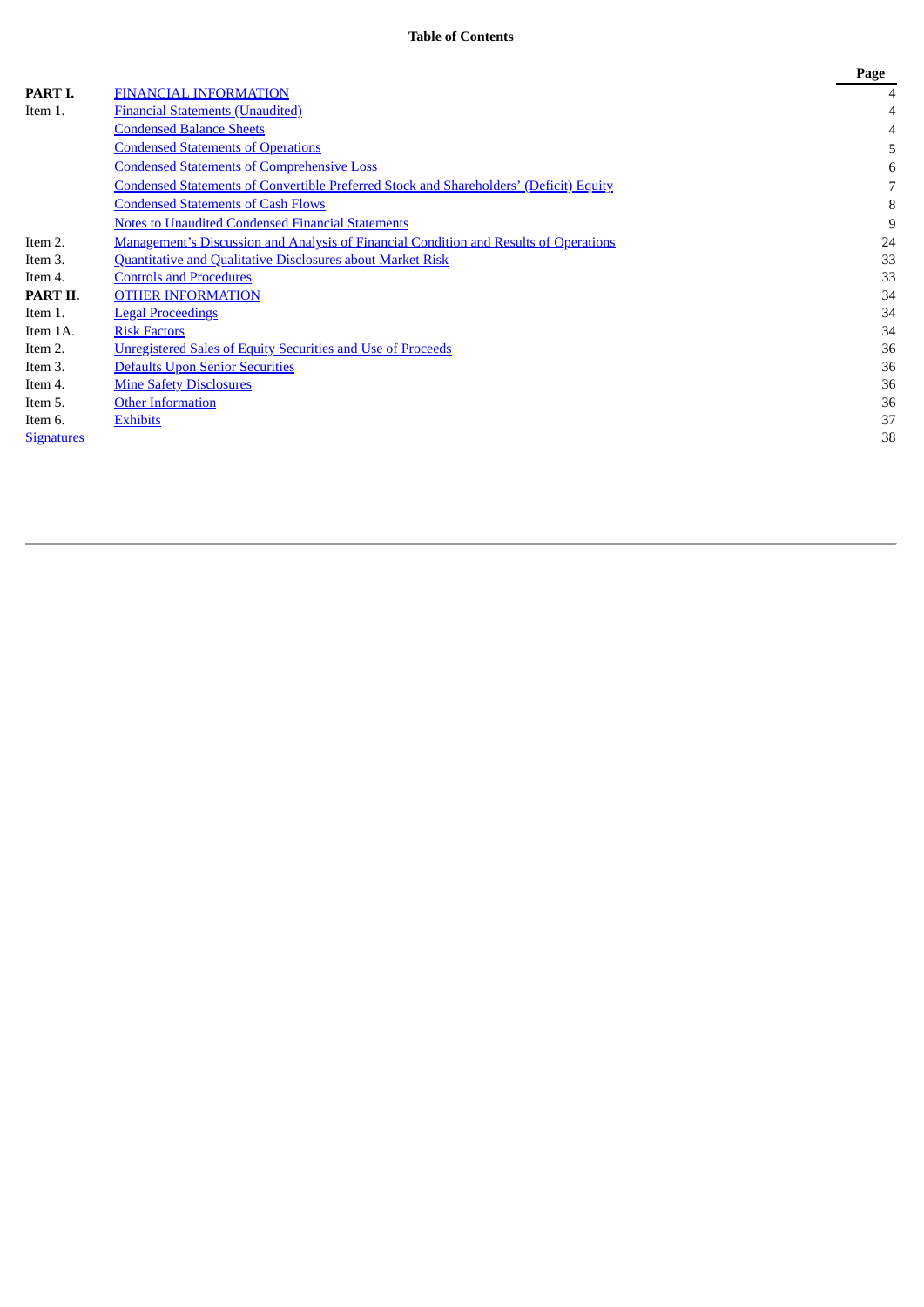## **FORWARD-LOOKING STATEMENTS**

This report contains forward-looking statements that are based on management's beliefs and assumptions and on information currently available to management. All statements contained in this report other than statements of historical fact are forward-looking statements, which include but are not limited to, statements about:

- our ability to leverage and extend our immune medicine platform to discover, develop and commercialize our products and services, particularly in light of the novelty of immune medicine and our methods;
- our ability to obtain regulatory clearance, authorization and approval for such products and services;
- our collaboration with Genentech, Inc. ("Genentech") and ability to develop and commercialize cellular therapeutics, including our ability to achieve milestones and realize the intended benefits of the collaboration;
- our ability to develop a map of the interaction between the immune system and disease ("TCR-Antigen Map") and yield insights from it that are commercially viable;
- our expected reliance on collaborators for development and clinical testing of potential diagnostic and therapeutic product candidates, which may fail at any time due to a number of possible unforeseen events; and
- the potential adverse effect on our business, operations and plans or timelines (including those plans and timelines related to expansion initiatives and clinical development) resulting from a health epidemic or pandemic, including the recent COVID-19 pandemic.

The forward-looking statements in this report also include statements regarding our ability to develop, commercialize and achieve market acceptance of our current and planned products and services, our research and development efforts, and other matters regarding our business strategies, use of capital, results of operations and financial position, and plans and objectives for future operations. In some cases, you can identify forward-looking statements by the words "may," "will," "could," "would," "should," "expect," "intend," "plan," "anticipate," "believe," "estimate," "predict," "project," "potential," "continue," "ongoing" or the negative of these terms or other comparable terminology, although not all forward-looking statements contain these words. These statements involve risks, uncertainties and other factors that may cause actual results, levels of activity, performance or achievements to be materially different from the information expressed or implied by these forward-looking statements. These risks, uncertainties and other factors are described under "Risk Factors," "Management's Discussion and Analysis of Financial Condition and Results of Operations," and elsewhere in this report and in other documents we file with the Securities and Exchange Commission from time to time. We caution you that forward-looking statements are based on a combination of facts and factors currently known by us and our projections of the future, about which we cannot be certain. As a result, the forwardlooking statements may not prove to be accurate. The forward-looking statements in this report represent our views as of the date of this report.

We undertake no obligation to update any forward-looking statements for any reason, except as required by law.

Unless otherwise stated or the context otherwise indicates, references to "we," "us," "our" and similar references refer to Adaptive Biotechnologies Corporation.

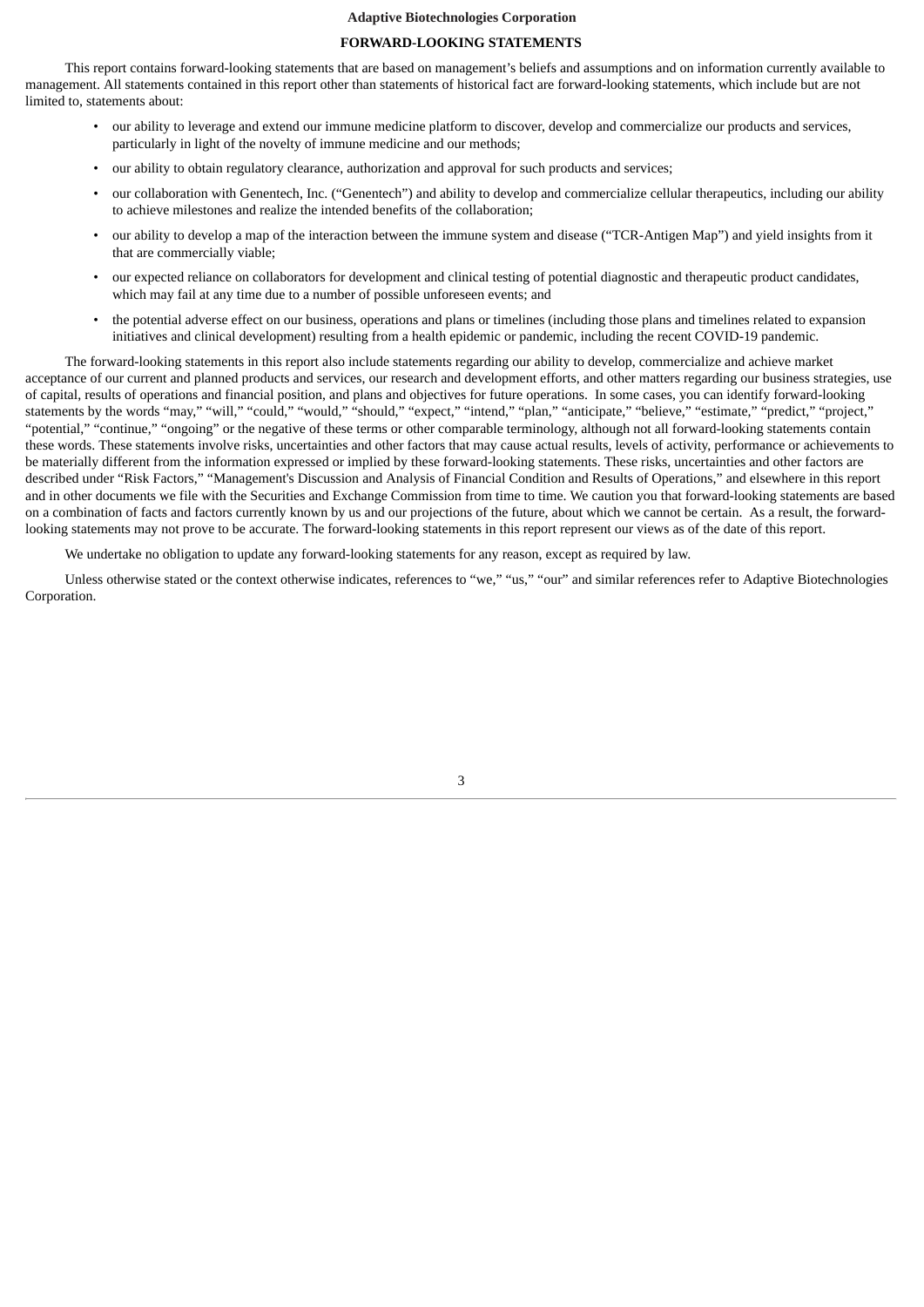# **PART I—FINANCIAL INFORMATION**

# <span id="page-3-2"></span><span id="page-3-1"></span><span id="page-3-0"></span>**Item 1. Financial Statements (Unaudited)**

# **Condensed Balance Sheets (in thousands, except share and per share amounts)**

|                                                                                                                                                                                           |      | March 31,<br>2020<br>(unaudited) | December 31,<br>2019 |
|-------------------------------------------------------------------------------------------------------------------------------------------------------------------------------------------|------|----------------------------------|----------------------|
| <b>Assets</b>                                                                                                                                                                             |      |                                  |                      |
| Current assets                                                                                                                                                                            |      |                                  |                      |
| Cash and cash equivalents                                                                                                                                                                 | \$   | 212,688                          | \$<br>96,576         |
| Short-term marketable securities (amortized cost of \$340,952 and \$479,791, respectively)                                                                                                |      | 342,485                          | 480,290              |
| Accounts receivable, net                                                                                                                                                                  |      | 9,382                            | 12,676               |
| Inventory                                                                                                                                                                                 |      | 10,518                           | 9,069                |
| Prepaid expenses and other current assets                                                                                                                                                 |      | 9,573                            | 14,079               |
| Total current assets                                                                                                                                                                      |      | 584,646                          | 612,690              |
| Long-term assets                                                                                                                                                                          |      |                                  |                      |
| Property and equipment, net                                                                                                                                                               |      | 24,952                           | 60,355               |
| Operating lease right-of-use assets                                                                                                                                                       |      | 31,058                           |                      |
| Long-term marketable securities (amortized cost of \$98,847 and \$105,263, respectively)                                                                                                  |      | 100,618                          | 105,435              |
| Restricted cash                                                                                                                                                                           |      | 2,138                            | 2,138                |
| Intangible assets, net                                                                                                                                                                    |      | 11,504                           | 11,928               |
| Goodwill                                                                                                                                                                                  |      | 118,972                          | 118,972              |
| Other assets                                                                                                                                                                              |      | 998                              | 784                  |
| Total assets                                                                                                                                                                              | $\$$ | 874,886                          | \$<br>912,302        |
| Liabilities and shareholders' equity                                                                                                                                                      |      |                                  |                      |
| <b>Current liabilities</b>                                                                                                                                                                |      |                                  |                      |
| Accounts payable                                                                                                                                                                          | \$   | 3,895                            | \$<br>4,453          |
| <b>Accrued liabilities</b>                                                                                                                                                                |      | 3,804                            | 4,371                |
| Accrued compensation and benefits                                                                                                                                                         |      | 4,177                            | 8,124                |
| Current portion of deferred rent                                                                                                                                                          |      |                                  | 371                  |
| Current operating lease liabilities                                                                                                                                                       |      | 1,502                            |                      |
| Current deferred revenue                                                                                                                                                                  |      | 64,572                           | 60,994               |
| Total current liabilities                                                                                                                                                                 |      | 77,950                           | 78,313               |
| Long-term liabilities                                                                                                                                                                     |      |                                  |                      |
| Deferred rent liability, less current portion                                                                                                                                             |      |                                  | 6,918                |
| Operating lease liabilities, less current portion                                                                                                                                         |      | 36,545                           |                      |
| Financing obligation                                                                                                                                                                      |      |                                  | 36,607               |
| Deferred revenue, less current portion                                                                                                                                                    |      | 208,828                          | 219,332              |
| Other long-term liabilities                                                                                                                                                               |      |                                  | 93                   |
| <b>Total liabilities</b>                                                                                                                                                                  |      | 323,323                          | 341,263              |
| Commitments and contingencies (Note 9)                                                                                                                                                    |      |                                  |                      |
| Shareholders' equity                                                                                                                                                                      |      |                                  |                      |
| Preferred stock: \$0.0001 par value, 10,000,000 shares authorized at March 31, 2020 and<br>December 31, 2019; no shares issued and outstanding at March 31, 2020 and<br>December 31, 2019 |      |                                  |                      |
| Common stock: \$0.0001 par value, 340,000,000 shares authorized at March 31, 2020 and<br>December 31, 2019; 126,621,829 and 125,238,142 shares issued and outstanding at                  |      |                                  |                      |
| March 31, 2020 and December 31, 2019, respectively                                                                                                                                        |      | 12                               | 12                   |
| Additional paid-in capital                                                                                                                                                                |      | 945,026                          | 935,834              |
| Accumulated other comprehensive gain                                                                                                                                                      |      | 3,313                            | 671                  |
| Accumulated deficit                                                                                                                                                                       |      | (396, 788)                       | (365, 478)           |
| Total shareholders' equity                                                                                                                                                                |      | 551,563                          | 571,039              |
| Total liabilities and shareholders' equity                                                                                                                                                | \$   | 874,886                          | \$<br>912,302        |
|                                                                                                                                                                                           |      |                                  |                      |

The accompanying notes are an integral part of these financial statements.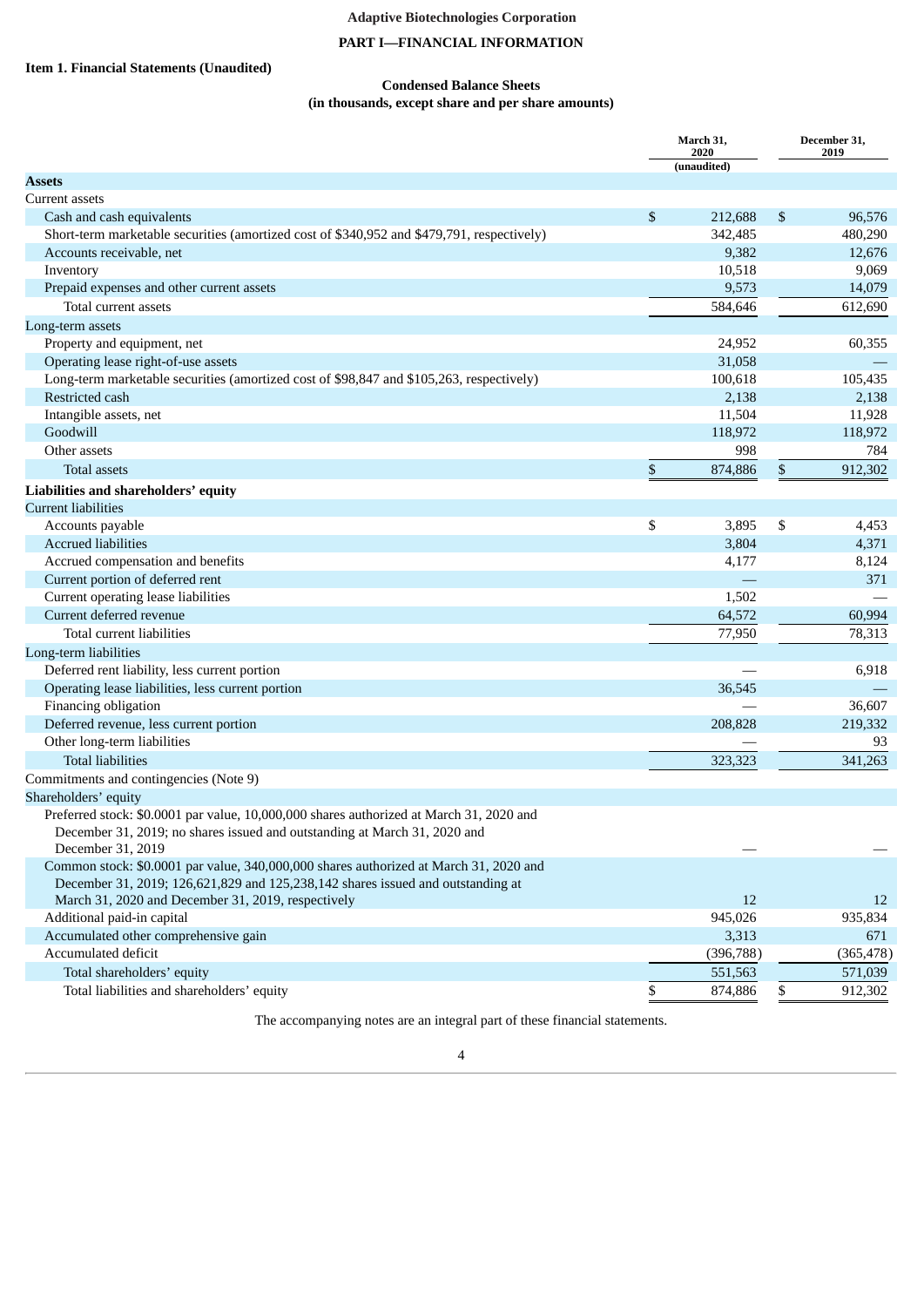# **Condensed Statements of Operations (in thousands, except share and per share amounts) (unaudited)**

<span id="page-4-0"></span>

|                                                                           | Three Months Ended March 31, |    |            |  |  |  |
|---------------------------------------------------------------------------|------------------------------|----|------------|--|--|--|
|                                                                           | 2020                         |    | 2019       |  |  |  |
| <b>Revenue</b>                                                            |                              |    |            |  |  |  |
| Sequencing revenue                                                        | \$<br>9,469                  | \$ | 6,083      |  |  |  |
| Development revenue                                                       | 11,441                       |    | 6,583      |  |  |  |
| Total revenue                                                             | 20,910                       |    | 12,666     |  |  |  |
| <b>Operating expenses</b>                                                 |                              |    |            |  |  |  |
| Cost of revenue                                                           | 5,343                        |    | 4,988      |  |  |  |
| Research and development                                                  | 23,935                       |    | 12,483     |  |  |  |
| Sales and marketing                                                       | 14,007                       |    | 7,817      |  |  |  |
| General and administrative                                                | 11,821                       |    | 7,004      |  |  |  |
| Amortization of intangible assets                                         | 424                          |    | 419        |  |  |  |
| Total operating expenses                                                  | 55,530                       |    | 32,711     |  |  |  |
| Loss from operations                                                      | (34, 620)                    |    | (20, 045)  |  |  |  |
| Interest and other income, net                                            | 2,894                        |    | 1,659      |  |  |  |
| Income tax benefit                                                        | 323                          |    |            |  |  |  |
| Net loss                                                                  | (31, 403)                    |    | (18, 386)  |  |  |  |
| Fair value adjustment to Series E-1 convertible preferred stock options   |                              |    | (254)      |  |  |  |
| Net loss attributable to common shareholders                              | (31, 403)                    |    | (18, 640)  |  |  |  |
| Net loss per share attributable to common shareholders, basic and diluted | (0.25)                       |    | (1.45)     |  |  |  |
| Weighted-average shares used in computing net loss per share attributable |                              |    |            |  |  |  |
| to common shareholders, basic and diluted                                 | 126,058,389                  |    | 12,886,087 |  |  |  |
|                                                                           |                              |    |            |  |  |  |

The accompanying notes are an integral part of these financial statements.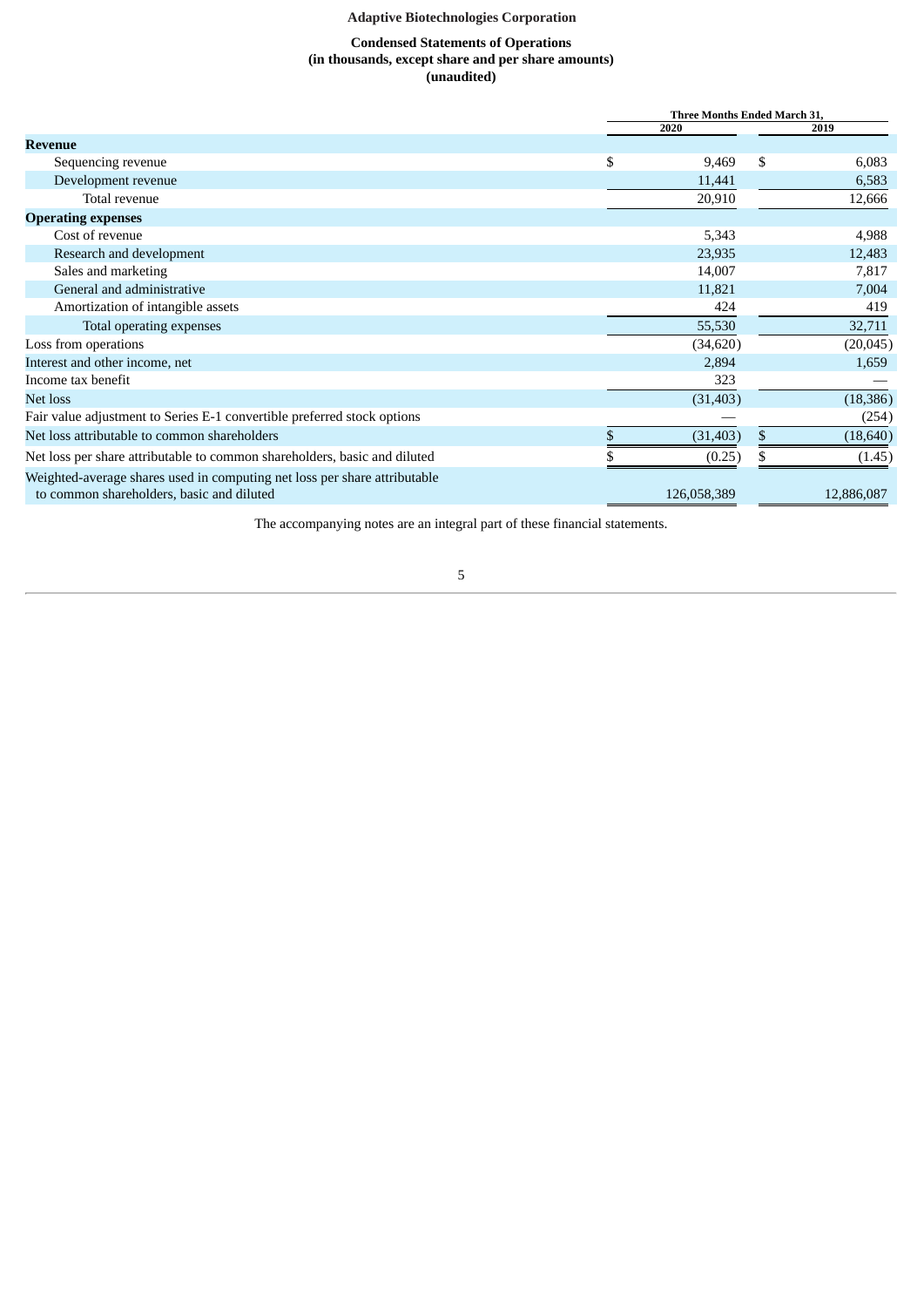### **Condensed Statements of Comprehensive Loss (in thousands) (unaudited)**

<span id="page-5-0"></span>

|                                          | Three Months Ended March 31, |  |           |  |  |  |
|------------------------------------------|------------------------------|--|-----------|--|--|--|
|                                          | 2020                         |  | 2019      |  |  |  |
| Net loss                                 | (31, 403)                    |  | (18, 386) |  |  |  |
| Change in unrealized gain on investments | 2.642                        |  | 199       |  |  |  |
| Comprehensive loss                       | (28,761)                     |  | (18, 187) |  |  |  |
|                                          |                              |  |           |  |  |  |

The accompanying notes are an integral part of these financial statements.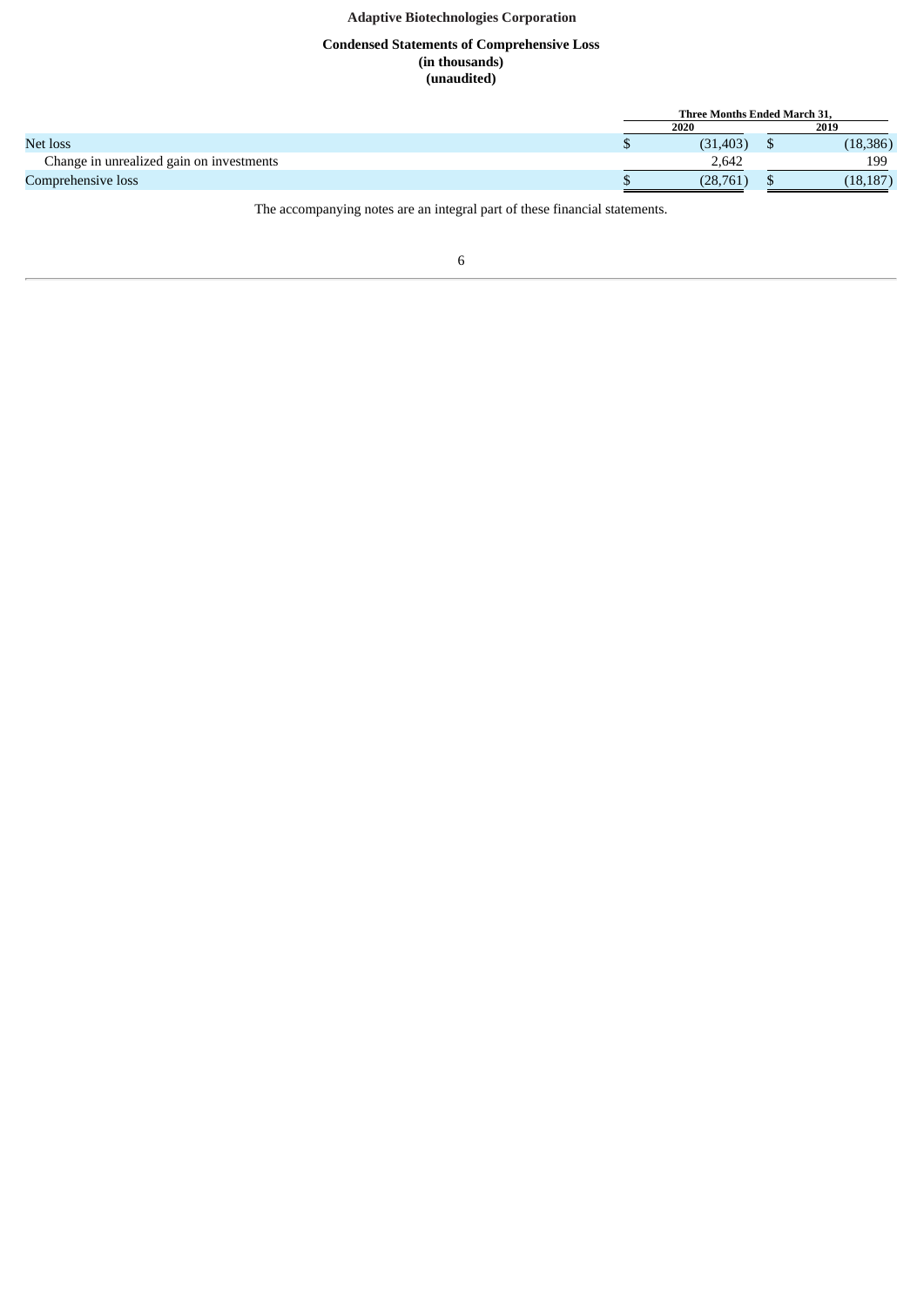**Condensed Statements of Convertible Preferred Stock and Shareholders' (Deficit) Equity**

**(in thousands, except share amounts)**

**(unaudited)**

<span id="page-6-0"></span>

|                                                                                                                                                 | Convertible<br><b>Preferred Stock</b> |               | <b>Common Stock</b> |               |              | Additional<br>Paid-In | <b>Accumulated</b><br>Other<br>Comprehensive |                          | Accumulated      | <b>Total</b><br>Shareholders'<br>(Deficit) |
|-------------------------------------------------------------------------------------------------------------------------------------------------|---------------------------------------|---------------|---------------------|---------------|--------------|-----------------------|----------------------------------------------|--------------------------|------------------|--------------------------------------------|
|                                                                                                                                                 | <b>Shares</b>                         | <b>Amount</b> | <b>Shares</b>       | <b>Amount</b> |              | Capital               |                                              | (Loss) Gain              | <b>Deficit</b>   | <b>Equity</b>                              |
| <b>Balance at December 31, 2018</b>                                                                                                             | 92,790,094                            | \$560,858     | 12,841,536          | \$            | $\mathbf 1$  | \$ 37,902             | \$                                           | (107)                    | $$$ (295,908)    | \$(258, 112)                               |
| Issuance of common stock for cash<br>upon exercise of<br>stock options                                                                          |                                       |               | 89,000              |               |              | 33                    |                                              |                          |                  | 33                                         |
| Issuance of Series E-1 convertible<br>preferred stock for<br>cash upon exercise of Series E-1<br>convertible<br>preferred stock options at fair |                                       |               |                     |               |              |                       |                                              |                          |                  |                                            |
| value                                                                                                                                           | 233,600                               | 98            |                     |               |              |                       |                                              |                          |                  |                                            |
| Change in redemption value for<br>vested Series E-1<br>convertible preferred stock options                                                      |                                       | 254           |                     |               |              |                       |                                              |                          | (254)            | (254)                                      |
| Common stock option share-based                                                                                                                 |                                       |               |                     |               |              |                       |                                              |                          |                  |                                            |
| compensation                                                                                                                                    |                                       |               |                     |               |              | 3,046                 |                                              |                          |                  | 3,046                                      |
| Other comprehensive income                                                                                                                      |                                       |               |                     |               |              |                       |                                              | 199                      |                  | 199                                        |
| Net loss                                                                                                                                        |                                       |               |                     |               |              |                       |                                              | $\overline{\phantom{0}}$ | (18, 386)        | (18, 386)                                  |
| Balance at March 31, 2019                                                                                                                       | 93,023,694                            | \$561,210     | 12,930,536          | \$            | $\mathbf{1}$ | \$<br>40,981          | \$                                           | 92                       | \$ (314,548)     | \$<br>(273, 474)                           |
|                                                                                                                                                 |                                       |               |                     |               |              |                       |                                              |                          |                  |                                            |
| <b>Balance at December 31, 2019</b>                                                                                                             |                                       | \$            | 125,238,142         | \$            | 12           | \$935,834             | \$                                           | 671                      | $$$ (365,478)    | \$<br>571,039                              |
| Adjustments to accumulated deficit<br>for adoption of                                                                                           |                                       |               |                     |               |              |                       |                                              |                          |                  |                                            |
| guidance on accounting for leases                                                                                                               |                                       |               |                     |               |              |                       |                                              |                          | 93               | 93                                         |
| Issuance of common stock for cash<br>upon exercise of                                                                                           |                                       |               |                     |               |              |                       |                                              |                          |                  |                                            |
| stock options                                                                                                                                   |                                       |               | 1,381,437           |               |              | 4,517                 |                                              |                          |                  | 4,517                                      |
| Vesting of restricted stock units                                                                                                               |                                       |               | 2,250               |               |              |                       |                                              |                          |                  |                                            |
| Common stock option and restricted<br>stock unit share-                                                                                         |                                       |               |                     |               |              |                       |                                              |                          |                  |                                            |
| based compensation                                                                                                                              |                                       |               |                     |               |              | 4,675                 |                                              |                          |                  | 4,675                                      |
| Other comprehensive income                                                                                                                      |                                       |               |                     |               |              |                       |                                              | 2,642                    |                  | 2,642                                      |
| Net loss                                                                                                                                        |                                       |               |                     |               |              |                       |                                              |                          | (31, 403)        | (31, 403)                                  |
| <b>Balance at March 31, 2020</b>                                                                                                                |                                       | \$            | 126,621,829         | \$            | 12           | \$945,026             | \$                                           | 3,313                    | \$<br>(396, 788) | \$<br>551,563                              |

The accompanying notes are an integral part of these financial statements.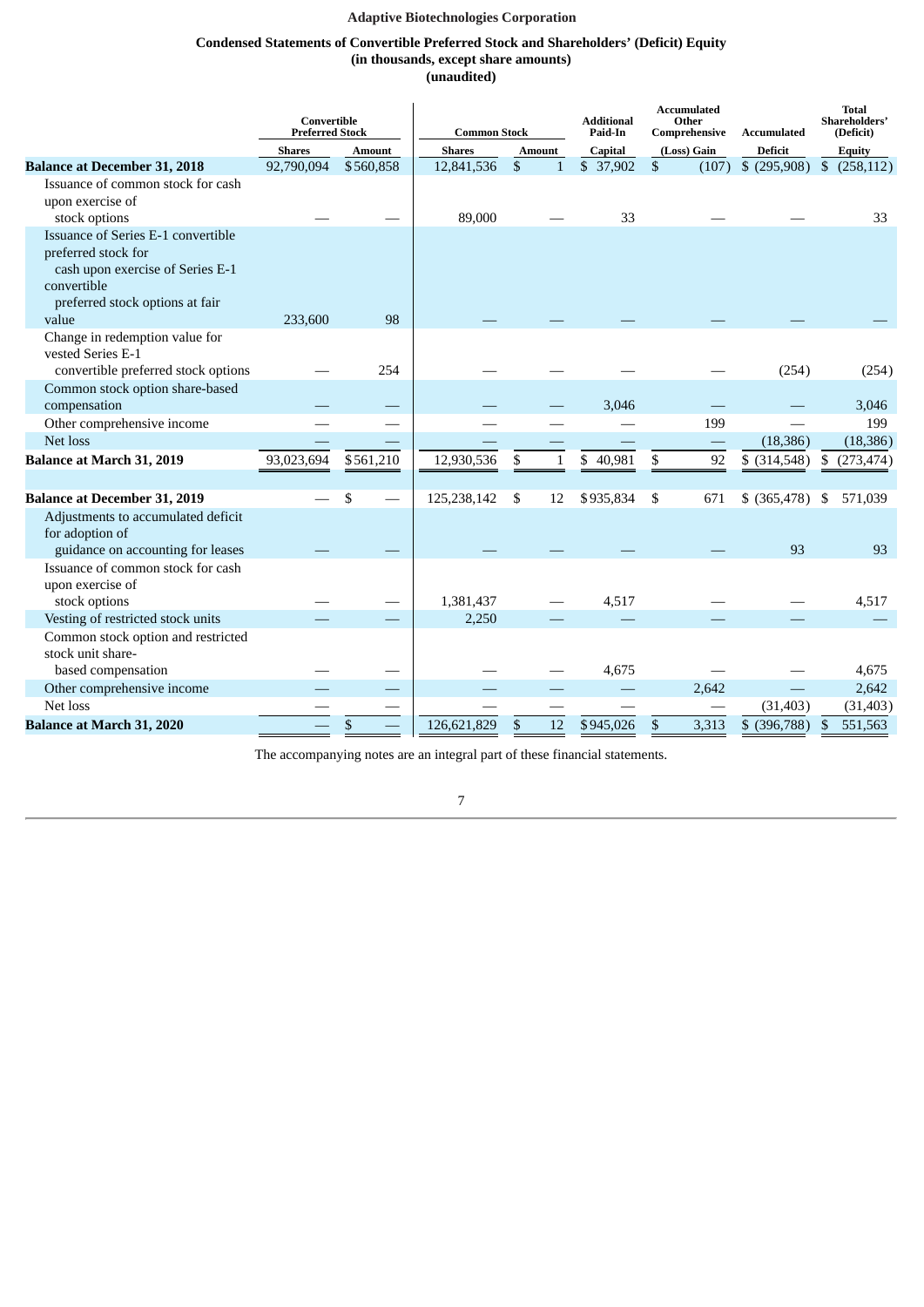# **Condensed Statements of Cash Flows (in thousands) (unaudited)**

<span id="page-7-0"></span>

|                                                                                       | <b>Three Months Ended March 31,</b> |      |            |  |  |
|---------------------------------------------------------------------------------------|-------------------------------------|------|------------|--|--|
|                                                                                       | 2020                                |      | 2019       |  |  |
| <b>Operating activities</b>                                                           |                                     |      |            |  |  |
| Net loss                                                                              | \$<br>(31, 403)                     | \$   | (18, 386)  |  |  |
| Adjustments to reconcile net loss to net cash (used in) provided by operating         |                                     |      |            |  |  |
| activities:                                                                           |                                     |      |            |  |  |
| Depreciation expense                                                                  | 1,554                               |      | 1,364      |  |  |
| Noncash lease expense                                                                 | 631                                 |      |            |  |  |
| Share-based compensation expense                                                      | 4,675                               |      | 3,046      |  |  |
| Intangible assets amortization                                                        | 424                                 |      | 419        |  |  |
| Investment amortization                                                               | (556)                               |      | (618)      |  |  |
| Fair value adjustment of convertible preferred stock warrant                          |                                     |      | 18         |  |  |
| Benefit from income tax                                                               | (323)                               |      |            |  |  |
| Other                                                                                 | 114                                 |      |            |  |  |
| Changes in operating assets and liabilities:                                          |                                     |      |            |  |  |
| Accounts receivable, net                                                              | 3,278                               |      | 741        |  |  |
| Inventory                                                                             | (1, 449)                            |      | (17)       |  |  |
| Prepaid expenses and other current assets                                             | 3,526                               |      | (3,732)    |  |  |
| Accounts payable and accrued liabilities                                              | (4,603)                             |      | (377)      |  |  |
| Deferred rent                                                                         |                                     |      | (235)      |  |  |
| Operating lease liabilities                                                           | (333)                               |      |            |  |  |
| Deferred revenue                                                                      | (6,926)                             |      | 296,080    |  |  |
| Other                                                                                 | (215)                               |      |            |  |  |
| Net cash (used in) provided by operating activities                                   | (31,606)                            |      | 278,303    |  |  |
| <b>Investing activities</b>                                                           |                                     |      |            |  |  |
| Purchases of property and equipment                                                   | (2,963)                             |      | (3,831)    |  |  |
| Purchases of marketable securities                                                    | (107, 747)                          |      | (270, 860) |  |  |
| Proceeds from sales and maturities of marketable securities                           | 253,469                             |      | 52,515     |  |  |
| Net cash provided by (used in) investing activities                                   | 142,759                             |      | (222, 176) |  |  |
| <b>Financing activities</b>                                                           |                                     |      |            |  |  |
| Proceeds from exercise of stock options                                               | 4,959                               |      | 130        |  |  |
| Other                                                                                 |                                     |      | (6)        |  |  |
| Net cash provided by financing activities                                             | 4,959                               |      | 124        |  |  |
| Net increase in cash, cash equivalents and restricted cash                            | 116,112                             |      | 56,251     |  |  |
| Cash, cash equivalents and restricted cash at beginning of year                       | 98,714                              |      | 55,091     |  |  |
|                                                                                       |                                     |      |            |  |  |
| Cash, cash equivalents and restricted cash at end of period                           | \$<br>214,826                       | $\$$ | 111,342    |  |  |
| Noncash investing and financing activities                                            |                                     |      |            |  |  |
| Purchases of equipment included in accounts payable and accrued liabilities           | \$<br>627                           | \$   | 423        |  |  |
| Deferred offering costs included in accounts payable and accrued expenses             | \$                                  | \$   | 1,825      |  |  |
| Derecognition of lease financing arrangements upon adoption of guidance on accounting |                                     |      |            |  |  |
| for leases                                                                            | \$<br>36,607                        | \$   |            |  |  |

The accompanying notes are an integral part of these financial statements.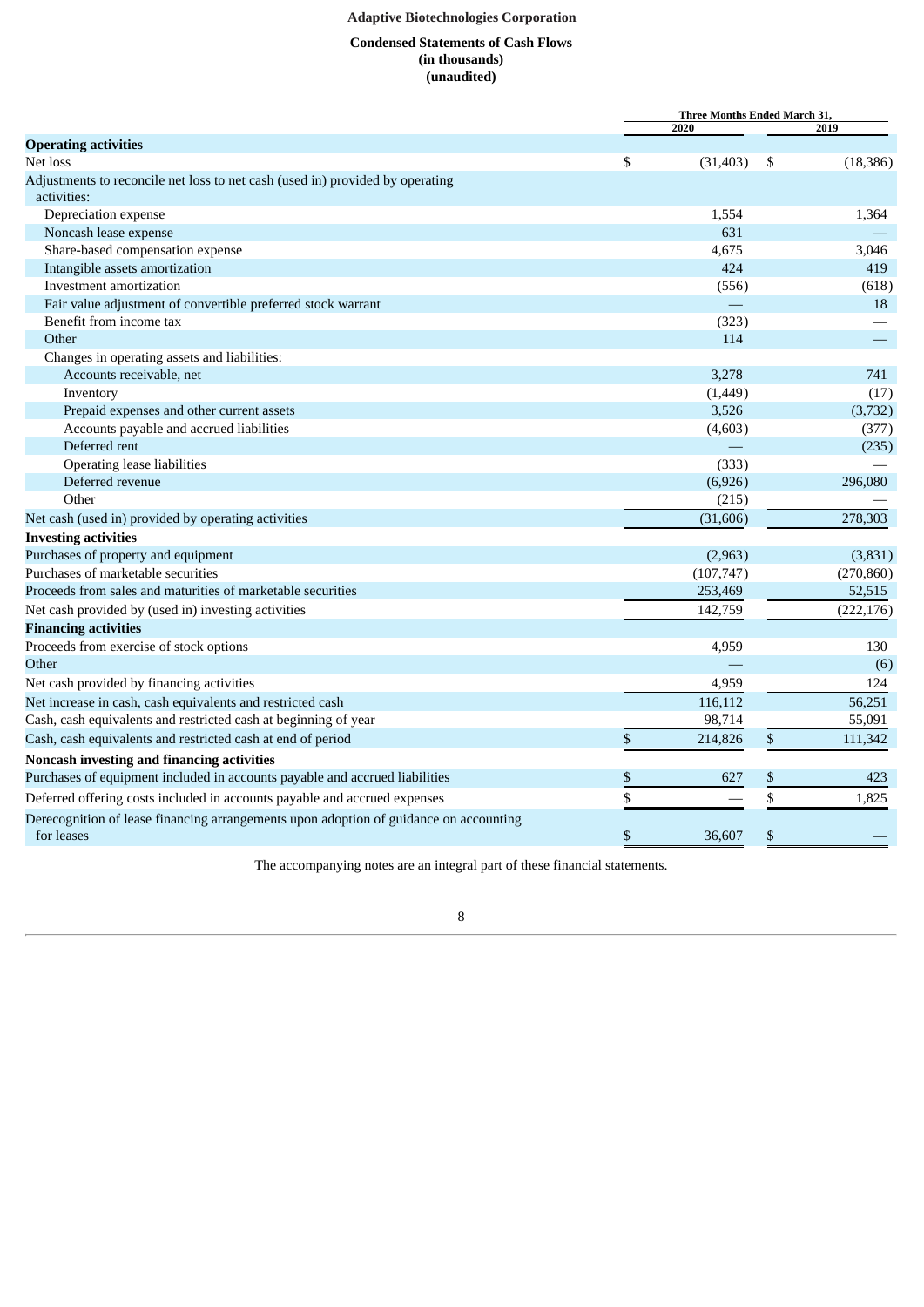# **Notes to Unaudited Condensed Financial Statements (unaudited)**

## <span id="page-8-0"></span>**1. Organization and Description of Business**

Adaptive Biotechnologies Corporation ("we," "us" or "our") is a commercial-stage company advancing the field of immune-driven medicine by harnessing the inherent biology of the adaptive immune system to transform the diagnosis and treatment of disease. We believe the adaptive immune system is nature's most finely tuned diagnostic and therapeutic for most diseases, but the inability to decode it has prevented the medical community from fully leveraging its capabilities. Our immune medicine platform is the foundation for our expanding suite of products and services. The cornerstone of our immune medicine platform and core immunosequencing product, immunoSEQ, serves as our underlying research and development engine and generates revenue from academic and biopharmaceutical customers. Our first clinical diagnostic product, clonoSEQ, is the first test authorized by the Food and Drug Administration ("FDA") for the detection and monitoring of minimal residual disease ("MRD") in patients with select blood cancers.

We were incorporated in the State of Washington on September 8, 2009 under the name Adaptive TCR Corporation. On December 21, 2011, we changed our name to Adaptive Biotechnologies Corporation. We are headquartered in Seattle, Washington.

#### *Initial Public Offering*

Our registration statement on Form S-1 related to our initial public offering was declared effective on June 26, 2019, and our common stock began trading on the Nasdaq Global Select Market on June 27, 2019. On July 1, 2019, we completed our initial public offering in which we issued and sold 17,250,000 shares of common stock, including shares issued upon the exercise in full of the underwriters' over-allotment option, at a public offering price of \$20.00 per share.

#### **2. Significant Accounting Policies**

#### *Basis of Presentation and Use of Estimates*

The preparation of financial statements in conformity with accounting principles generally accepted in the United States of America ("GAAP") requires management to make certain estimates, judgments and assumptions that affect the reported amounts of assets and liabilities and the related disclosures at the date of the financial statements, as well as the reported amounts of revenues and expenses during the periods presented. We base our estimates on historical experience and other relevant assumptions that we believe to be reasonable under the circumstances. Estimates are used in several areas including, but not limited to, estimates of progress to date for certain performance obligations and the transaction price for certain contracts with customers, share-based compensation, including the fair value of stock, the provision for income taxes, including related reserves, and goodwill, among others. These estimates generally involve complex issues and require judgments, involve the analysis of historical results and prediction of future trends, can require extended periods of time to resolve and are subject to change from period to period. Actual results may differ materially from management's estimates.

### *Unaudited Interim Condensed Financial Statements*

In our opinion, the accompanying unaudited condensed financial statements have been prepared in accordance with GAAP for interim financial information. These unaudited condensed financial statements include all adjustments necessary to fairly state the financial position and the results of our operations and cash flows for interim periods in accordance with GAAP. All such adjustments are of a normal, recurring nature. Interim-period results are not necessarily indicative of results of operations or cash flows for a full year or any subsequent interim period.

The accompanying unaudited condensed financial statements should be read in conjunction with our audited financial statements and notes included in our Annual Report on Form 10-K for the year ended December 31, 2019 filed with the Securities and Exchange Commission ("SEC") on February 26, 2020.

## *Restricted Cash*

We are required to maintain certain balances under lease arrangements for our property and facility leases. We had restricted cash of \$2.1 million as of March 31, 2020 and December 31, 2019.

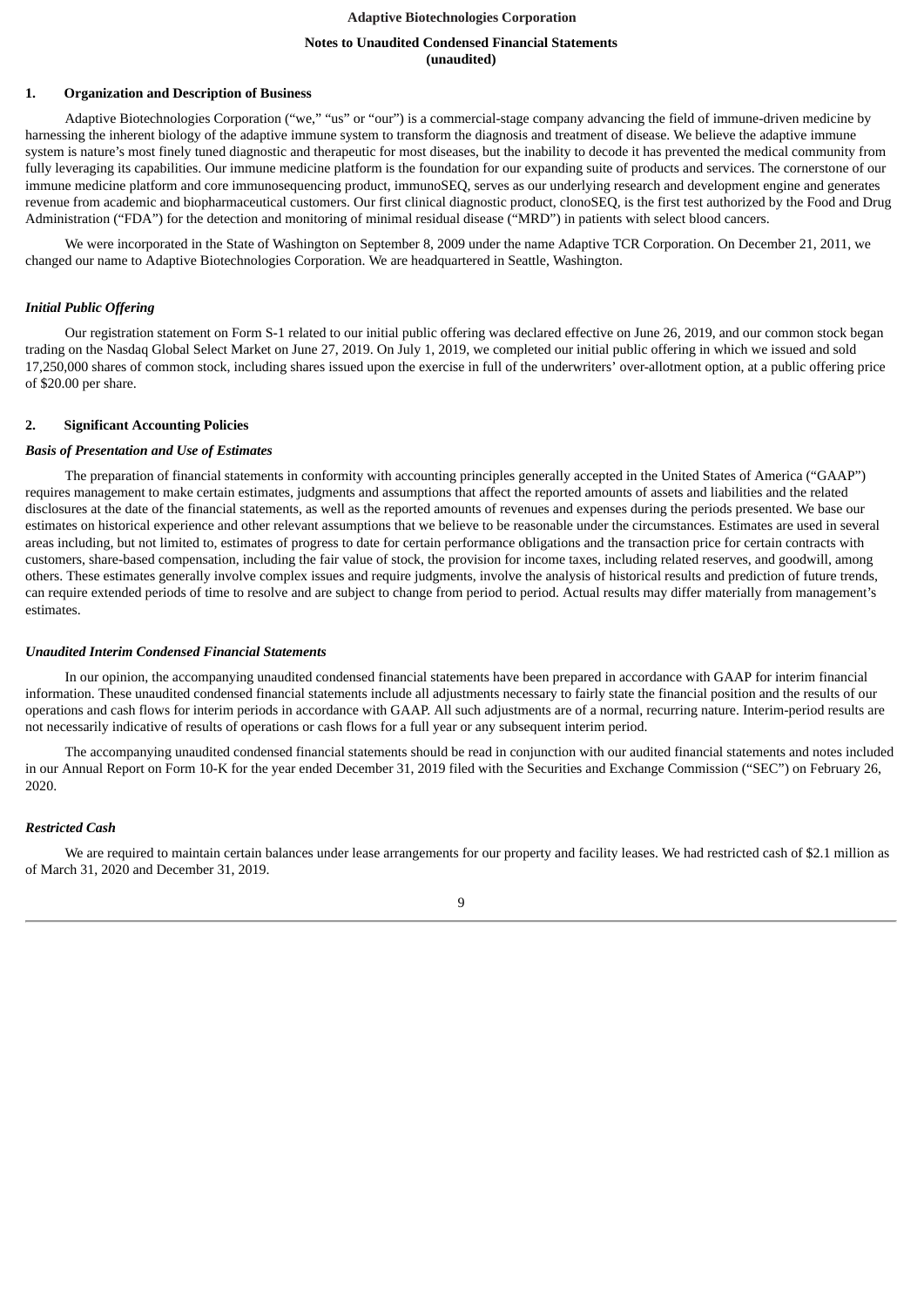#### *Leases*

We determine if an arrangement contains a lease at inception. We have operating lease agreements for the laboratory and office facilities that we occupy, as well as server space. Operating lease right-of-use ("ROU") assets and operating lease liabilities are recognized at the date the underlying asset becomes available for our use and are based on the present value of the future minimum lease payments over the lease term. ROU assets also include any initial direct costs incurred and any lease payments made at or before the lease commencement date, less lease incentives received. As our leases generally do not provide an implicit interest rate, the present value of our future minimum lease payments is determined using our incremental borrowing rate. This rate is an estimate of the collateralized borrowing rate we would incur on our future lease payments over a similar term and is based on the information available to us at the lease commencement date, or as of January 1, 2020 for commenced leases that existed as of our adoption of the new lease standard, discussed in more detail below.

Certain of our leases contain options to extend or terminate the lease; lease terms are adjusted for these options only when it is reasonably certain we will exercise these options. Our lease agreements do not contain residual value guarantees or covenants.

We have made a policy election regarding our real estate leases not to separate nonlease components from lease components, to the extent they are fixed. Nonlease components that are not fixed are expensed as incurred as variable lease expense. Our leases for laboratory and office facilities typically include variable nonlease components, such as common-area maintenance costs. We have also elected not to record on the balance sheet a lease that has a lease term of twelve months or less and does not contain a purchase option that we are reasonably certain to exercise.

Lease expense is recognized on a straight-line basis over the terms of the leases. Incentives granted under our facilities leases, including rent holidays, are recognized as adjustments to lease expense on a straight-line basis over the terms of the leases.

#### *Concentrations of Risk*

We are subject to a concentration of risk from a limited number of suppliers, or in some cases, single suppliers for some of our laboratory instruments and materials. This risk is managed by targeting a quantity of surplus stock.

Cash, cash equivalents and marketable securities are financial instruments that potentially subject us to concentrations of credit risk. We invest in money market funds, United States ("U.S.") government debt securities, U.S. government agency securities, commercial paper and corporate bonds with high-quality accredited financial institutions.

Significant customers are those which represent more than 10% of our total revenue or accounts receivable, net balances for the periods and as of each balance sheet date presented, respectively. Revenue from these customers reflects their purchase of our products and services and our collaboration efforts with Genentech.

For each significant customer, revenue as a percentage of total revenue for the periods presented and accounts receivable, net as a percentage of total accounts receivable, net as of the periods presented were as follows:

|                 | Revenue |                              |       | <b>Accounts Receivable, Net</b> |  |              |
|-----------------|---------|------------------------------|-------|---------------------------------|--|--------------|
|                 |         | Three Months Ended March 31. |       |                                 |  | December 31, |
|                 | 2020    | 2019                         | 2020  | 2019                            |  |              |
| Customer A      | $*9/0$  | $*9/6$                       | 22.0% | 41.8%                           |  |              |
| Customer D      | ∗       | ∗                            | 13.7  | ∗                               |  |              |
| Genentech, Inc. | 54.4    | 49.8                         |       | ∗                               |  |              |

\* less than 10%

#### *Revenue Recognition*

We recognize revenue in accordance with Accounting Standards Codification ("ASC") Topic 606 ("ASC 606"), *Revenue from Contracts with Customers*. Under ASC 606, for all revenue-generating contracts, we perform the following steps to determine the amount of revenue to be recognized: (1) identify the contract or contracts; (2) determine whether the promised goods or services are performance obligations, including whether they are distinct in the context of the contract; (3) measure the transaction price, including the constraint on variable consideration; (4) allocate the transaction price to the performance obligations based on estimated selling prices; and (5) recognize revenue when (or as) we satisfy each performance obligation. The following is a summary of the application of the respective model to each of our revenue classifications.

#### *Overview*

Our revenue is generated from immunosequencing ("sequencing") products and services ("sequencing revenue") and from regulatory or development support services leveraging our immune medicine platform ("development revenue"). When revenue generating contracts have elements of both sequencing revenue and development revenue, we allocate revenue based on the nature of the performance obligation and the allocated transaction price.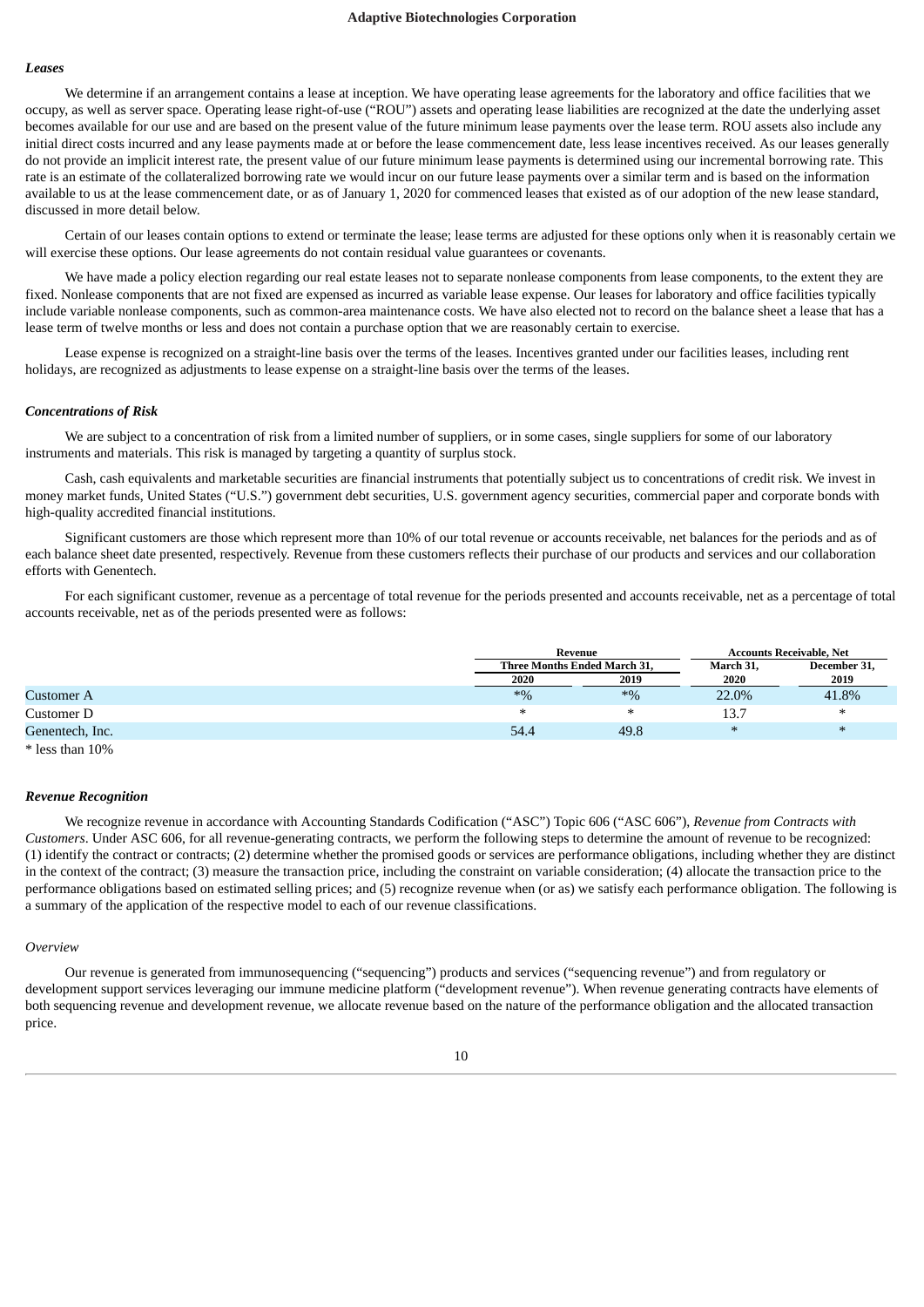#### *Sequencing Revenue*

Sequencing revenue reflects the amounts generated from providing sequencing services and testing through our immunoSEQ and clonoSEQ products and services to our research and clinical customers, respectively.

For research customers, contracts typically include an amount billed in advance of services ("upfront"), and subsequent billings as sample results are delivered to the customer. Upfront amounts received are recorded as deferred revenue, which we recognize as revenue upon satisfaction of performance obligations. We have identified two typical performance obligations under the terms of our research service contracts: sequencing services and related data analysis. We recognize revenue for both identified performance obligations as sample results are delivered to the customer.

For other research customers who choose to purchase a research use only kit, the kits are sold on a price per kit basis with amounts payable upon delivery of the kit. Payments received are recorded as deferred revenue. For these customers, we have identified one performance obligation: the delivery of sample results. We recognize revenue as the results are delivered to the customer based on a proportion of the estimated samples that can be reported on for each kit.

For clinical customers, we derive revenues from providing our clonoSEQ test report to ordering physicians, and we bill and receive payments from medical institutions, commercial and government third-party payors. In these transactions, we have identified one performance obligation: the delivery of a clonoSEQ report. As payment from the respective payors may vary based on the various reimbursement rates and patient responsibilities, we consider the transaction price to be variable and record an estimate of the transaction price, subject to the constraint for variable consideration, as revenue at the time of delivery. The estimate of transaction price is based on historical and expected reimbursement rates with the various payors, which are monitored in subsequent periods and adjusted as necessary based on actual collection experience.

In January 2019, clonoSEQ received Medicare coverage aligned with the FDA label and National Comprehensive Cancer Network ("NCCN") guidelines for longitudinal monitoring in multiple myeloma ("MM") and B cell acute lymphoblastic leukemia ("ALL"). We bill Medicare for an episode of treatment when we deliver the first eligible test results. This billing contemplates all necessary tests required during a patient's treatment cycle, which is currently estimated at approximately four tests per patient, including the initial sequence identification test. Revenue is recognized at the time the initial billable test result is delivered and is based upon cumulative tests delivered to date. We estimate the number of tests we expect to deliver over a patient's treatment cycle based on historical testing frequencies for patients by indication. These estimates are subject to change as we develop more information about utilization over time. Any unrecognized revenue from the initial billable test is recorded as deferred revenue and is recognized as we deliver the remaining tests in a patient's treatment cycle.

#### *Development Revenue*

We derive revenue by providing services through development agreements to biopharmaceutical customers who seek access to our immune medicine platform technologies. We generate revenues from the delivery of professional support activities pertaining to the use of our proprietary immunoSEQ and clonoSEQ services in the development of the respective customers' initiatives. The transaction price for these contracts may consist of a combination of non-refundable upfront fees, separately priced sequencing fees, progress based milestones and regulatory milestones. The development agreements may include single or multiple performance obligations, depending on the contract. For certain contracts, we may perform services to support the biopharmaceutical customers' regulatory submission as part of their registrational trials. These services include regulatory support pertaining to our technology intended to be utilized as part of the submission, development of analytical plans for our sequencing data, participation on joint research committees and assistance in completing a regulatory submission. Generally, these services are not distinct within the context of the contract, and they are accounted for as a single performance obligation.

When sequencing services are separately priced customer options, we assess if a material right exists and, if not, the customer option to purchase additional sequencing services is not considered part of the contract. Except for any non-refundable upfront fees, the other forms of compensation represent variable consideration. Variable consideration related to progress based and regulatory milestones is estimated using the most likely amount method where variable consideration is constrained until it is probable that a significant reversal of cumulative revenue recognized will not occur. Progress milestones, such as the first sample result delivered or final patient enrollment in a customer trial, are customer dependent and are included in the transaction price when the respective milestone is probable of occurring. Milestone payments that are not within our customers' control, such as regulatory approvals, are not considered probable of being achieved until those approvals are received. Determining whether regulatory milestone payments are probable is an area that requires significant judgment. In making this assessment, we evaluate scientific, clinical, regulatory and other risks that must be managed, as well as the level of effort and investment required to achieve the respective milestone.

The primary method used to estimate standalone selling price for performance obligations is the adjusted market assessment approach. Using this approach, we evaluate the market in which we sell our services and estimate the price that a customer in that market would be willing to pay for our services. We recognize revenue using either an input or output measure of progress that faithfully depicts performance on a contract, depending on the contract. The measure used is dependent on the nature of the service to be provided in each contract. Selecting the measure of progress and estimating progress to date requires significant judgment.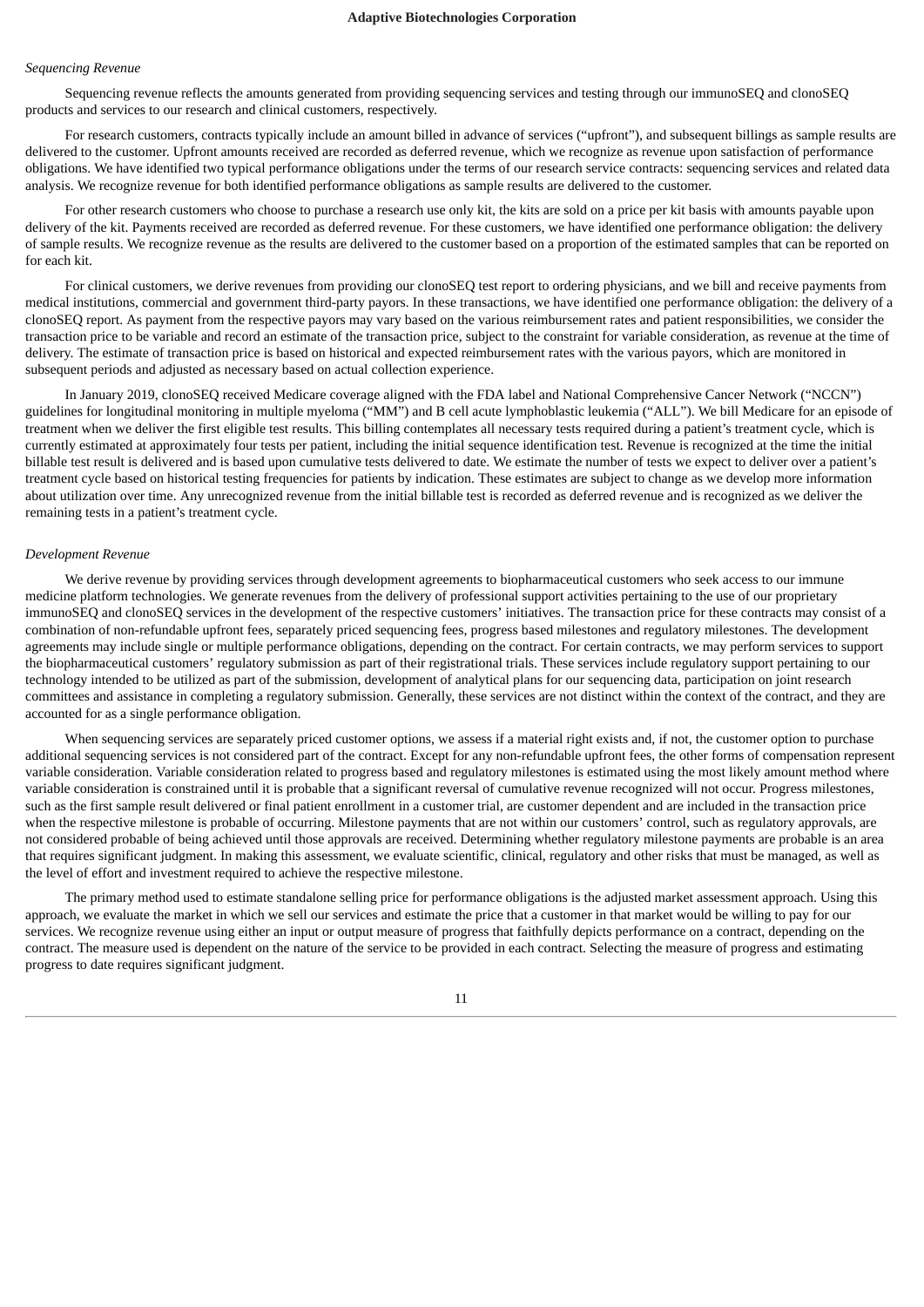#### *Net Loss Per Share Attributable to Common Shareholders*

We calculate basic net loss per share attributable to common shareholders by dividing the net loss attributable to common shareholders by the weighted-average number of shares of common stock outstanding for the period. The diluted net loss per share attributable to common shareholders is computed by giving effect to all potential dilutive common stock equivalents outstanding for the period determined using the treasury stock method. For purposes of this calculation, convertible preferred stock, common stock warrants, stock options, restricted stock units, shares issuable pursuant to the employee stock purchase plan, shares subject to repurchase from early exercised options and contingently issuable shares are considered common stock equivalents but have been excluded from the calculation of diluted net loss per share attributable to common shareholders, as their effect is anti-dilutive.

Prior to the closing of our initial public offering in July 2019 and the conversion of our convertible preferred stock into common stock, we calculated our basic and diluted net loss per share attributable to common shareholders in conformity with the two-class method required for companies with participating securities. We considered our convertible preferred stock to be participating securities. In the event a dividend had been declared or paid on common stock, holders of convertible preferred stock would have been entitled to a share of such dividend in proportion to the holders of common stock on an as-if converted basis. Under the two-class method, basic net loss per share attributable to common shareholders is calculated by dividing the net loss attributable to common shareholders by the weighted-average number of shares of common stock outstanding for the period. Net loss attributable to common shareholders is determined by allocating undistributed earnings between common and preferred shareholders. The net loss attributable to common shareholders was not allocated to the convertible preferred stock under the two-class method, as the convertible preferred stock did not have a contractual obligation to share in our losses. The diluted net loss per share attributable to common shareholders was computed by giving effect to all potential dilutive common stock equivalents outstanding for the period determined using the treasury stock method. For purposes of this calculation, convertible preferred stock, common stock warrants and stock options were considered common stock equivalents but were excluded from the calculation of diluted net loss per share attributable to common shareholders, as their effect was anti-dilutive.

# *Recently Adopted Accounting Pronouncements*

In February 2016, the FASB issued Accounting Standards Update ("ASU") No. 2016-02, *Leases* (Topic 842) ("ASC 842"), intended to increase transparency and comparability among organizations by recognizing lease assets and lease liabilities on the balance sheets and disclosing key information about leasing arrangements. We adopted the guidance effective January 1, 2020 using the optional transition method described in ASU 2018-11*, Leases* (Topic 842) *Targeted Improvements*. Under the optional transition method, we recognized a cumulative-effect adjustment in the period of adoption. Prior period amounts were not adjusted and continue to be reported in accordance with the previous accounting under ASC 840, *Leases* ("ASC 840").

In adopting the new standard, we utilized certain practical expedients available. These practical expedients include waiving reassessment of 1) whether any expired or existing contracts are or contain leases; 2) lease classification of expired or existing leases; and 3) initial direct costs for existing leases. We also elected to use hindsight in determining the lease term and in assessing impairment of our right-of-use assets. Furthermore, we have made a policy decision regarding our real estate leases not to separate nonlease components from lease components, to the extent they are fixed. We have also elected not to record on the balance sheet a lease that has a lease term of twelve months or less and does not contain a purchase option that we are reasonably certain to exercise.

The standard had a material impact on our unaudited condensed balance sheets but did not have a material impact on our unaudited condensed statements of operations or unaudited condensed statements of cash flows. The most significant impact was the recognition of \$33.0 million and \$39.7 million of operating lease ROU assets and liabilities, respectively, and the derecognition of a \$36.6 million asset and corresponding liability previously recorded pursuant to build-to-suit lease guidance under ASC 840, which resulted in an increase to retained earnings of \$0.1 million. The operating lease ROU assets and liabilities recorded at adoption included the derecognition of \$7.3 million of deferred rent recognized as of December 31, 2019, as well as a \$0.5 million reclassification of tenant incentive receivables previously recognized in the prepaid expenses and other current assets line item on our balance sheet. Refer to Note 8 of the accompanying notes to our unaudited condensed financial statements for additional information regarding leases.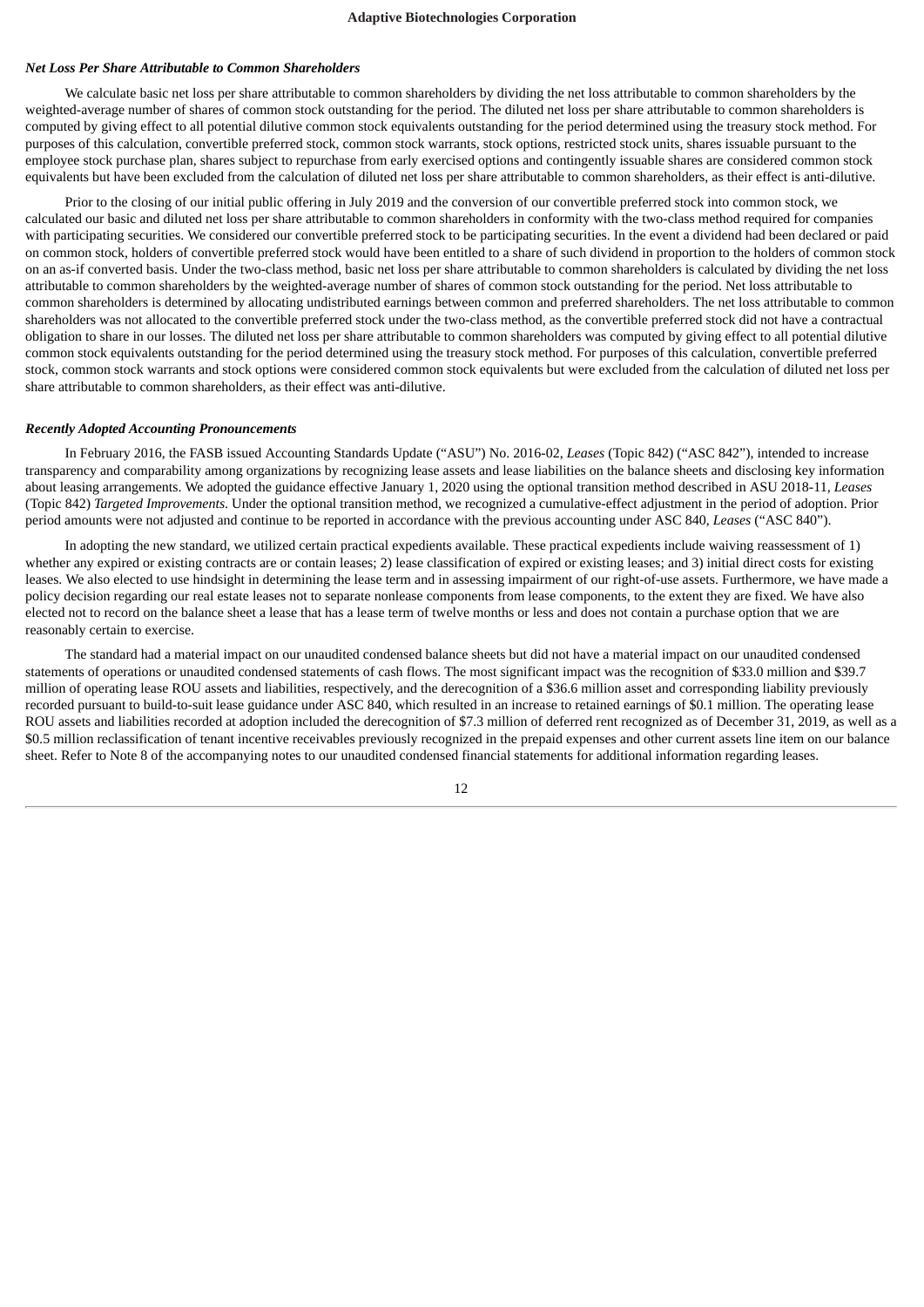In June 2016, the FASB issued ASU 2016-13, *Financial Instruments—Credit Losses* (Topic 326): *Measurement of Credit Losses on Financial Instruments*, which amends the impairment model by requiring entities to use a forward-looking approach based on expected losses to estimate credit losses on certain types of financial instruments, including trade receivables. The expected credit losses are recorded through an allowance account that is deducted from the amortized cost basis of the financial asset, and the net carrying value of the financial asset is presented on the unaudited condensed balance sheet. The guidance also amends the previous other-than-temporary impairment model for available-for-sale debt securities by requiring the recognition of impairments relating to credit losses through an allowance account, limited to the difference between a security's amortized cost basis and its fair value. Furthermore, the standard update removes the distinction between whether an impairment is temporary or other-than temporary. We adopted the guidance effective January 1, 2020. Given the short-term nature of our accounts receivables, the adoption as it relates to trade receivables did not have a significant impact on our financial statements. Furthermore, impairment of available-for-sale debt securities as of the adoption date was determined to be due to factors other than credit loss; therefore, a credit allowance was not recognized.

In August 2018, the FASB issued ASU No. 2018-15, *Intangibles—Goodwill and Other: Internal-Use Software* (Subtopic 350-40) to provide additional guidance on the accounting for costs of implementation activities performed in a cloud computing arrangement. We adopted this guidance effective January 1, 2020 on a prospective basis, and the adoption did not have any impact on our financial statements.

In December 2019, the FASB issued ASU No. 2019-12, *Income Taxes* (Topic 740): *Simplifying the Accounting for Income Taxes*, which eliminates certain exceptions to the guidance in ASC 740 related to the approach for intraperiod tax allocation, the methodology for calculating income taxes in an interim period and the recognition of deferred tax liabilities for outside basis differences. Among other things, this guidance also clarifies the accounting for transactions that result in a step-up in the tax basis of goodwill. This guidance is effective for fiscal years beginning after December 15, 2020, and interim periods within those fiscal years. Early adoption is permitted, and the guidance is to be applied prospectively, except for certain amendments. We early adopted the guidance on January 1, 2020 and the adoption did not have a material impact on our financial statements.

#### **3. Revenue**

#### *MRD Development Agreements*

We have entered into agreements with biopharmaceutical customers to further develop and commercialize clonoSEQ and the biopharmaceutical customers' therapeutics. Under each of the agreements, we received or will receive non-refundable upfront payments and could receive substantial additional payments upon reaching certain progress milestones or achievement of certain regulatory milestones pertaining to the customers' therapeutic and our clonoSEQ test.

Under the contracts, we identify performance obligations, which may include: (1) obligations to provide services supporting the customer's regulatory submission activities as they relate to our clonoSEQ test; and (2) sequencing services for customer-provided samples for their regulatory submissions. The transaction price allocated to the respective performance obligations is estimated using an adjusted market assessment approach for the regulatory support services and a standalone selling price for the estimated immunosequencing services. At contract inception, we fully constrained any consideration related to the regulatory milestones, as the achievement of such milestones is subject to third-party regulatory approval and the customers' own submission decision-making. We recognize revenue relating to the sequencing services as sequencing revenue over time using an output method based on the proportion of sample results delivered relative to the total amount of sample results expected to be delivered and when expected to be a faithful depiction of progress. We use the same method to recognize the regulatory support services. When an output method based on the proportion of sample results delivered is not expected to be a faithful depiction of progress, we utilize an input method based on estimates of effort completed using a cost-based model.

We recognized \$0.4 million and \$0.3 million in development revenue related to these contracts during the three months ended March 31, 2020 and 2019, respectively.

As of March 31, 2020, in future periods we could receive up to an additional \$233.0 million in milestone payments if certain regulatory approvals are obtained by our customers' therapeutics in connection with MRD data generated from our clonoSEQ test.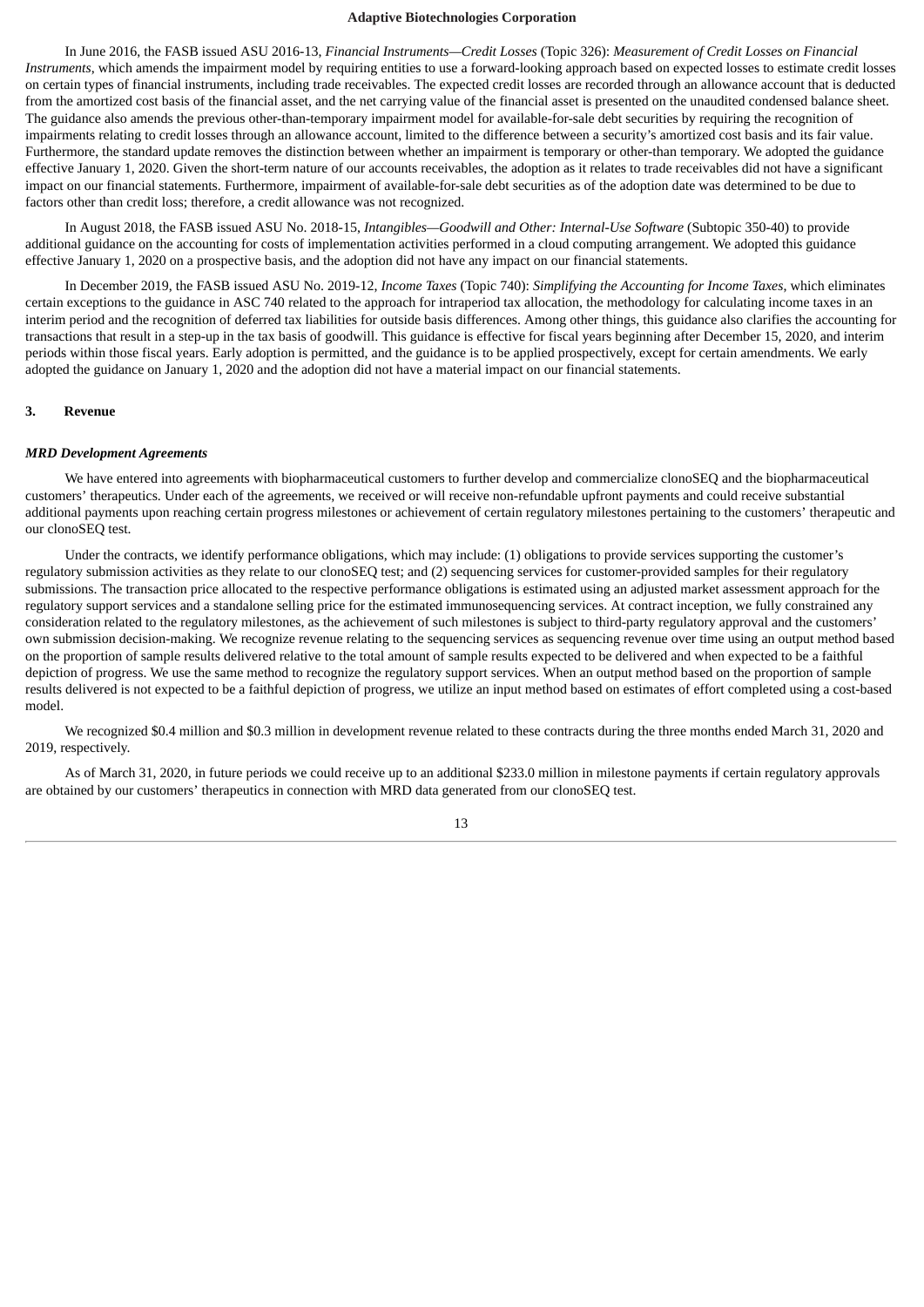#### *Genentech Collaboration Agreement*

In December 2018, we entered into a worldwide collaboration and license agreement ("Genentech Agreement") with Genentech to leverage our capability to develop cellular therapies in oncology. Subsequent to receipt of regulatory approval in January 2019, we received a non-refundable upfront payment of \$300.0 million in February 2019 and may be eligible to receive more than \$1.8 billion over time, including payments of up to \$75.0 million upon the achievement of specified regulatory milestones, up to \$300.0 million upon the achievement of specified development milestones and up to \$1,430.0 million upon the achievement of specified commercial milestones. In addition, we are separately able to receive tiered royalties at a rate ranging from the mid-single digits to the mid-teens on aggregate worldwide net sales of products arising from the strategic collaboration, subject to certain reductions, with aggregate minimum floors. Under the agreement, we are pursuing two product development pathways for novel T cell immunotherapies in which Genentech intends to use T cell receptors ("TCRs") screened by our immune medicine platform to engineer and manufacture cellular medicines:

- Shared Products. The shared products will use "off-the-shelf" TCRs identified against cancer antigens shared among patients ("Shared Products").
- Personalized Product. The personalized product will use patient-specific TCRs identified by real-time screening of TCRs against cancer antigens in each patient ("Personalized Product").

Under the terms of the agreement, we granted Genentech exclusive worldwide licenses to develop and commercialize TCR-based cellular therapies in the field of oncology, including licenses to existing shared antigen data packages. Additionally, Genentech has the right to determine which product candidates to further develop for commercialization purposes. We determined that this arrangement meets the criteria set forth in ASC Topic 808, *Collaborative Arrangements* ("ASC 808"), because both parties are active participants in the activity and are exposed to significant risks and rewards depending on the activity's commercial failure or success. Because ASC 808 does not provide guidance on how to account for the activities under a collaborative arrangement, we applied the guidance in ASC 606 to account for the activities related to the Genentech Agreement.

In applying ASC 606, we identified the following performance obligations at the inception of the agreement:

- 1. License to utilize on an exclusive basis all TCR-specific platform intellectual property to develop and commercialize any licensed products in the field of oncology.
- 2. License to utilize all data and information within each shared antigen data package and any other know-how disclosed by us to Genentech in oncology.
- 3. License to utilize all private antigen TCR product data in connection with research and development activities in the field of use.
- 4. License to existing shared antigen data packages.
- 5. Research and development services for shared product development including expansion of shared antigen data packages.
- 6. Research and development services for private product development.
- 7. Obligations to participate on various joint research, development and project committees.

We determined that none of the licenses, research and development services or obligations to participate on various committees were distinct within the context of the contract, given such rights and activities were highly interrelated and there was substantial additional research and development to further develop the licenses. We considered factors such as the stage of development of the respective existing antigen data packages, the subsequent development that would be required to both identify and submit a potential target for investigational new drug acceptance under both product pathways and the variability in research and development pathways given Genentech's control of product commercialization. Specifically, under the agreement, Genentech is not required to pursue development or commercialization activities pertaining to both product pathways and may choose to proceed with one or the other, as opposed to both. Accordingly, we determined that all of the identified performance obligations were attributable to one general performance obligation, which is to further the development of our TCR-specific platform, including data packages, and continue to make our TCR identification process available to Genentech to pursue either product pathway.

Separately, we have a responsibility to Genentech to enter into a supply and manufacturing agreement for patient specific TCRs as it pertains to any Personalized Product therapeutic. We determined this was an option right of Genentech should they pursue commercialization of a Personalized Product therapy. Because of the uncertainty as a result of the early stage of development, the novel approach of our collaboration with Genentech and our rights to future commercial milestones and royalty payments, we determined that this option right was not a material right that should be accounted for at inception. As such, we will account for the supply and manufacturing agreement when entered into between the parties.

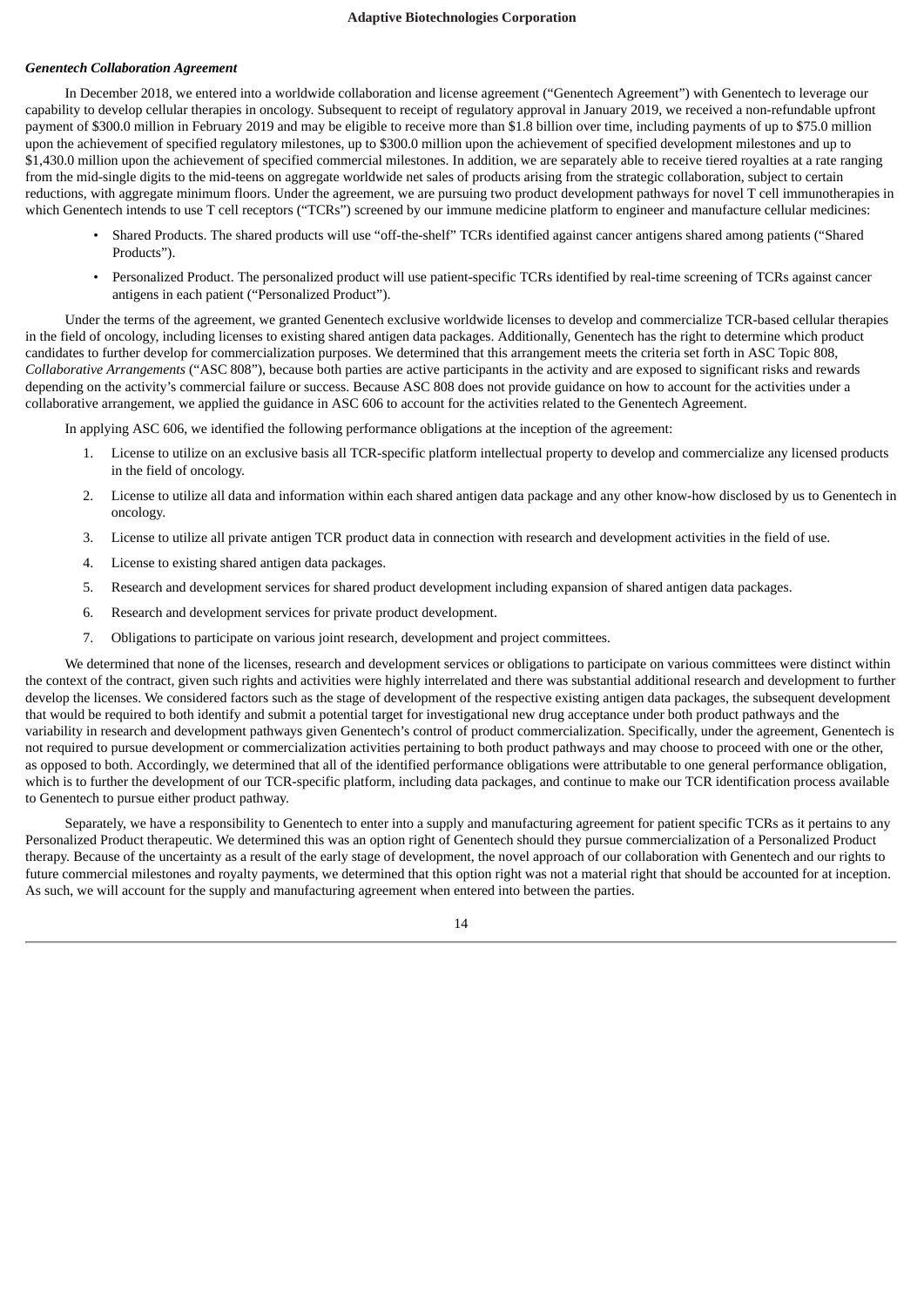We determined the initial transaction price shall be made up of only the \$300.0 million upfront, non-refundable payment, as all potential regulatory and development milestone payments were probable of significant revenue reversal given their achievement was highly dependent on factors outside our control. As a result, these payments were fully constrained and were not included in the transaction price as of March 31, 2020. We excluded the commercial milestones and potential royalties from the transaction price, as those items relate predominantly to the license rights granted to Genentech and will be assessed when and if such events occur.

As there are potential substantive developments necessary, which Genentech may be able to direct, we determined that we would apply a proportional performance model to recognize revenue for our performance obligation. We measure proportional performance using an input method based on costs incurred relative to the total estimated costs of research and development efforts to pursue both the Shared Product and Personalized Product pathways. We currently expect to recognize the revenue over a period of approximately seven to eight years from the effective date. This estimate of the research and development period considers pursuit options of development activities supporting both the Shared Product and the Personalized Product, but may be reduced or increased based on the various activities as directed by the joint committees, decisions made by Genentech, regulatory feedback or other factors not currently known.

We recognized revenue of \$10.9 million and \$6.3 million during the three months ended March 31, 2020 and 2019, respectively, related to the Genentech Agreement. Costs related to the Genentech Agreement are included in research and development expenses.

# **4. Fair Value Measurements**

The following tables set forth the fair value of financial assets as of March 31, 2020 and December 31, 2019 that were measured at fair value on a recurring basis (in thousands):

|                                            | <b>March 31, 2020</b> |         |  |                          |  |         |  |              |
|--------------------------------------------|-----------------------|---------|--|--------------------------|--|---------|--|--------------|
|                                            |                       | Level 1 |  | <b>Level 2</b>           |  | Level 3 |  | <b>Total</b> |
| Financial assets                           |                       |         |  |                          |  |         |  |              |
| Money market funds                         |                       | 191,213 |  | $\overline{\phantom{a}}$ |  |         |  | 191,213      |
| Commercial paper                           |                       |         |  | 58,793                   |  |         |  | 58,793       |
| U.S. government debt and agency securities |                       |         |  | 368,450                  |  |         |  | 368,450      |
| Corporate bonds                            |                       |         |  | 27,860                   |  |         |  | 27,860       |
| Total financial assets                     |                       | 191.213 |  | 455.103                  |  |         |  | 646,316      |

|                                            | <b>December 31, 2019</b> |        |                |         |         |  |  |         |  |
|--------------------------------------------|--------------------------|--------|----------------|---------|---------|--|--|---------|--|
|                                            | <b>Level 1</b>           |        | <b>Level 2</b> |         | Level 3 |  |  | Total   |  |
| Financial assets                           |                          |        |                |         |         |  |  |         |  |
| Money market funds                         |                          | 88,683 |                |         |         |  |  | 88,683  |  |
| Commercial paper                           |                          |        |                | 121,867 |         |  |  | 121,867 |  |
| U.S. government debt and agency securities |                          |        |                | 377,243 |         |  |  | 377,243 |  |
| Corporate bonds                            |                          |        |                | 86,615  |         |  |  | 86,615  |  |
| Total financial assets                     |                          | 88,683 |                | 585,725 |         |  |  | 674,408 |  |

Level 1 securities include highly liquid money market funds, for which we measure the fair value based on quoted prices in active markets for identical assets or liabilities. Level 2 securities consist of U.S. government debt securities, commercial paper and corporate bonds, and are valued based on recent trades of securities in inactive markets or based on quoted market prices of similar instruments and other significant inputs derived from or corroborated by observable market data. Of the March 31, 2020 Level 2 U.S. government debt and agency securities balance, \$12.0 million is recorded as cash and cash equivalents on our unaudited condensed balance sheet.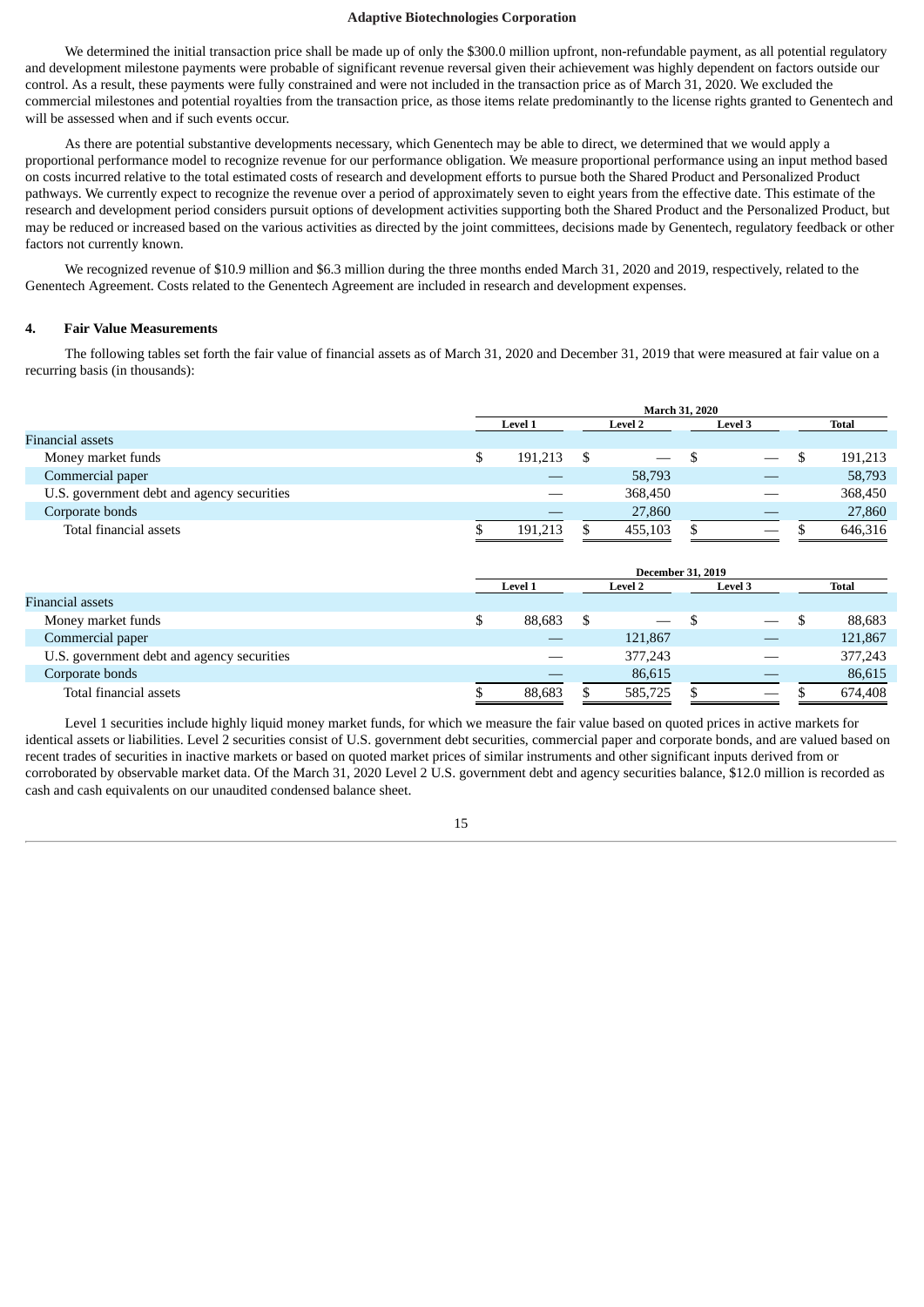### **5. Investments**

Available-for-sale investments consisted of the following as of March 31, 2020 and December 31, 2019 (in thousands):

|                                            | <b>March 31, 2020</b>                          |         |                           |       |      |                                       |  |         |
|--------------------------------------------|------------------------------------------------|---------|---------------------------|-------|------|---------------------------------------|--|---------|
|                                            | <b>Amortized</b><br>Unrealized<br>Gain<br>Cost |         | <b>Unrealized</b><br>Loss |       |      | <b>Estimated</b><br><b>Fair Value</b> |  |         |
| Short-term marketable securities           |                                                |         |                           |       |      |                                       |  |         |
| Commercial paper                           | \$                                             | 58,793  | S                         |       |      | $\overline{\phantom{0}}$              |  | 58,793  |
| U.S. government debt and agency securities |                                                | 266,378 |                           | 1,532 |      |                                       |  | 267,910 |
| Corporate bonds                            |                                                | 15,781  |                           | 12    |      | (11)                                  |  | 15,782  |
| Total short-term marketable securities     |                                                | 340,952 |                           | 1,544 |      | (11                                   |  | 342,485 |
| Long-term marketable securities            |                                                |         |                           |       |      |                                       |  |         |
| U.S. government debt and agency securities | \$                                             | 86.861  | <sup>\$</sup>             | 1.679 | - \$ |                                       |  | 88,540  |
| Corporate bonds                            |                                                | 11,986  |                           | 108   |      | (16)                                  |  | 12,078  |
| Total long-term marketable securities      |                                                | 98,847  |                           | 1,787 |      | (16)                                  |  | 100,618 |

|                                            | <b>December 31, 2019</b> |                          |     |                    |      |                           |      |                                       |
|--------------------------------------------|--------------------------|--------------------------|-----|--------------------|------|---------------------------|------|---------------------------------------|
|                                            |                          | <b>Amortized</b><br>Cost |     | Unrealized<br>Gain |      | <b>Unrealized</b><br>Loss |      | <b>Estimated</b><br><b>Fair Value</b> |
| Short-term marketable securities           |                          |                          |     |                    |      |                           |      |                                       |
| Commercial paper                           | \$                       | 121.866                  | \$. |                    |      |                           |      | 121,866                               |
| U.S. government debt and agency securities |                          | 285,963                  |     | 394                |      | (1)                       |      | 286,356                               |
| Corporate bonds                            |                          | 71,962                   |     | 109                |      | (3)                       |      | 72,068                                |
| Total short-term marketable securities     |                          | 479,791                  |     | 503                |      | (4)                       |      | 480,290                               |
| Long-term marketable securities            |                          |                          |     |                    |      |                           |      |                                       |
| U.S. government debt and agency securities | \$                       | 90,750                   | \$  | 146                | - \$ | (9)                       | - \$ | 90,887                                |
| Corporate bonds                            |                          | 14,513                   |     | 35                 |      |                           |      | 14,548                                |
| Total long-term marketable securities      |                          | 105,263                  |     | 181                |      | (9)                       |      | 105,435                               |

All the commercial paper, U.S. government debt and agency securities and corporate bonds designated as short-term marketable securities have an effective maturity date that is equal to or less than one year from the respective balance sheet date. Those that are designated as long-term marketable securities have an effective maturity date that is more than one year from the respective balance sheet date.

Accrued interest receivable is excluded from the amortized cost and estimated fair value of our marketable securities. Accrued interest receivables of \$1.9 million and \$2.2 million were presented separately within the prepaid expenses and other current assets line item on our unaudited condensed balance sheets as of March 31, 2020 and December 31, 2019, respectively. We have made an accounting policy election to not measure an allowance for credit losses for accrued interest receivables.

The following table presents the gross unrealized holding losses and fair value for investments in an unrealized loss position, and the length of time that individual securities have been in a continuous loss position, as of March 31, 2020 (in thousands):

|                                     | <b>Less Than 12 Months</b> |  |                    | <b>12 Months Or Greater</b> |                    |  |
|-------------------------------------|----------------------------|--|--------------------|-----------------------------|--------------------|--|
|                                     | Fair<br>Value              |  | Unrealized<br>Loss | Fair<br>Value               | Unrealized<br>Loss |  |
| Corporate bonds                     | 5,767                      |  | .                  |                             |                    |  |
| Total available-for-sale securities | 5.767                      |  | . <u>.</u>         |                             | _                  |  |

We periodically review our available-for-sale securities to assess for credit impairment. Some of the factors considered in assessing impairment include the extent to which the fair value is less than the amortized cost basis, adverse conditions related to the security, an industry or geographic area, changes to security ratings or sector credit ratings and other relevant market data.

As of March 31, 2020, we did not intend, nor were we more likely than not to be required, to sell our available-for-sale investments before the recovery of their amortized cost basis. Based on our assessment, we concluded all impairment as of March 31, 2020 to be due to factors other than credit loss, such as changes in interest rates. A credit allowance was not recognized and the impairment for our available-for-sale securities was recorded in other comprehensive loss.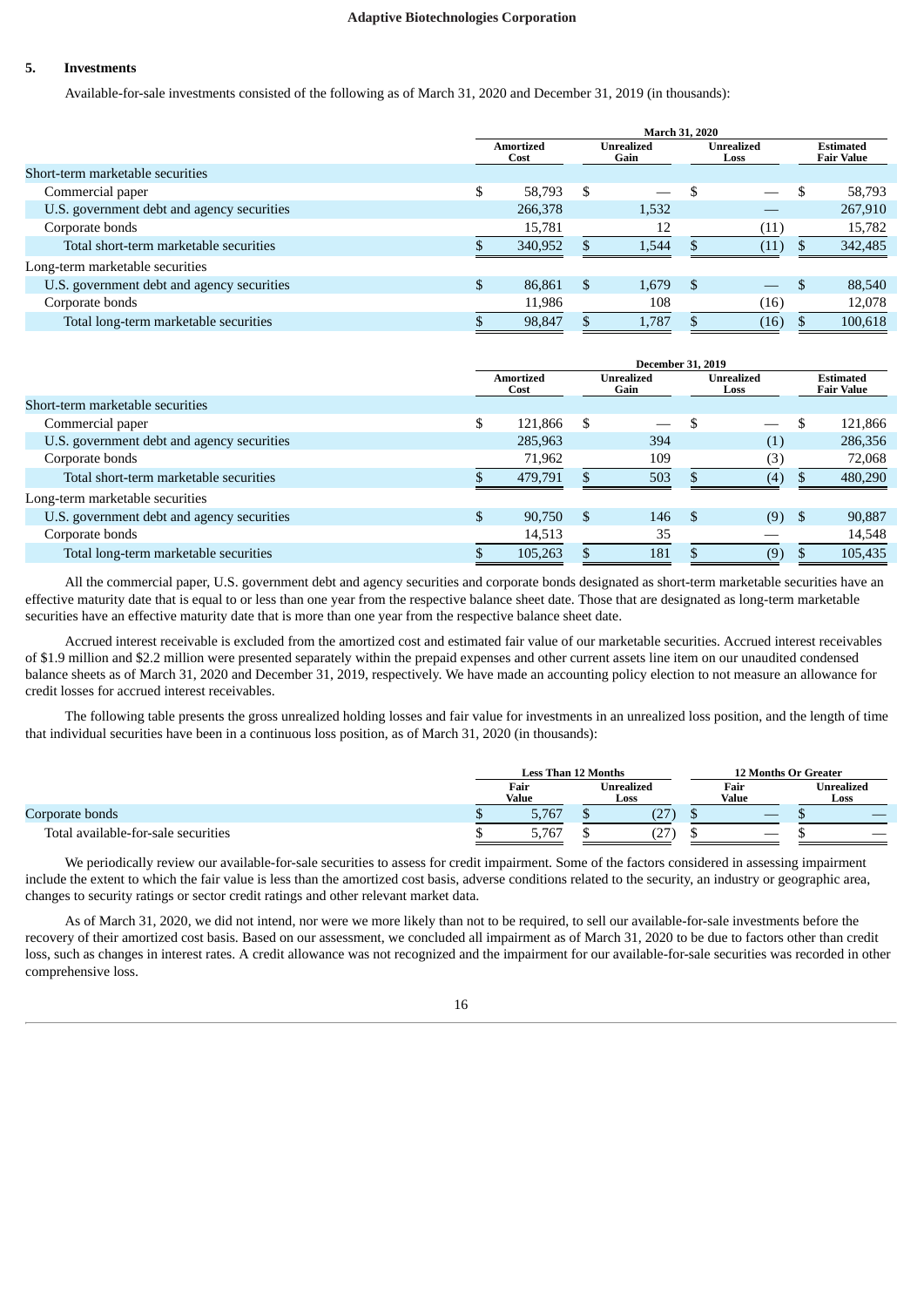# **6. Goodwill and Intangible Assets**

There have been no changes in the carrying amount of goodwill since its recognition in 2015.

Intangible assets subject to amortization as of March 31, 2020 and December 31, 2019 consisted of the following (in thousands):

|                                 | <b>March 31, 2020</b>           |        |                             |          |  |                               |
|---------------------------------|---------------------------------|--------|-----------------------------|----------|--|-------------------------------|
|                                 | <b>Gross Carrying</b><br>Amount |        | Accumulated<br>Amortization |          |  | <b>Net Carrying</b><br>Amount |
| Acquired developed technology   | Φ                               | 20,000 |                             | (8,717)  |  | 11,283                        |
| Purchased intellectual property |                                 | 325    |                             | (104)    |  | 221                           |
| Balance at March 31, 2020       |                                 | 20,325 |                             | (8, 821) |  | 11.504                        |

|                                 |                                 | <b>December 31, 2019</b>    |                               |
|---------------------------------|---------------------------------|-----------------------------|-------------------------------|
|                                 | <b>Gross Carrying</b><br>Amount | Accumulated<br>Amortization | <b>Net Carrying</b><br>Amount |
| Acquired developed technology   | 20,000                          | (8, 301)                    | 11,699                        |
| Purchased intellectual property | 325                             | (96)                        | 229                           |
| Balance at December 31, 2019    | 20,325                          | (8, 397)                    | 11,928                        |

The developed technology was acquired in connection with our acquisition of Sequenta, Inc. ("Sequenta") in 2015. The remaining balance of the acquired technology and the purchased intellectual property is expected to be amortized over the next 6.8 years.

As of March 31, 2020, expected future amortization expense for intangible assets was as follows (in thousands):

| 2020 (excluding the three months ended March 31, 2020) | D | 1,279  |
|--------------------------------------------------------|---|--------|
| 2021                                                   |   | 1,699  |
| 2022                                                   |   | 1,699  |
| 2023                                                   |   | 1,699  |
| 2024                                                   |   | 1,703  |
| Thereafter                                             |   | 3,425  |
| Total future amortization expense                      |   | 11.504 |

# **7. Deferred Revenue**

Deferred revenue by revenue classification as of March 31, 2020 and December 31, 2019 was as follows (in thousands):

|                                                | <b>March 31, 2020</b> |   | <b>December 31, 2019</b> |
|------------------------------------------------|-----------------------|---|--------------------------|
| Current deferred revenue                       |                       |   |                          |
| Sequencing                                     | \$<br>13,565          | S | 12,482                   |
| Development                                    | 51,007                |   | 48,512                   |
| Total current deferred revenue                 | 64,572                |   | 60,994                   |
| Non-current deferred revenue                   |                       |   |                          |
| Sequencing                                     | 1,241                 |   | 1,459                    |
| Development                                    | 207,587               |   | 217,873                  |
| Total non-current deferred revenue             | 208,828               |   | 219,332                  |
| Total current and non-current deferred revenue | 273,400               |   | 280,326                  |

Genentech deferred revenue represents \$50.0 million and \$204.0 million of the current and non-current development deferred revenue balances, respectively, at March 31, 2020 and \$48.1 million and \$216.8 million of the current and non-current development deferred revenue balances, respectively, at December 31, 2019. In general, we expect that the current amounts will be recognized as revenue within 12 months and the non-current amounts will be recognized as revenue over a period of approximately six to seven years. This period of time represents an estimate of the research and development period to develop cellular therapies in oncology, which may be reduced or increased based on the various development activities.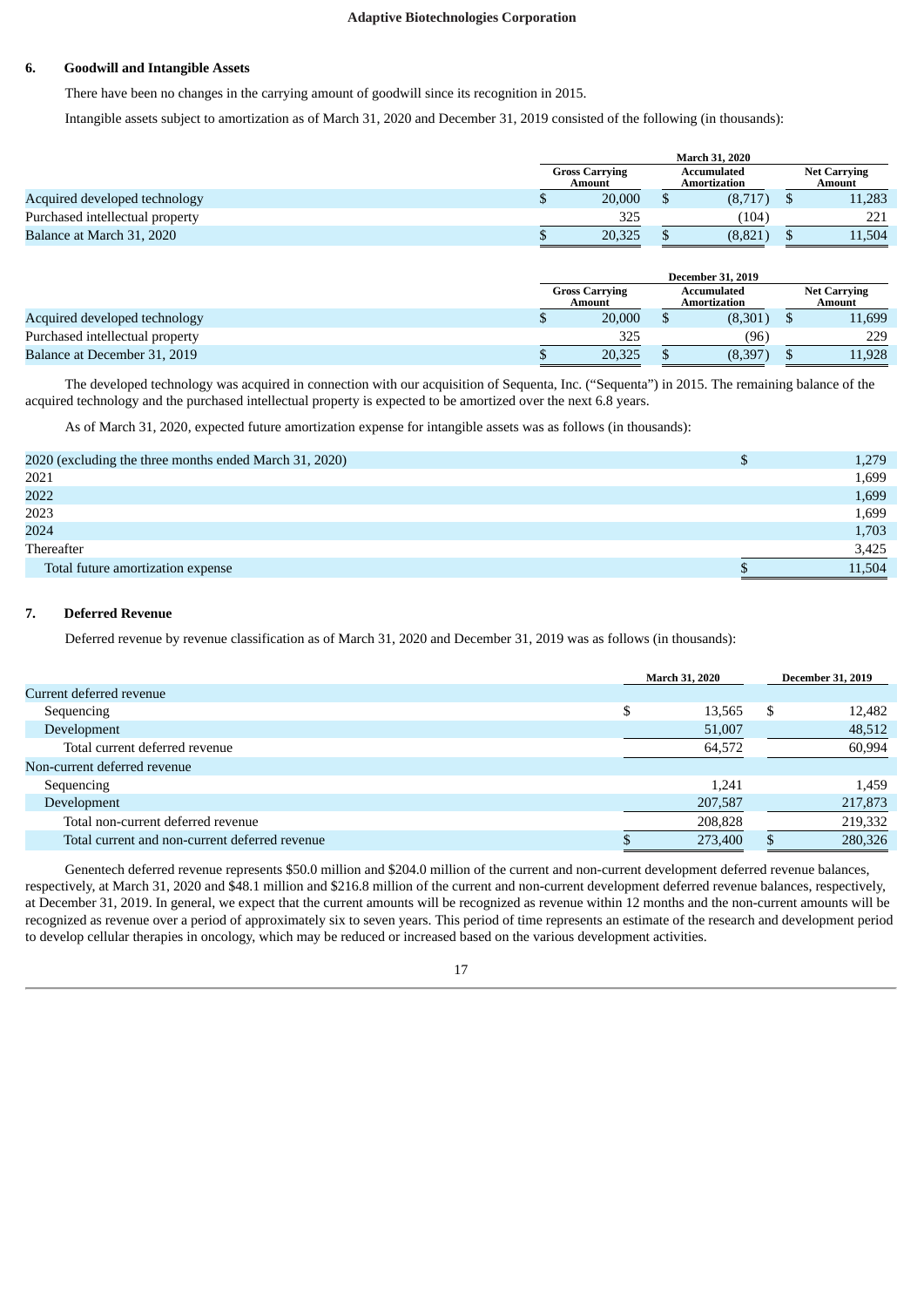Changes in deferred revenue during the three months ended March 31, 2020 were as follows (in thousands):

| Deferred revenue balance at December 31, 2019   | 280,326   |
|-------------------------------------------------|-----------|
| Additions to deferred revenue during the period | 7.198     |
| Revenue recognized during the period            | (14, 124) |
| Deferred revenue balance at March 31, 2020      | 273,400   |

As of March 31, 2020, \$13.1 million was recognized as revenue that was included in the deferred revenue balance at December 31, 2019. As a result of cancelled customer sequencing contracts, we recognized \$0.4 million of sequencing revenue during the three months ended March 31, 2020.

### **8. Leases**

We have operating lease agreements for the laboratory and office facilities that we occupy in Seattle, Washington and South San Francisco, California, as well as server space. As of March 31, 2020, we were not party to any finance leases. Our leases have remaining terms of 2.1 years to 12.3 years, and include options to extend certain of the leases up to 10.0 years and terminate certain of the leases after 3.0 years. We adjust lease terms for these options only when it is reasonably certain we will exercise these options. As of March 31, 2020, it was reasonably certain that we would exercise our option to terminate one of our leases after 3.0 years.

Other information related to our operating leases as of March 31, 2020 was as follows:

| Weighted-average remaining lease term (in years) |      |
|--------------------------------------------------|------|
| Weighted-average discount rate                   | 4.5% |

The following table reconciles our undiscounted operating lease cash flows to our operating lease liabilities as of March 31, 2020 (in thousands):

| 2020 (excluding the three months ended March 31, 2020) | \$  | 3,298    |
|--------------------------------------------------------|-----|----------|
| 2021                                                   |     | 5,123    |
| 2022                                                   |     | 5,074    |
| 2023                                                   |     | 4,364    |
| 2024                                                   |     | 4,326    |
| Thereafter                                             |     | 28,771   |
| Total undiscounted lease payments                      |     | 50,956   |
| Less:                                                  |     |          |
| Imputed interest rate                                  |     | (11,315) |
| Tenant improvement receivables                         |     | (1,594)  |
| Total operating lease liabilities                      | \$. | 38,047   |
| Less: current portion                                  |     | (1,502)  |
| Operating lease liabilities, less current portion      |     | 36,545   |
|                                                        |     |          |

Operating lease expense was \$1.1 million for the three months ended March 31, 2020. Variable lease expense for operating leases was \$0.5 million for the three months ended March 31, 2020. Rent expense recognized under ASC 840, inclusive of operating and maintenance costs, was \$1.2 million during the three months ended March 31, 2019.

Cash paid for amounts included in the measurement of lease liabilities for the three months ended March 31, 2020 was \$0.8 million, net of \$0.3 million of cash received for tenant improvement allowances.

### *Leases Not Yet Commenced*

In August 2019, we entered into an agreement to rent 100,000 square feet in a to-be-constructed building in Seattle, Washington. In connection with the lease, we entered into a \$2.1 million letter of credit with one of our existing financial institutions. Due to our significant involvement during the construction process of the leased building, we qualified as the deemed owner of the building under build-to-suit lease accounting guidance that proceeded ASC 842. The resulting asset and long-term financing obligation recorded on our balance sheet for the cost of the building was derecognized upon adoption of ASC 842.

As of March 31, 2020, we were party to other leases that had not yet commenced pursuant to ASC 842, including a new amendment to our existing lease in South San Francisco, California to rent 19,867 additional square feet, which provides for a \$0.6 million tenant improvement allowance.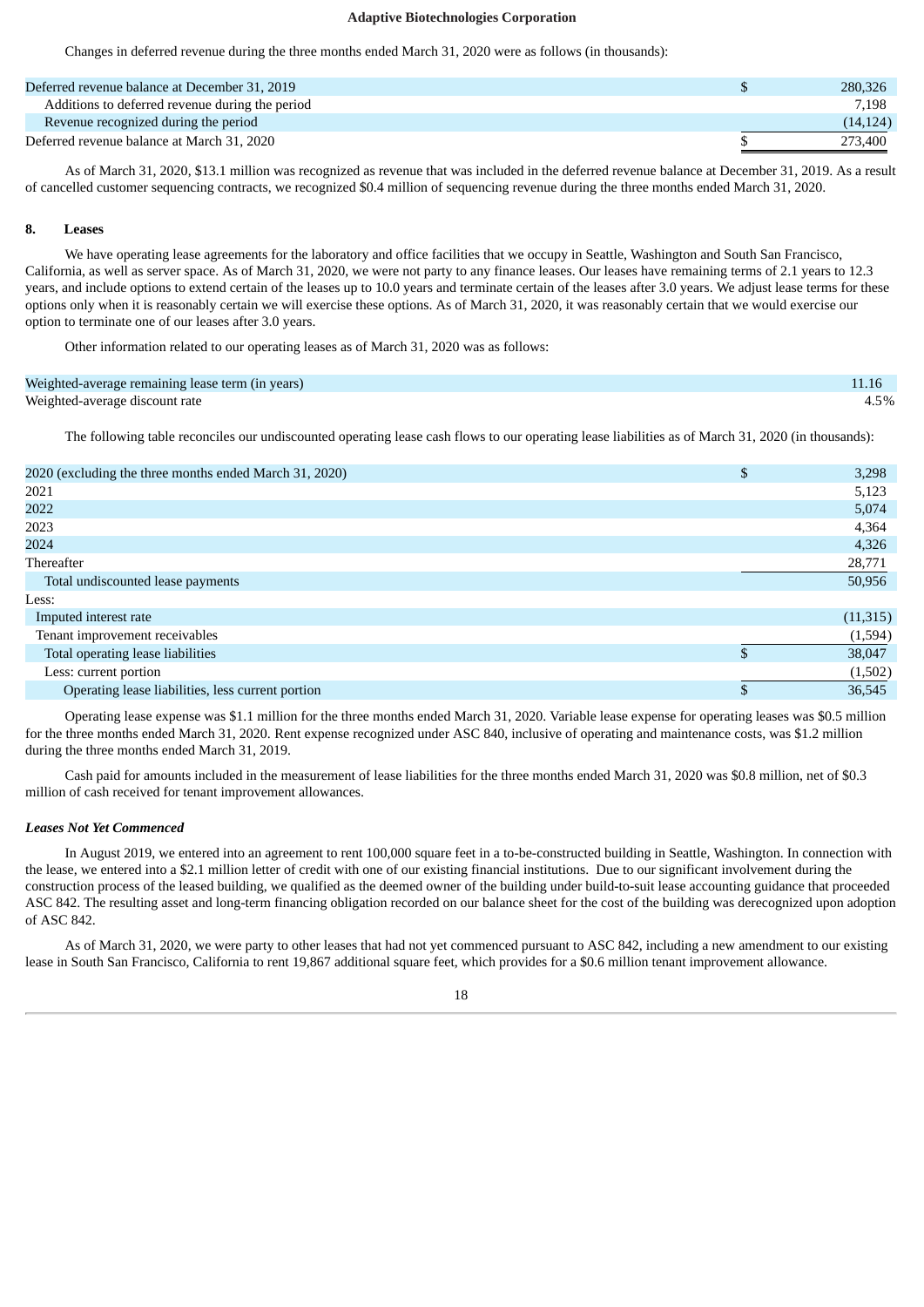Pursuant to the guidance in ASC 842, these leases will be assessed for classification and a lease liability and corresponding right-of-use asset will be recorded upon lease commencement, which may be delayed due to the impact of the COVID-19 pandemic. Future non-cancellable undiscounted lease payments associated with signed leases that have not yet commenced total \$100.1 million, payable over lease terms ranging from 5.2 years to 12.7 years.

### **9. Commitments and Contingencies**

# *Legal Proceedings*

We are subject to claims and assessments from time to time in the ordinary course of business. We will accrue a liability for such matters when it is probable that a liability has been incurred and the amount can be reasonably estimated. When only a range of possible loss can be established, the most probable amount in the range is accrued. If no amount within this range is a better estimate than any other amount within the range, the minimum amount in the range is accrued. We are not currently party to any material legal proceedings.

## *Indemnification Agreements*

In the ordinary course of business, we may provide indemnification of varying scope and terms to vendors, lessors, customers and other parties with respect to certain matters including, but not limited to, losses arising out of breach of our agreements with them or from intellectual property infringement claims made by third parties. In addition, we have entered into indemnification agreements with members of our board of directors and certain of our executive officers that will require us to indemnify them against certain liabilities that may arise by reason of their status or service as directors or officers. The maximum potential amount of future payments that we could be required to make under these indemnification agreements is, in many cases, unlimited. We have not incurred any material costs as a result of such indemnifications and are not currently aware of any indemnification claims.

# **10. Shareholders' Equity**

## *Convertible Preferred Stock*

Immediately prior to the completion of our initial public offering on July 1, 2019, 93,039,737 shares of convertible preferred stock then outstanding converted into an equivalent number of shares of common stock. As of March 31, 2020, no shares of convertible preferred stock were outstanding.

## *Preferred Stock*

We are authorized to issue 10,000,000 shares of preferred stock, par value \$0.0001 per share. As of March 31, 2020, no shares of preferred stock were outstanding.

#### *Common Stock*

We are authorized to issue 340,000,000 shares of common stock. Our common stock has a par value of \$0.0001, no preferences or privileges and is not redeemable. Holders of our common stock are entitled to one vote for each share of common stock held. The holders of record of outstanding shares of common stock shall be entitled to receive, when, as and if declared, out of funds legally available, such cash and other dividends as may be declared from time to time. As of March 31, 2020, we had 126,621,829 shares of common stock outstanding.

We have reserved shares of common stock for the following as of March 31, 2020:

| Shares issuable upon the exercise of outstanding common stock options and |            |
|---------------------------------------------------------------------------|------------|
| the vesting of outstanding common restricted stock units granted          | 17,492,204 |
| Shares available for future grant under the 2019 Equity Incentive Plan    | 19,433,424 |
| Shares available for future grant under the Employee Stock Purchase Plan  | 2,804,298  |
| Shares to be issued upon exercise of a common stock warrant               | 56,875     |
| Total shares of common stock reserved for future issuance                 | 39,786,801 |
|                                                                           |            |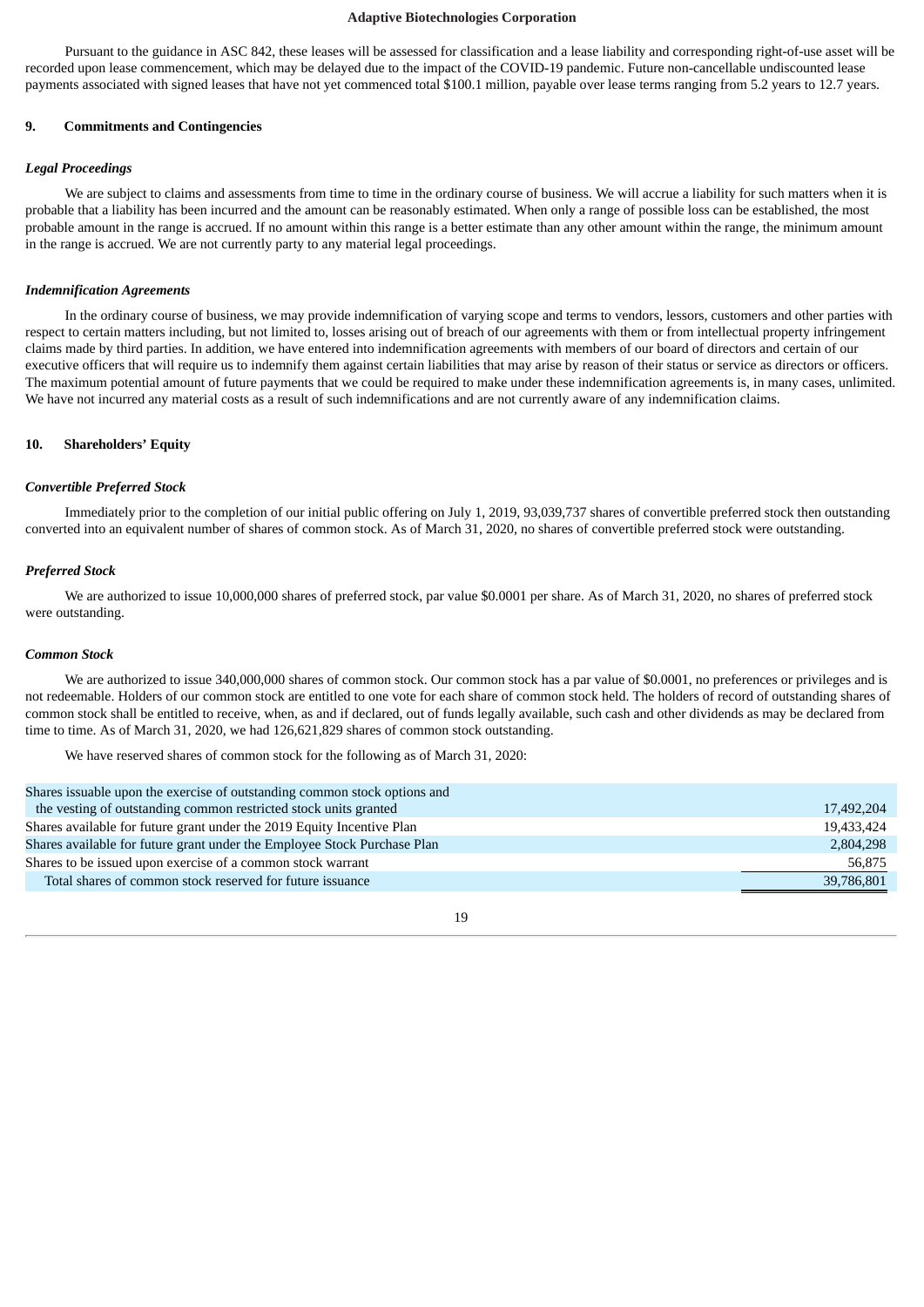Our 2019 Equity Incentive Plan ("2019 Plan") provides for annual increases in the number of shares that may be issued under the 2019 Plan on January 1, 2020 and on each subsequent January 1, thereafter, by a number of shares equal to the lesser of (a) 5% of the number of shares of common stock issued and outstanding on the immediately preceding December 31, or (b) an amount determined by our board of directors.

Furthermore, our Employee Stock Purchase Plan ("ESPP") provides for annual increases in the number of shares available for issuance under our ESPP on January 1, 2020 and on each January 1, thereafter, by a number of shares equal to the smallest of (a) 1.0% of the number of shares of common stock issued and outstanding on the immediately preceding December 31, or (b) an amount determined by the board of directors.

On January 1, 2020, our 2019 Plan and ESPP reserves automatically increased by 6,261,907 shares and 1,252,381 shares, respectively.

#### *Common Stock Warrants*

In 2014, we issued a warrant to purchase 56,875 shares of Series C convertible preferred stock at an exercise price of \$2.64. The warrant is exercisable for a period of seven years from the date of issuance. Immediately prior to and in connection with the completion of our initial public offering on July 1,2019, this convertible preferred stock warrant, which was previously recorded as a financial liability, was converted to a warrant to purchase the same number of shares of common stock. Upon conversion, the financial liability was reclassified to the additional paid-in capital line item on our unaudited condensed balance sheet. The warrant to purchase 56,875 shares of common stock remains outstanding as of March 31, 2020.

#### **11. Equity Incentive Plans**

### *Sequenta 2008 Stock Plan, as amended*

In connection with our acquisition of Sequenta in January 2015, we assumed Sequenta's Equity Incentive Plan ("2008 Plan"), including all outstanding options and shares available for future issuance under the 2008 Plan, which, prior to the completion of our initial public offering, were all exercisable for Series E-1 convertible preferred stock. Upon completion of our initial public offering in July 2019, the outstanding options are now exercisable for common stock. While no shares are available for future issuance under this plan, the 2008 Plan continues to govern outstanding equity awards granted thereunder.

#### *Adaptive 2009 Equity Incentive Plan*

We adopted an equity incentive plan in 2009 ("2009 Plan") that provided for the issuance of incentive and nonqualified common stock options and other share-based awards for employees, directors and consultants. Under the 2009 Plan, the option exercise price for incentive and nonqualified stock options were not to be less than the fair market value of our common stock at the date of grant. Options granted under this plan expire no later than ten years from the grant date, and vesting was established at the time of grant. Pursuant to the terms of the 2019 Plan, any shares subject to outstanding options originally granted under the 2009 Plan that terminate, expire or lapse for any reason without the delivery of shares to the holder thereof shall become available for issuance pursuant to awards granted under the 2019 Plan. While no shares are available for future issuance under the 2009 Plan, it continues to govern outstanding equity awards granted thereunder.

#### *2019 Equity Incentive Plan*

The 2019 Plan was approved by our shareholders on June 13, 2019 and, pursuant to the resolutions adopted by our board of directors, became effective immediately prior to and contingent upon the closing of our initial public offering. The 2019 Plan provides for the issuance of awards in the form of options and other share-based awards for employees, directors and consultants. Under the 2019 Plan, the option exercise price per share shall not be less than the fair market value of a share of stock on the grant date of the option, as defined by the 2019 Plan, unless explicitly qualified under the provisions of Section 409A or Section 424(a) of the Internal Revenue Code of 1986. Additionally, unless otherwise specified, options granted under this plan expire no later than ten years from the grant date, and vesting is established at the time of grant. Except for certain option grants made to non-employee directors, stock options granted under the 2019 Plan generally vest over a four-year period, subject to continuous service through each applicable vesting date. As of March 31, 2020, we have authorized 22,025,259 shares of common stock for issuance under the 2019 Plan.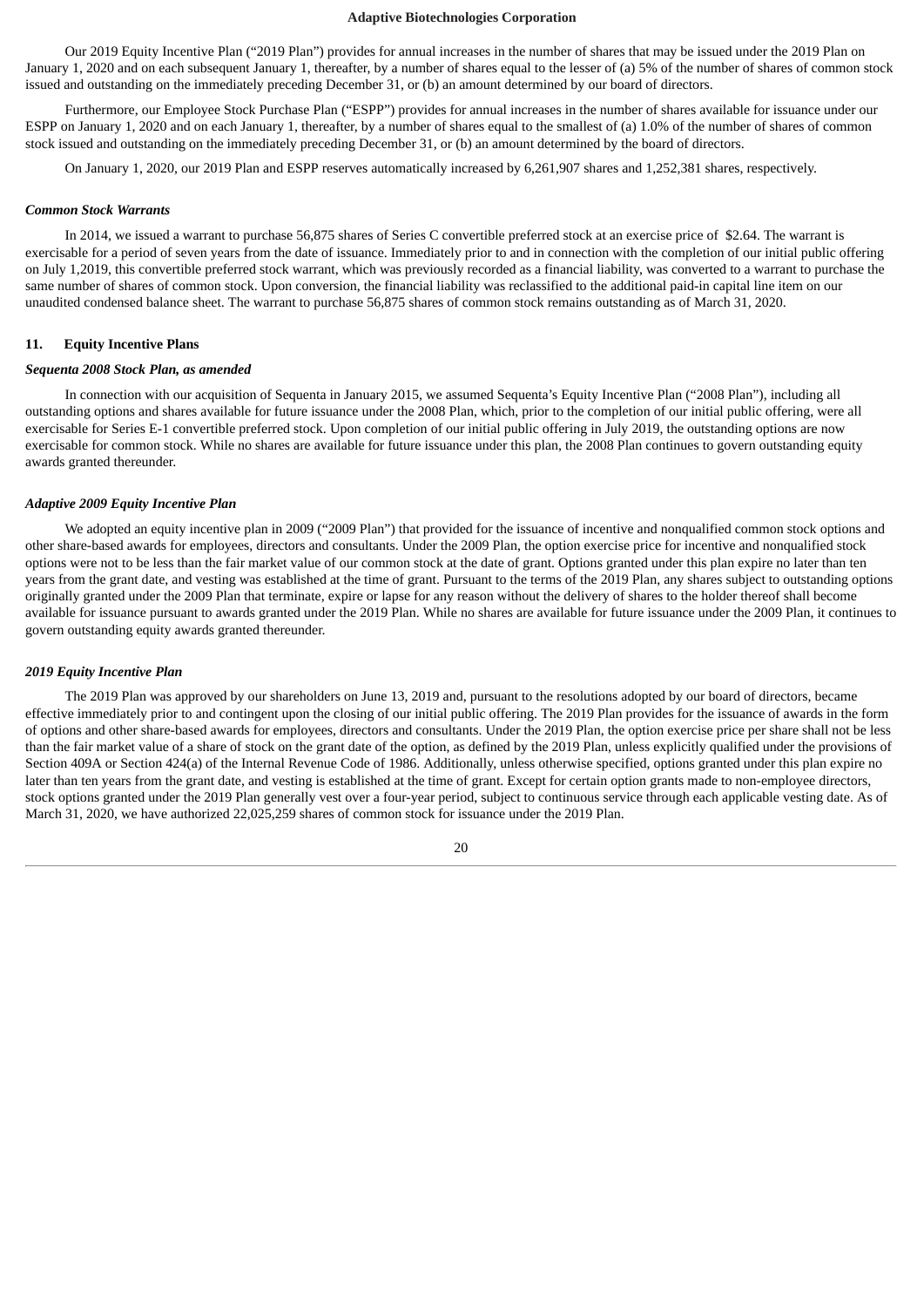Changes in shares available for grant during the three months ended March 31, 2020 were as follows:

|                                                           | <b>Shares Available for Grant</b> |
|-----------------------------------------------------------|-----------------------------------|
| Shares available for grant at December 31, 2019           | 15,396,254                        |
| 2019 Plan reserve increase on January 1, 2020             | 6.261.907                         |
| Options and restricted stock units granted                | (2,292,847)                       |
| Options and restricted stock units forfeited or cancelled | 68,110                            |
| Shares available for grant at March 31, 2020              | 19,433,424                        |

Stock option activity under the 2008 Plan, 2009 Plan and 2019 Plan during the three months ended March 31, 2020 was as follows:

|                                                  | <b>Shares</b><br><b>Subject to</b><br>Outstanding<br><b>Options</b> | Weighted-<br>Average<br><b>Exercise Price</b><br>per Share |   | Aggregate<br><b>Intrinsic Value</b><br>(in thousands) |
|--------------------------------------------------|---------------------------------------------------------------------|------------------------------------------------------------|---|-------------------------------------------------------|
| Options outstanding at December 31, 2019         | 16,646,654                                                          | 6.14                                                       |   | 398,379                                               |
| Options granted                                  | 2,292,847                                                           | 29.68                                                      |   |                                                       |
| Options forfeited or cancelled                   | (68, 110)                                                           | 8.63                                                       |   |                                                       |
| Options exercised                                | (1,381,437)                                                         | 3.27                                                       |   |                                                       |
| Options outstanding at March 31, 2020            | 17,489,954                                                          | 9.44                                                       | S | 329,432                                               |
| Options vested and exercisable at March 31, 2020 | 9,670,591                                                           | 5.03                                                       |   | 220,010                                               |

The weighted-average remaining contractual life for options outstanding at March 31, 2020 was 7.2 years. The weighted-average remaining contractual life for vested and exercisable options outstanding at March 31, 2020 was 5.8 years.

Of the \$5.0 million proceeds from exercise of stock options included on our unaudited condensed statements of cash flows for the three months ended March 31, 2020, \$0.5 million related to options exercised prior to but settled in the three months ended March 31, 2020.

As of December 31, 2019, 4,500 shares of restricted stock units ("RSUs"), with a weighted-average grant date fair value per share of \$41.63, were nonvested and outstanding. We did not grant any shares of RSUs during the three months ended March 31, 2020. During the three months ended March 31, 2020, 2,250 shares of RSUs, with a weighted-average grant date fair value per share of \$41.63, vested. As of March 31, 2020, 2,250 shares of RSUs, with a weighted-average grant date fair value per share of \$41.63, remained nonvested and outstanding.

# *Fair Value of Options and Grant Date Fair Value of Restricted Stock Units*

The estimated fair value of options granted during the three months ended March 31, 2020 and 2019 was estimated using the Black-Scholes optionpricing model with the following assumptions:

|                          | <b>Three Months Ended March 31.</b> |               |
|--------------------------|-------------------------------------|---------------|
|                          | 2020                                | 2019          |
| Grant date fair value    | $$17.68 - $31.71$                   | \$7.80        |
| Expected term (in years) | $5.27 - 6.08$                       | $5.27 - 6.08$ |
| Risk-free interest rate  | $0.7\%$ - 1.7%                      | $2.5\%$       |
| Expected volatility      | 70.5% - 72.1%                       | 64.3% - 65.5% |
| Expected dividend yield  |                                     |               |

The weighted-average volatility used in the fair value calculations of options granted during the three months ended March 31, 2020 and 2019 was 70.7% and 64.4%, respectively.

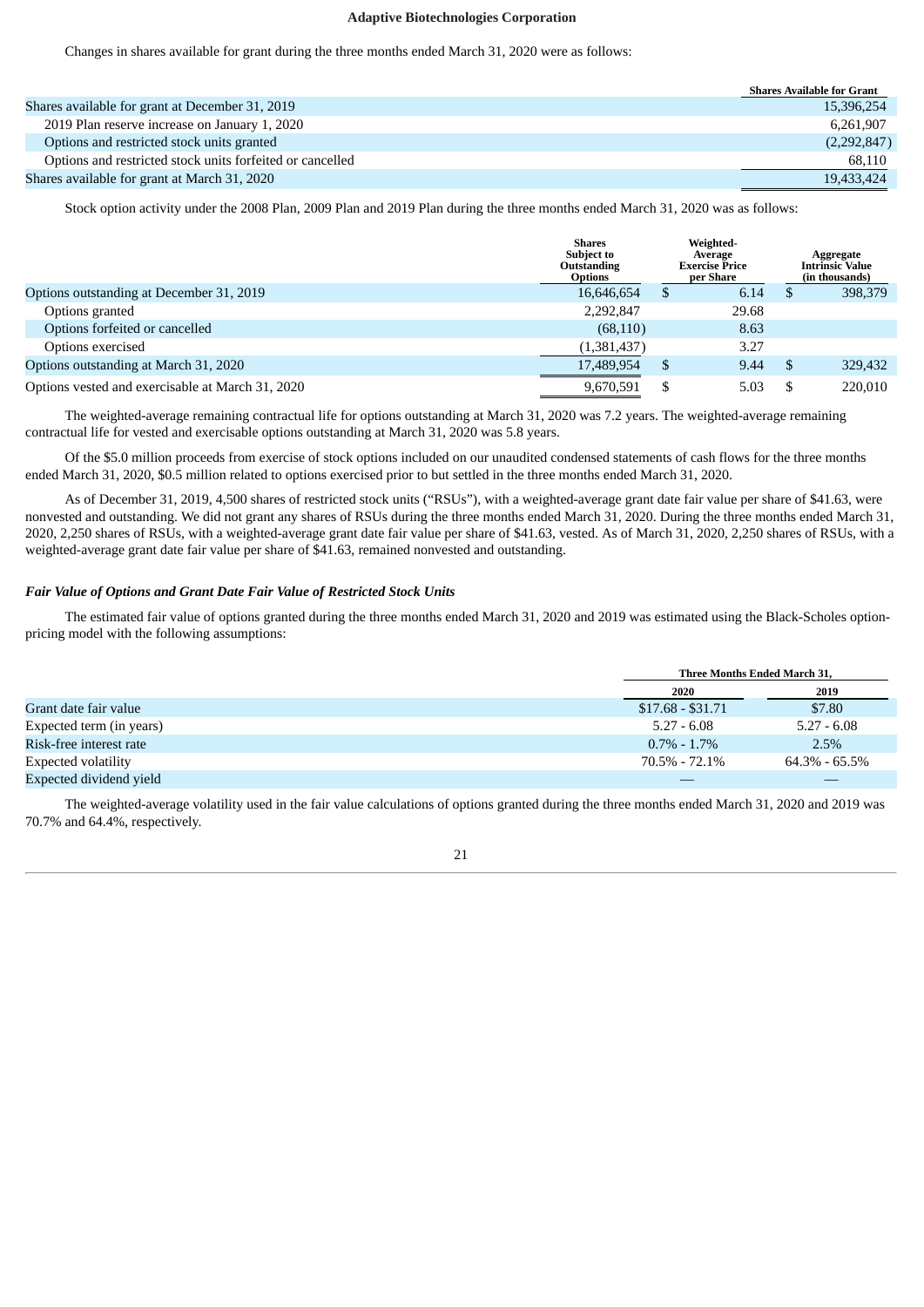The determination of the fair value of stock options on the date of grant using a Black-Scholes option-pricing model is affected by the estimated fair value of our common stock, as well as assumptions regarding a number of variables that are complex, subjective and generally require significant judgment to determine. The valuation assumptions were determined as follows:

*Fair value of common stock—*Prior to the closing of our initial public offering, the grant date fair value of our common stock was determined with input from management using valuation methodologies which utilized certain assumptions, including probability weighting of events, volatility, time to liquidation, a risk-free interest rate and an assumption for a discount for lack of marketability (Level 3 inputs). In determining the fair value of our common stock, the methodologies used to estimate the enterprise value were performed using methodologies, approaches and assumptions consistent with the American Institute of Certified Public Accountants Accounting and Valuation Guide, *Valuation of Privately-Held-Company Equity Securities Issued as Compensation*. For valuations of grants made after the closing of our initial public offering, the fair value of each share of common stock is based on the closing price of our common stock on the date of grant or other relevant determination date, as reported on The Nasdaq Global Select Market.

*Expected term*—The expected term of options granted to employees and non-employee directors is determined using the "simplified" method, as illustrated in ASC Topic 718, *Compensation—Stock Compensation*, as we do not have sufficient exercise history to determine a better estimate of expected term. Under this approach, the expected term is based on the midpoint between the vesting date and the end of the contractual term of the option.

*Risk-free interest rate*—We utilize a risk-free interest rate in the option valuation model based on U.S. Treasury zero-coupon issues, with remaining terms similar to the expected term of the options.

*Expected volatility*—As we do not have sufficient trading history for our common stock, the expected volatility is based on the historical volatility of our publicly traded industry peers utilizing a period of time consistent with our estimate of the expected term.

*Expected dividend yield*—We do not anticipate paying any cash dividends in the foreseeable future and, therefore, use an expected dividend yield of zero in the option valuation model.

The grant date fair value of RSUs granted after the closing of our initial public offering is based on the closing price of our common stock on the date of grant, or other relevant determination date, as reported on The Nasdaq Global Select Market.

Share-based compensation expense of \$4.7 million and \$3.0 million was recognized during the three months ended March 31, 2020 and 2019, respectively.

The compensation costs related to stock options and RSUs for the three months ended March 31, 2020 and 2019 are included on our statements of operations as follows (in thousands):

|                                        | <b>Three Months Ended March 31.</b> |  |       |  |  |  |  |
|----------------------------------------|-------------------------------------|--|-------|--|--|--|--|
|                                        | 2020                                |  | 2019  |  |  |  |  |
| Cost of revenue                        | 172                                 |  | 130   |  |  |  |  |
| Research and development               | 1,544                               |  | 917   |  |  |  |  |
| Sales and marketing                    | 1,157                               |  | 906   |  |  |  |  |
| General and administration             | 1,802                               |  | 1,093 |  |  |  |  |
| Total share-based compensation expense | 4,675                               |  | 3,046 |  |  |  |  |

At March 31, 2020, unrecognized share-based compensation expense related to unvested stock options was \$71.2 million, which is expected to be recognized over a remaining weighted-average period of 3.3 years. Additionally, at March 31, 2020, unrecognized share-based compensation expense related to unvested RSUs was \$0.1 million, which is expected to be recognized over a remaining weighted-average period of 0.2 years.

# **12. Income Taxes**

The effective tax benefit was \$0.3 million for the three months ended March 31, 2020. There was no effective tax benefit for the year ended December 31, 2019.

We calculate our tax provision by applying a forecasted Annual Effective Tax Rate ("AETR") against year-to-date pre-tax loss, and taking into account certain discrete items, primarily related to the exercise activity of stock options, in the quarter in which they occur. We recorded a pre-tax benefit for the three months ended March 31, 2020 because the discrete benefit from option exercises is greater than the year-to-date AETR tax expense. We expect to recognize tax expense on a full year basis, inclusive of discrete items.

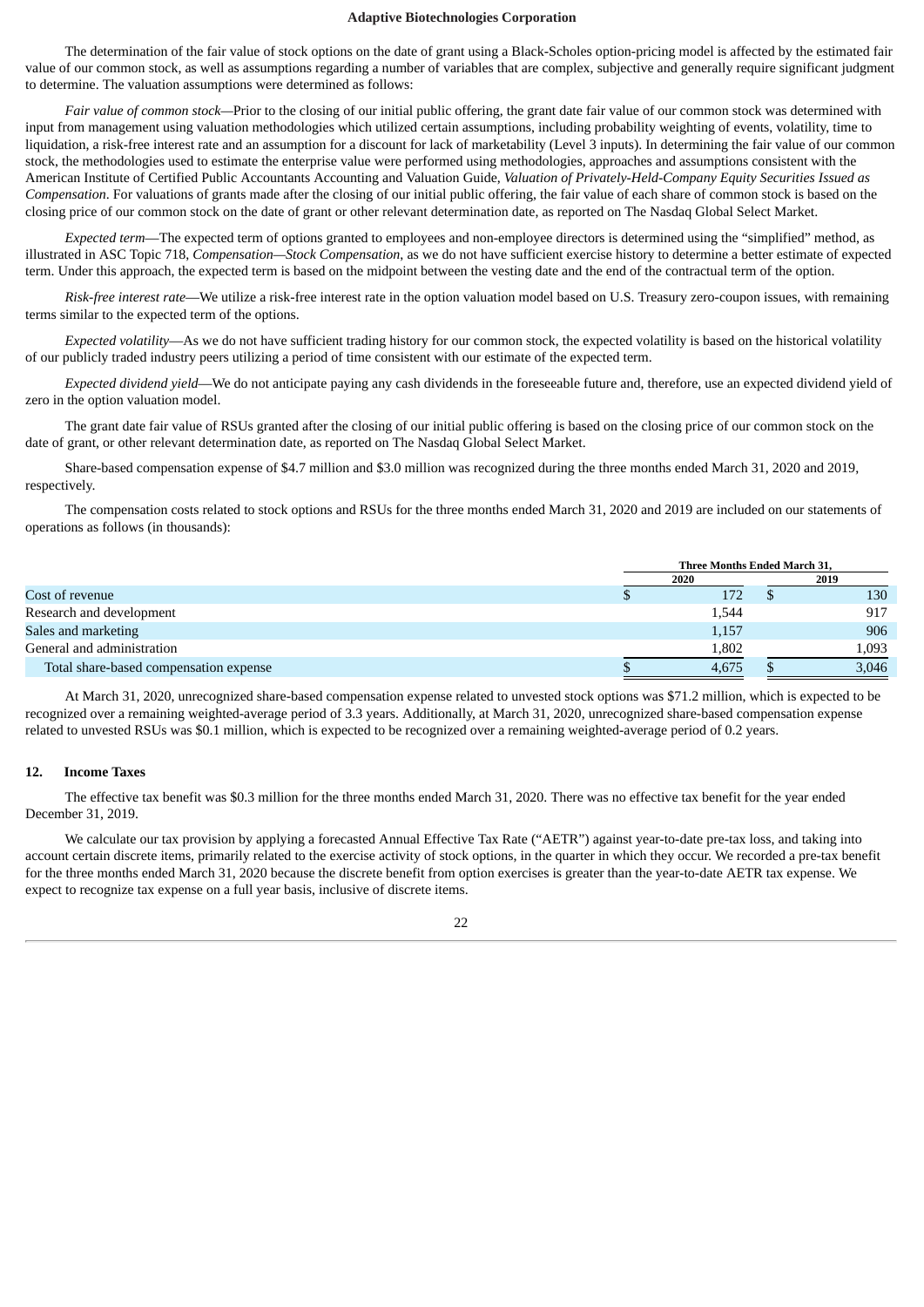We file income tax returns in the U.S. federal jurisdiction and various U.S. state jurisdictions. Significant disputes may arise with authorities involving issues of the timing and amount of deductions, the use of tax credits and allocations of income and expenses among various tax jurisdictions because of differing interpretations of tax laws, regulations and the interpretation of the relevant facts. We believe our accrual for income tax liabilities is appropriate based on past experience, interpretations of tax law and judgments about potential actions by tax authorities; however, due to the complexity of the provision for income taxes, the ultimate resolution of any tax matters may result in payments greater or less than amounts accrued. Because of net operating loss carryforwards, substantially all tax years since inception remain open to federal and state tax examination.

On March 27, 2020, the U.S. enacted the Coronavirus Aid, Relief and Economic Security Act ("CARES Act") to provide emergency economic stimulus in light of the effects of COVID-19. While the CARES Act provides extensive tax changes, some of the more significant provisions include removing certain limitations on utilization of net operating losses, increasing the loss carryback period for certain losses to five years and increasing the ability to deduct interest expense, as well as amending certain provisions of the previously enacted Tax Cuts and Jobs Act of 2017 ("TCJA"). We are still evaluating the CARES Act, but do not anticipate a significant impact to our income tax provision.

### **13. Net Loss Per Share Attributable to Common Shareholders**

#### *Net Loss Per Share*

The following table sets forth the computation of the basic and diluted net loss per share attributable to common shareholders for the three months ended March 31, 2020 and 2019 (in thousands, except share and per share amounts):

|                                                                                                  | <b>Three Months Ended March 31.</b> |  |            |  |  |  |  |  |
|--------------------------------------------------------------------------------------------------|-------------------------------------|--|------------|--|--|--|--|--|
|                                                                                                  | 2020                                |  | 2019       |  |  |  |  |  |
| Net loss                                                                                         | (31, 403)                           |  | (18, 386)  |  |  |  |  |  |
| Fair value adjustments to redemption value for Series E-1<br>convertible preferred stock options |                                     |  | (254)      |  |  |  |  |  |
| Net loss attributable to common shareholders, basic and diluted                                  | (31, 403)                           |  | (18, 640)  |  |  |  |  |  |
| Weighted-average shares used in computing net loss per share                                     | 126,058,389                         |  | 12,886,087 |  |  |  |  |  |
| Net loss per share attributable to common shareholders, basic and<br>diluted                     | (0.25)                              |  | (1.45)     |  |  |  |  |  |

Since we were in a loss position for all periods presented, basic net loss per share attributable to common shareholders is the same as diluted net loss per share attributable to common shareholders, as the inclusion of all potential shares of common stock outstanding would have been anti-dilutive. The following weighted-average common stock equivalents were excluded from the calculation of diluted net loss per share attributable to common shareholders for the three months ended March 31, 2020 and 2019, as they had an anti-dilutive effect:

| Three Months Ended March 31, |             |
|------------------------------|-------------|
| 2020                         | 2019        |
|                              | 92,974,578  |
| 16,823,569                   | 16,190,831  |
| 3,618                        |             |
| 56,875                       | 55,032      |
|                              | 56,875      |
| 16,884,062                   | 109,277,316 |
|                              |             |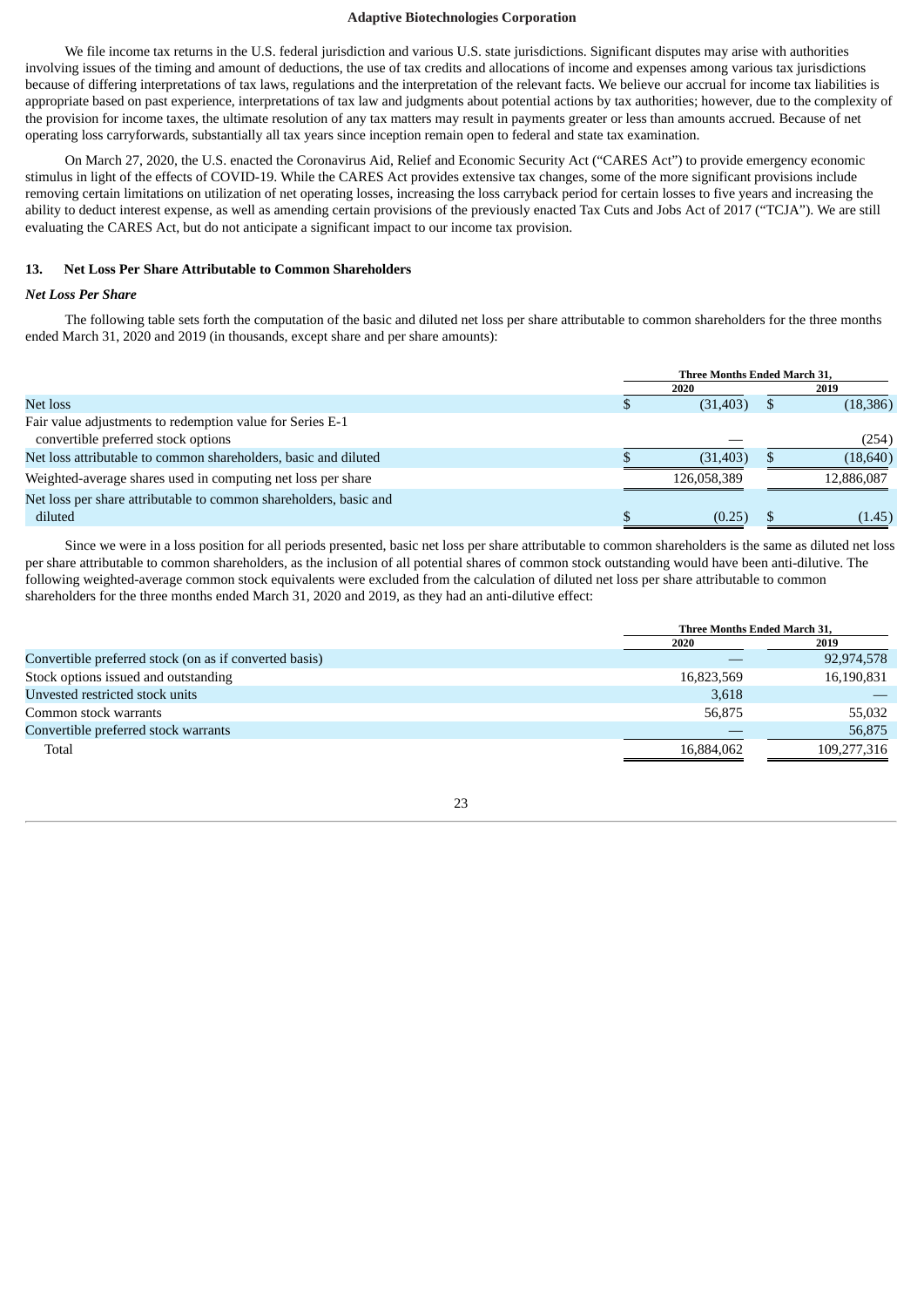## <span id="page-23-0"></span>**Item 2. Management's Discussion and Analysis of Financial Condition and Results of Operations**

You should read the following discussion and analysis of our financial condition and results of operations together with our unaudited condensed financial statements and related notes and the other financial information appearing elsewhere in this report, as well as the other financial information we file with the SEC from time to time. Some of the information contained in this discussion and analysis or set forth elsewhere in this report, including information with respect to our plans and strategy for our business and related financing, includes forward-looking statements that involve risks and uncertainties relating to our future plans, objectives, expectations, intentions and financial performance and the assumptions that underlie these *statements.*

As a result of many factors, including those factors set forth in the "Risk Factors" section of this report, our actual results could differ materially from the results described in or implied by the forward-looking statements contained in the following discussion and analysis.

#### **Overview**

We are advancing the field of immune-driven medicine by harnessing the inherent biology of the adaptive immune system to transform the diagnosis and treatment of disease. Our immune medicine platform applies our proprietary technologies to read the diverse genetic code of a patient's immune system and understand precisely how it detects and treats disease in that patient. We capture these insights in our dynamic clinical immunomics database, which is underpinned by computational biology and machine learning, and use them to develop and commercialize clinical products and services that we are tailoring to each individual patient. We have two commercial products and services and a robust pipeline of clinical products and services that we are designing to diagnose, monitor and enable the treatment of diseases such as cancer, autoimmune conditions and infectious diseases.

Our immune medicine platform is the foundation for our expanding suite of products and services. The cornerstone of our platform and core immunosequencing product, immunoSEQ, serves as our underlying research and development engine and generates revenue from academic and biopharmaceutical customers. Our first clinical diagnostic product, clonoSEQ, is the first test authorized by the FDA for the detection and monitoring of MRD in patients with MM and ALL and is being validated for patients with other blood cancers. Leveraging our collaboration with Microsoft Corporation ("Microsoft") to create the TCR-Antigen Map, we are also developing a diagnostic product, immunoSEQ Dx, that may enable early detection of many diseases from a single blood test. We have established proof of concept for immunoSEQ Dx in acute Lyme disease, such that we can proceed to clinical validation, and continue to pursue signals for other disease states. Our therapeutic product candidates, being developed under the Genentech Agreement, leverage our platform to identify specific immune cells to develop into cellular therapies in oncology.

Since our inception, we have devoted a majority of our resources to research and development activities to develop our immune medicine platform, which enables the delivery of our products and services for life sciences research, clinical diagnostics and drug discovery customers.

For our life science research customers, we provide two categories of products and services using immunoSEQ, our core sequencing and immunomics tracking technology. First, we provide immunosequencing services, the revenue from which we record as sequencing revenue. Second, we provide certain research customers professional support, for which we may receive payments upon those customers achieving specified milestones. We record these support activities as development revenue.

For our clinical diagnostics customers, we sell our clonoSEQ diagnostic tests, which include our immunosequencing services and are thus recorded as sequencing revenue. In the future, we intend to sell other diagnostics products and services, which we also expect to record as sequencing revenue.

For our current drug discovery collaborator, Genentech, we screen, identify and characterize TCRs in support of our collaboration. We record revenue from this collaboration as development revenue.

Historically, we have sold immunoSEQ as a fee-for-service offering to academic centers and biopharmaceutical customers and further deepened those relationships over time by supporting their development initiatives. These research offerings have comprised the majority of our revenue to date, although our business is pursuing broader opportunities. As we continue to expand the use of our clonoSEQ diagnostic tests, develop and commercialize immunoSEQ Dx and develop and commercialize therapeutic product candidates with our drug discovery collaborator, we expect our mix of revenue to shift to clinical products and services, which we believe will become our largest sources of revenue.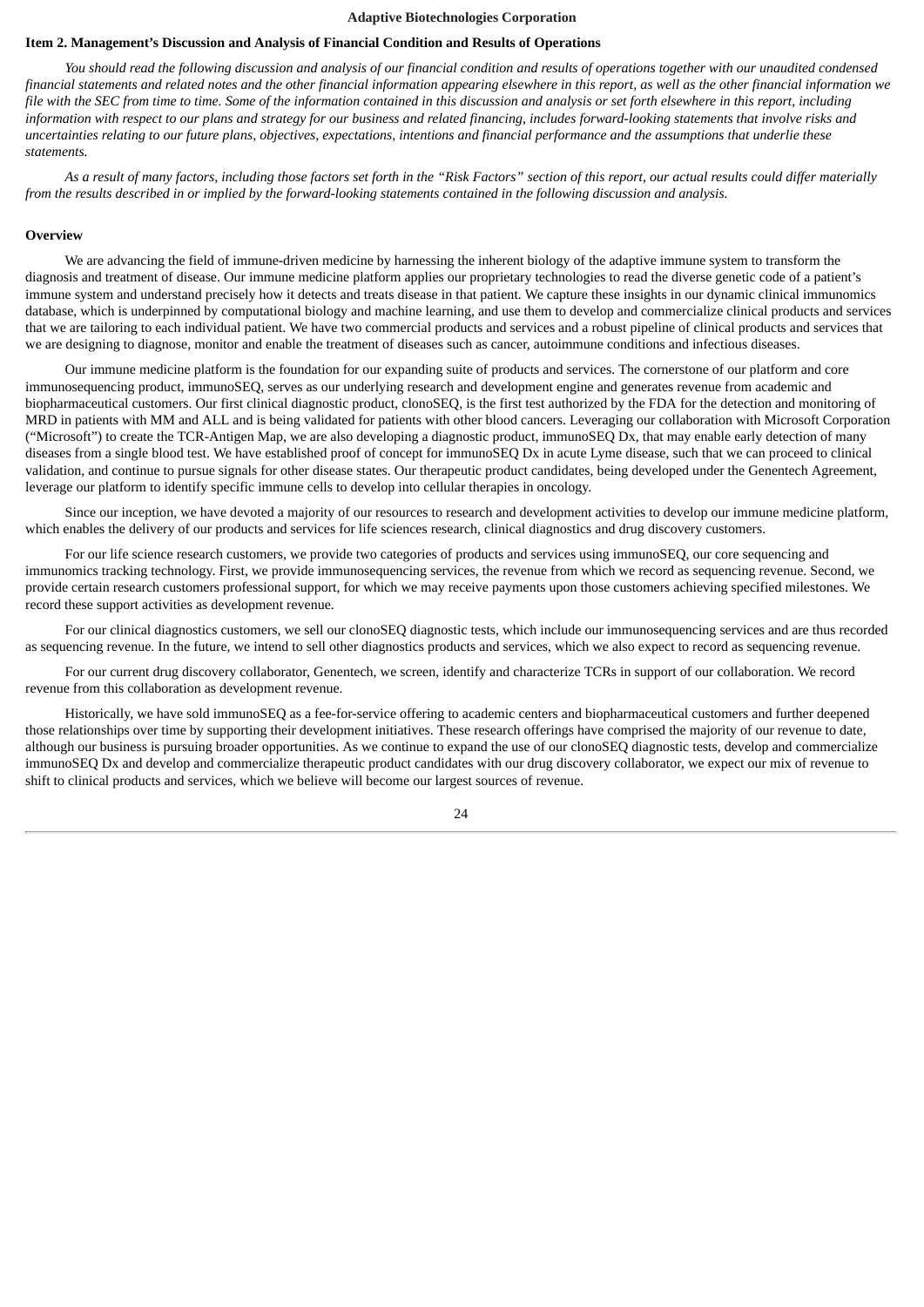We are actively pursuing opportunities to deepen our relationships with current customers and initiate relationships with new customers. We have an experienced, specialty salesforce that is targeting department heads, laboratory directors, principal investigators, core facility directors, clinicians, payors and research scientists and pathologists at leading academic institutions, biopharmaceutical companies, research institutions and contract research organizations. As MRD assessment becomes standard practice for patient management across a range of blood cancers, we believe it will be essential for clinicians and patients to have access to a highly accurate, sensitive and standardized MRD assessment tool. We are focused on establishing and maintaining collaborative relationships with payors, developing health economic evidence and building billing and patient access infrastructure to expand reimbursement coverage for our clinical diagnostics. We continue to seek expanded coverage of our clonoSEQ diagnostic test and, in 2019, we successfully expanded coverage through contractual agreements or positive medical policies with Medicare and several of the largest national private health insurers in the United States.

We generated revenue of \$20.9 million and \$12.7 million for the three months ended March 31, 2020 and 2019, respectively. Our net losses were \$31.4 million and \$18.4 million for the three months ended March 31, 2020 and 2019, respectively. We have funded our operations to date principally from the sale of convertible preferred stock and common stock, including the sale of common stock in our initial public offering, and, to a lesser extent, sequencing and development revenue. As of March 31, 2020 and December 31, 2019, we had cash, cash equivalents and marketable securities of \$655.8 million and \$682.3 million, respectively.

#### *Recent Developments*

As a response to the ongoing COVID-19 pandemic, we are pursuing two separate applications of our immune medicine platform to potentially identify and develop new products to address COVID-19. First, in March 2020, we extended our existing collaboration with Microsoft to study COVID-19. In May 2020, we began enrolling a virtual clinical study, ImmuneRACE, as part of this broader extension with the goal of rapidly mapping and measuring the immune response to the COVID-19 virus. We intend to make data from this study available to researchers, public health officials and other organizations around the world via an open data access portal. Second, in April 2020, we executed a memorandum of understanding with Amgen Inc. ("Amgen") setting forth the preliminary terms of a partnership intended to leverage our platform's drug discovery capabilities to develop potential antibody therapies for COVID-19. We are planning to execute a collaboration and license agreement with Amgen in the near future.

For a discussion of the risks presented by the COVID-19 pandemic to our results of operations, see the "Risk Factors" section of this report.

#### **Components of Results of Operations**

#### *Revenue*

We derive our revenue from two sources: (1) sequencing revenue and (2) development revenue.

*Sequencing revenue.* Sequencing revenue reflects the amounts generated from providing sequencing services through immunoSEQ to research customers and from providing testing services through clonoSEQ to clinical and research customers.

For our research customers, which include biopharmaceutical customers and academic institutions, delivery of the sequencing results may include some level of professional support and analysis. Terms with biopharmaceutical customers generally include non-refundable upfront payments, which we record as deferred revenue. For all customers, we recognize revenue as we deliver sequencing results. From time to time, we offer discounts in order to gain rights and access to certain datasets. Revenue is recognized net of these discounts and costs associated with these services are reflected in cost of revenue.

For our clinical customers, we derive revenue from providing our clonoSEQ test report to ordering physicians. We bill medical institutions, commercial and government payors based on tests delivered to ordering physicians. Amounts paid for clonoSEQ diagnostic tests by medical institutions, commercial and government payors vary based on respective reimbursement rates and patient responsibilities, which may vary from our targeted list price. To date, the majority of our clonoSEQ diagnostic test revenue has been received from medical institutions. We recognize clinical revenue by evaluating customer payment history, contracted reimbursement rates, if applicable, and other adjustments to estimate the amount of revenue that is collectible. Until 2019, we did not have reimbursement available to us through any government payors for clonoSEQ.

In January 2019, clonoSEQ received Medicare coverage aligned with the FDA label and NCCN guidelines for longitudinal monitoring in MM and ALL. We bill Medicare for an episode of treatment when we deliver the first eligible test results. This billing contemplates all necessary tests required during a patient's treatment cycle, which is currently estimated at approximately four tests per patient, including the initial sequence identification test. Revenue is recognized at the time the initial billable test result is delivered and is based upon cumulative tests delivered to date. Any unrecognized revenue from the initial billable test is recorded as deferred revenue and recognized as we deliver the remaining tests in a patient's treatment cycle.

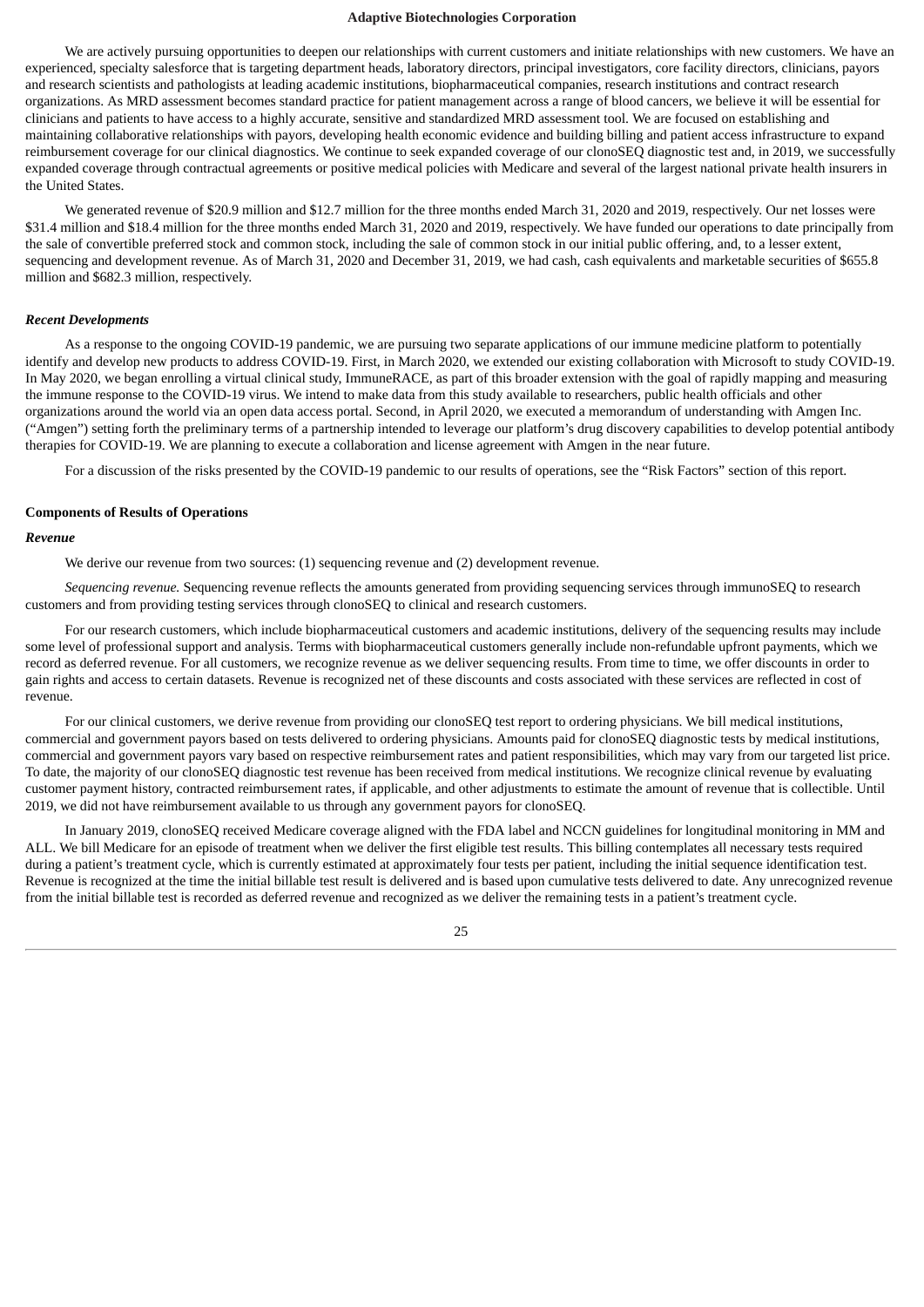*Development revenue*. Development revenue primarily represents regulatory or development support services, other than sequencing revenue, that we provide to biopharmaceutical customers who seek access to our platform to support their therapeutic development activities. Additionally, we generate development revenue from the achievement of regulatory milestones. We enter into collaboration and similar agreements with these customers. When these agreements include sequencing activities, we separately classify those activities as sequencing revenue. These agreements may also include substantial nonrefundable upfront payments, which we recognize as development revenue over time as we perform the respective services.

We expect revenue to increase over the long term, particularly as the mix of revenue migrates to clinical diagnostics and drug discovery. The pace by which this mix migrates will be determined by the level of customer adoption and frequency of use of our products and services. Our revenue may fluctuate from period to period due to the uncertain nature of delivery of our products and services, the achievement of milestones by us or our customers, timing of expenses incurred, changes in estimates of total anticipated costs related to our Genentech Agreement and other events not within our control, such as the delivery of customer samples or customer decisions to no longer pursue their development initiatives.

Due to the uncertainties related to the COVID-19 pandemic, we may experience reductions in revenue in the near term because of restrictions in our customers' ability to procure samples for their research initiatives and because of general reductions in clinical testing. For more information, see the section captioned "Risk Factors—The COVID-19 pandemic could adversely impact portions of our business that rely on research and development activities or clinical trials and delay or disrupt our pipeline, which may adversely impact revenue."

#### *Cost of Revenue*

Cost of revenue includes the cost of materials, personnel-related expenses (comprised of salaries, benefits and share-based compensation), shipping and handling, equipment and allocated facility costs associated with processing samples and professional support for our sequencing revenue. Allocated facility costs include depreciation of laboratory equipment, allocated facility occupancy and information technology costs. Costs associated with processing samples are recorded as expense, regardless of the timing of revenue recognition. As such, cost of revenue and related volume does not always trend in the same direction as revenue recognition and related volume. Additionally, costs to support our Genentech Agreement are a component of our research and development activities.

We expect cost of revenue to increase in absolute dollars as we grow our sequencing volume but the cost per sample to decrease over the long term due to the efficiencies we may gain as sequencing volume increases from improved utilization of our laboratory capacity, automation and other value engineering initiatives. If our sample volume throughput is reduced as a result of the COVID-19 pandemic, cost of revenue as a percentage of total revenue may be adversely impacted due to fixed overhead costs.

### *Research and Development Expenses*

Research and development expenses consist of laboratory materials costs, personnel-related expenses, allocated facility costs, information technology and contract service expenses. Research and development activities support further development and refinement of existing assays and products, discovery of new technologies and investments into our immune medicine platform. We also include in research and development expenses the costs associated with software development activities to support laboratory scaling and workflow, as well as development of applications to support future commercial opportunities. We are currently conducting research and development activities for several products and services, and we typically use our laboratory materials, personnel, facilities, information technology and other development resources across multiple development programs. Additionally, certain of these research and development activities benefit more than one of our product opportunities. We do not track research and development expenses by specific product candidates.

A component of our research and development activities is supporting clinical and analytical validations to obtain regulatory approval for future clinical products and services. Additionally, the costs to support our Genentech Agreement are a component of our research and development activities. Some of these activities have generated and may in the future generate development revenue.

We expect our research and development expenses to continue to increase in absolute dollars as we innovate and expand the application of our platform. However, we expect research and development expenses to decrease as a percentage of revenue in the long term, although the percentage may fluctuate from period to period due to the timing and extent of our development and commercialization efforts. While the pace and priorities of our research and development initiatives may be impacted by the COVID-19 pandemic, we expect to continue to increase expenses in both the near and long-term to support our ongoing initiatives, as well as our recently announced initiatives with respect to COVID-19.

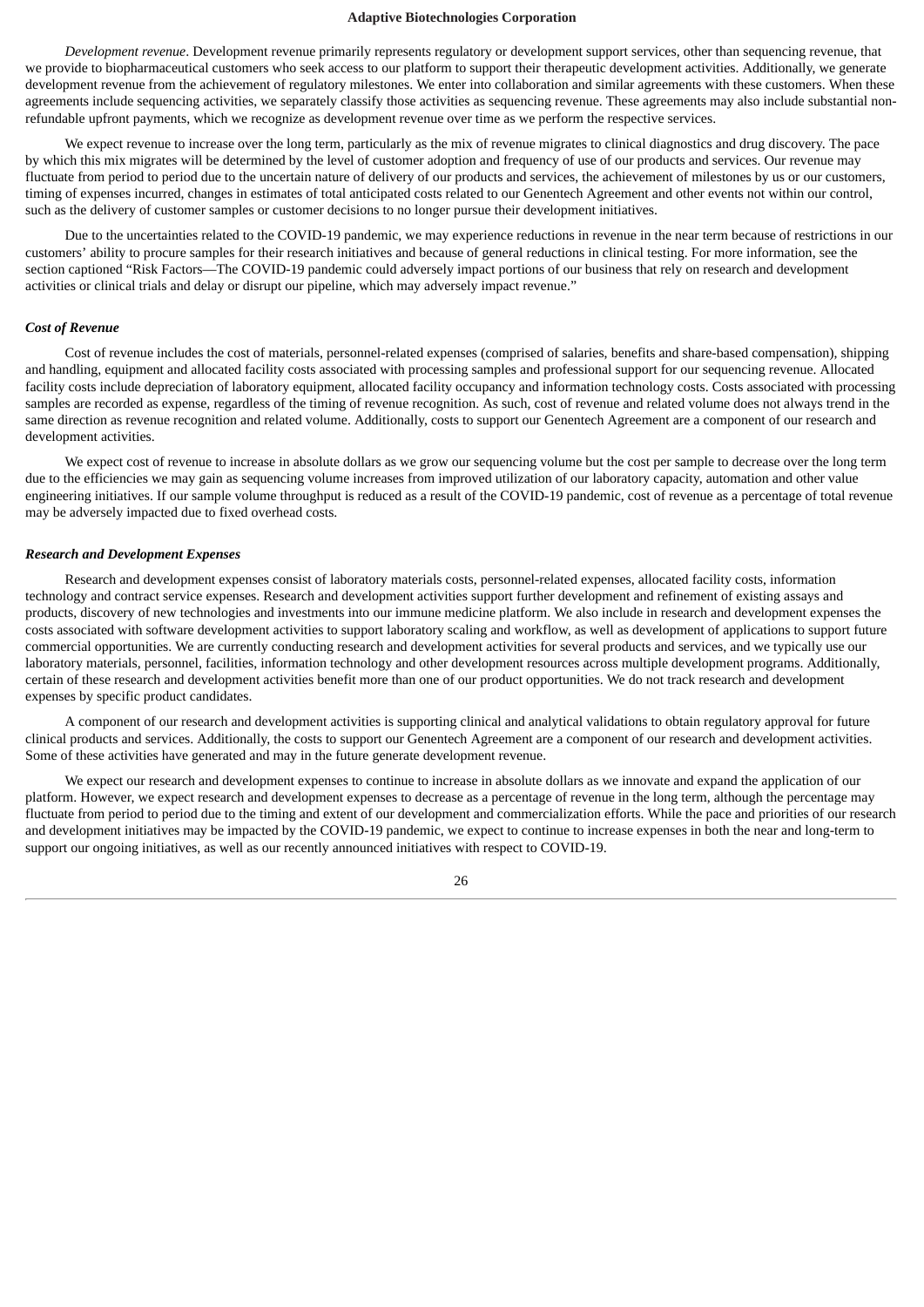#### *Sales and Marketing Expenses*

Sales and marketing expenses consist primarily of personnel-related expenses for commercial sales, account management, marketing, reimbursement, medical education and business development personnel that support commercialization of our platform products. In addition, these expenses include external costs such as advertising expenses, customer education and promotional expenses, market analysis expenses, conference fees, travel expenses and allocated facility costs.

We expect our sales and marketing expenses to increase in absolute dollars as we expand our commercial sales, marketing and business development teams and increase marketing activities to drive awareness and adoption of our products and services. However, we expect sales and marketing expenses to decrease as a percentage of revenue in the long term, subject to fluctuations from period to period due to the timing and magnitude of these expenses.

### *General and Administrative Expenses*

General and administrative expenses consist primarily of personnel-related expenses, including share-based compensation, salaries and benefits for our personnel in executive, legal, finance and accounting, human resources and other administrative functions, including third-party billing services. In addition, these expenses include insurance costs, external legal costs, accounting and tax service expenses, consulting fees and allocated facilities costs.

We expect our general and administrative expenses to continue to increase in absolute dollars as we increase headcount and incur costs associated with operating as a public company, including expenses related to legal, accounting, regulatory matters, maintaining compliance with exchange listing and requirements of the SEC, director and officer insurance premiums and investor relations. Though expected to increase in absolute dollars, we expect these expenses to decrease as a percentage of revenue in the long term as revenue increases.

# **Statements of Operations Data and Other Financial and Operating Data**

|                                                                                                                        | Three Months Ended March 31,                       |    |            |  |  |
|------------------------------------------------------------------------------------------------------------------------|----------------------------------------------------|----|------------|--|--|
|                                                                                                                        | 2020                                               |    | 2019       |  |  |
|                                                                                                                        | (in thousands, except share and per share amounts) |    |            |  |  |
| <b>Statements of Operations Data:</b>                                                                                  |                                                    |    |            |  |  |
| <b>Revenue</b>                                                                                                         |                                                    |    |            |  |  |
| Sequencing revenue                                                                                                     | \$<br>9.469                                        | \$ | 6,083      |  |  |
| Development revenue                                                                                                    | 11,441                                             |    | 6,583      |  |  |
| Total revenue                                                                                                          | 20,910                                             |    | 12,666     |  |  |
| <b>Operating expenses</b>                                                                                              |                                                    |    |            |  |  |
| Cost of revenue                                                                                                        | 5,343                                              |    | 4,988      |  |  |
| Research and development                                                                                               | 23,935                                             |    | 12,483     |  |  |
| Sales and marketing                                                                                                    | 14,007                                             |    | 7,817      |  |  |
| General and administrative                                                                                             | 11,821                                             |    | 7,004      |  |  |
| Amortization of intangible assets                                                                                      | 424                                                |    | 419        |  |  |
| Total operating expenses                                                                                               | 55,530                                             |    | 32,711     |  |  |
| Loss from operations                                                                                                   | (34, 620)                                          |    | (20, 045)  |  |  |
| Interest and other income, net                                                                                         | 2,894                                              |    | 1,659      |  |  |
| Income tax benefit                                                                                                     | 323                                                |    |            |  |  |
| Net loss                                                                                                               | (31, 403)                                          |    | (18, 386)  |  |  |
| Fair value adjustment to Series E-1 convertible preferred stock options                                                |                                                    |    | (254)      |  |  |
| Net loss attributable to common shareholders                                                                           | \$<br>(31, 403)                                    | \$ | (18, 640)  |  |  |
| Net loss per share attributable to common shareholders, basic and diluted                                              | (0.25)                                             |    | (1.45)     |  |  |
| Weighted-average shares used in computing net loss per share attributable<br>to common shareholders, basic and diluted | 126,058,389                                        |    | 12,886,087 |  |  |
| <b>Other Financial and Operating Data:</b>                                                                             |                                                    |    |            |  |  |
| Adjusted EBITDA (1)                                                                                                    | \$<br>(27, 967)                                    |    | (15,216)   |  |  |

(1) Adjusted EBITDA is a non-GAAP financial measure that we define as net loss adjusted for interest and other income, net, income tax benefit (expense), depreciation and amortization and share-based compensation expenses. Please refer to "Adjusted EBITDA" below for a reconciliation between Adjusted EBITDA and net loss, the most directly comparable GAAP financial measure, and a discussion about the limitations of Adjusted EBITDA.

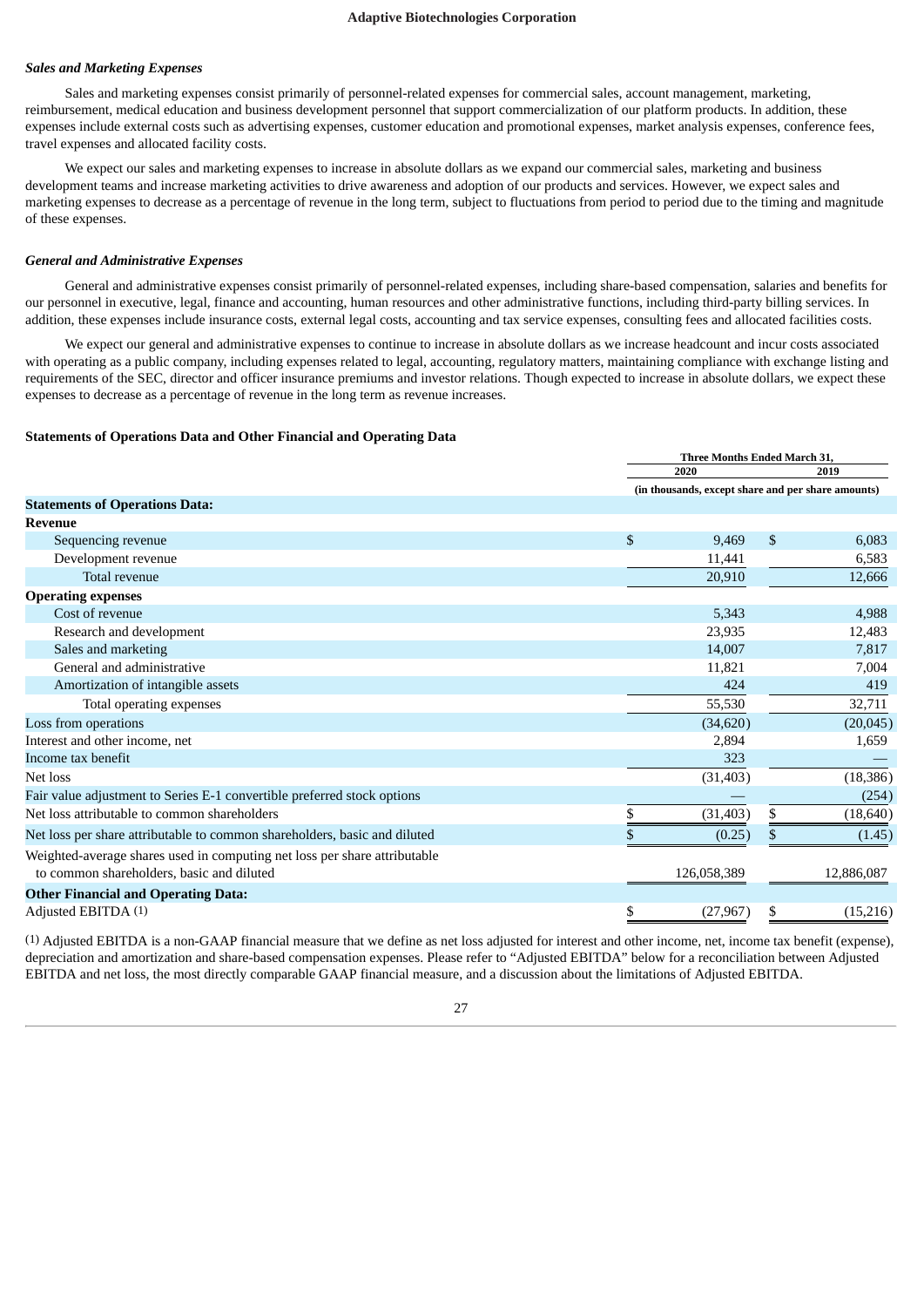# **Comparison of the Three Months Ended March 31, 2020 and 2019**

*Revenue*

|                                    | <b>Three Months Ended</b><br>March 31. |  |        | Change |  | <b>Percent of Revenue</b> |      |      |
|------------------------------------|----------------------------------------|--|--------|--------|--|---------------------------|------|------|
| (in thousands, except percentages) | 2020                                   |  | 2019   |        |  | $\frac{0}{0}$             | 2020 | 2019 |
| Revenue                            |                                        |  |        |        |  |                           |      |      |
| Sequencing revenue                 | 9.469                                  |  | 6.083  | 3,386  |  | 56%                       | 45%  | 48%  |
| Development revenue                | 11.441                                 |  | 6.583  | 4,858  |  | 74                        | 55   | 52   |
| Total revenue                      | 20.910                                 |  | 12.666 | 8,244  |  | 65%                       | 100% | 100% |

Total revenue was \$20.9 million for the three months ended March 31, 2020 compared to \$12.7 million for the three months ended March 31, 2019, representing an increase of \$8.2 million, or 65%.

Sequencing revenue increased to \$9.5 million for the three months ended March 31, 2020, representing an increase of \$3.4 million, or 56%. The increase in sequencing revenue was attributable to an increase of \$2.0 million in revenue generated from clinical customers and a \$1.4 million increase in revenue generated from biopharmaceutical and academic customers.

Research sequencing volume increased by 23% to 6,030 sequences delivered in the three months ended March 31, 2020 from 4,891 sequences delivered in the three months ended March 31, 2019. Clinical sequencing volume increased by 75% to 3,518 clinical tests delivered in the three months ended March 31, 2020 from 2,011 clinical tests delivered in the three months ended March 31, 2019.

Development revenue increased to \$11.4 million for the three months ended March 31, 2020, representing an increase of \$4.9 million, or 74%. The increase in development revenue was primarily attributable to a \$4.6 million increase in revenue generated from the Genentech Agreement.

## *Cost of Revenue*

|                                    | <b>Three Months Ended</b><br>March 31. |       | Change |       | <b>Percent of Revenue</b> |      |  |
|------------------------------------|----------------------------------------|-------|--------|-------|---------------------------|------|--|
| (in thousands, except percentages) | 2020                                   | 2019  |        |       | 2020                      | 2019 |  |
| Cost of revenue                    | 5,343                                  | 4.988 | 355    | $7\%$ | 26%                       | 39%  |  |

Cost of revenue was \$5.3 million for the three months ended March 31, 2020, compared to \$5.0 million for the three months ended March 31, 2019, representing an increase of approximately \$0.4 million, or approximately 7%. The increase in cost of revenue was primarily attributable to increased cost of materials of \$0.2 million resulting from increased sample processing volumes offset by reductions in cost per sample. Additionally, part of the period-overperiod increase in cost of revenue related to increases in labor and overhead costs of \$1.1 million, which was offset by a \$1.0 million decrease related to usage mix of our production laboratory to research and development samples from revenue samples.

# *Research and Development*

|                                    |         | <b>Three Months Ended</b><br>March 31. | Change |     | <b>Percent of Revenue</b> |      |  |
|------------------------------------|---------|----------------------------------------|--------|-----|---------------------------|------|--|
| (in thousands, except percentages) | 2020    | 2019                                   |        |     | 2020                      | 2019 |  |
| Research and development           | ں ں ں ے | $\Delta$ <sup>2</sup>                  |        | 92% | 114%                      | 99%  |  |

The following table presents disaggregated research and development expenses by cost classification for the periods presented:

|                                                          | <b>Three Months Ended March 31.</b> |      |        |               |
|----------------------------------------------------------|-------------------------------------|------|--------|---------------|
| (in thousands)                                           | 2020                                | 2019 |        | <b>Change</b> |
| Research and development materials and allocated         |                                     |      |        |               |
| production laboratory expenses                           | \$<br>10,415                        | \$   | 5,060  | 5,355         |
| Personnel expenses                                       | 9.989                               |      | 5,607  | 4,382         |
| Allocable facilities and information technology expenses | 1.025                               |      | 820    | 205           |
| Software and cloud services expenses                     | 876                                 |      | 266    | 610           |
| Depreciation and other expenses                          | 1,630                               |      | 730    | 900           |
| Total                                                    | 23.935                              |      | 12.483 | 11,452        |
|                                                          |                                     |      |        |               |

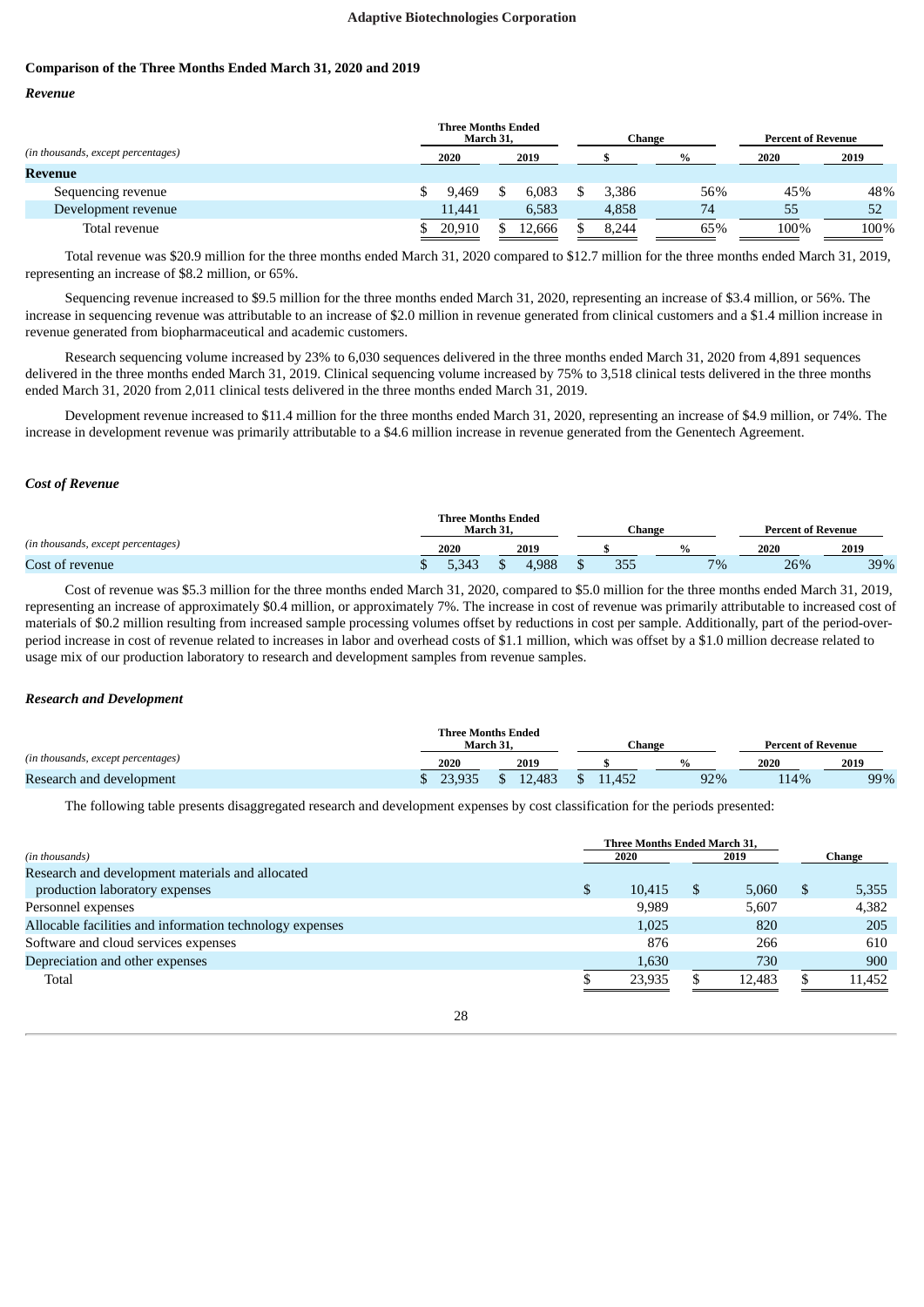Research and development expenses were \$23.9 million for the three months ended March 31, 2020, compared to \$12.5 million for the three months ended March 31, 2019, representing an increase of approximately \$11.5 million, or 92%. The increase was primarily attributable to \$5.4 million in additional cost of materials and allocated production laboratory expenses primarily related to supporting investments in our immune medicine platform, immunoSEQ Dx and Antigen Map development and TCR drug discovery efforts, as well as a \$4.4 million increase in personnel costs.

### *Sales and Marketing*

|                                    |  | <b>Three Months Ended</b><br>March 31. |  |       | Change |  |     | <b>Percent of Revenue</b> |     |      |      |  |
|------------------------------------|--|----------------------------------------|--|-------|--------|--|-----|---------------------------|-----|------|------|--|
| (in thousands, except percentages) |  | 2020                                   |  | 2019  |        |  |     | 0/2                       |     | 2020 | 2019 |  |
| Sales and marketing                |  | 4.007                                  |  | 7.817 | 5,190  |  | 79% | 67%                       | 62% |      |      |  |

Sales and marketing expenses were \$14.0 million for the three months ended March 31, 2020, compared to \$7.8 million for the three months ended March 31, 2019, representing an increase of \$6.2 million, or 79%. The increase was primarily attributable to \$2.7 million in additional personnel costs, \$2.8 million in additional marketing fees and \$0.4 million in additional travel, entertainment and customer event related expenses.

#### *General and Administrative*

|                                    | <b>Three Months Ended</b><br>March 31. |        |  |       | Change |     |      | <b>Percent of Revenue</b> |      |
|------------------------------------|----------------------------------------|--------|--|-------|--------|-----|------|---------------------------|------|
| (in thousands, except percentages) |                                        | 2020   |  | 2019  |        |     | 2020 |                           | 2019 |
| General and administrative         |                                        | 11.821 |  | 7.004 | 4.817  | 69% |      | 57%                       | 55%  |

General and administrative expenses were \$11.8 million for the three months ended March 31, 2020, compared to \$7.0 million for the three months ended March 31, 2019, representing an increase of \$4.8 million, or 69%. The increase was primarily attributable to \$2.8 million in additional personnel costs, \$1.2 million in additional legal, tax and accounting fees, a \$0.9 million increase in insurance costs, a \$0.3 million increase in consulting fees and a \$0.2 million increase in computer and software costs. These increases were partially offset by a \$1.3 million decrease in business taxes resulting from the timing of the Genentech upfront payment received in February 2019.

#### *Interest and Other Income, Net*

|                                    |  |      | <b>Three Months Ended March 31.</b> |  | hange |     |  |
|------------------------------------|--|------|-------------------------------------|--|-------|-----|--|
| (in thousands, except percentages) |  | 2020 | 2019                                |  |       |     |  |
| Interest and other income, net     |  | RQ   | .uj.                                |  | חרה   | 74% |  |

Interest and other income, net was \$2.9 million for the three months ended March 31, 2020, compared to \$1.7 million for the three months ended March 31, 2019, representing an increase of \$1.2 million, or approximately 74%. The increase was primarily attributable to a \$1.4 million increase in interest earned on a larger money market funds and marketable securities portfolio, which increased period-over-period as a result of proceeds received from our initial public offering.

## **Adjusted EBITDA**

Adjusted EBITDA is a non-GAAP financial measure that we define as net loss adjusted for interest and other income, net, income tax benefit (expense), depreciation and amortization and share-based compensation expenses.

Management uses Adjusted EBITDA to evaluate the financial performance of our business and the effectiveness of our business strategies. We present Adjusted EBITDA because we believe it is frequently used by analysts, investors and other interested parties to evaluate companies in our industry and it facilitates comparisons on a consistent basis across reporting periods. Further, we believe it is helpful in highlighting trends in our operating results because it excludes items that are not indicative of our core operating performance.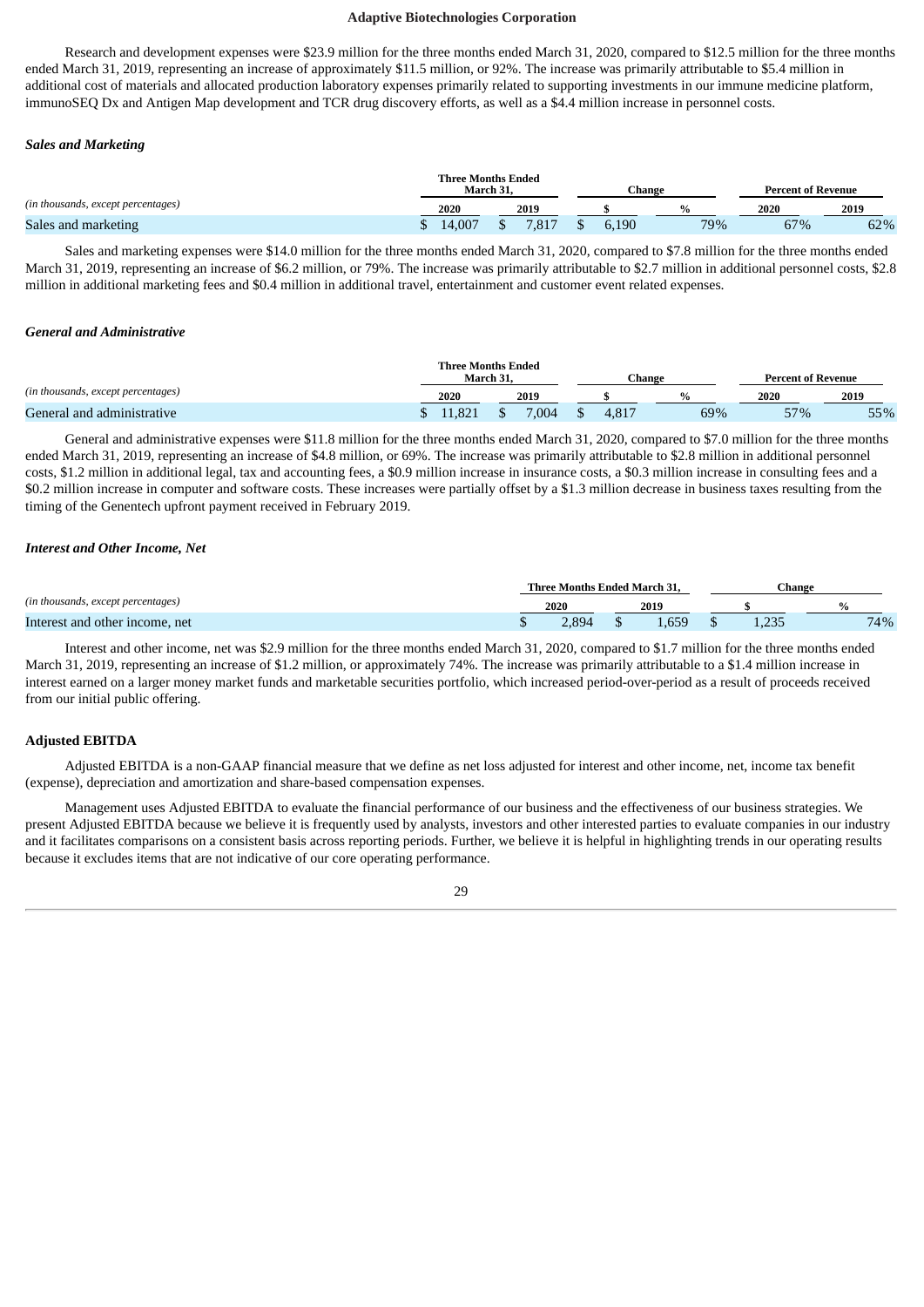Adjusted EBITDA has limitations as an analytical tool and you should not consider it in isolation, or as a substitute for analysis of our results as reported under GAAP. We may in the future incur expenses similar to the adjustments in the presentation of Adjusted EBITDA. In particular, we expect to incur meaningful share-based compensation expense in the future. Other limitations include that Adjusted EBITDA does not reflect:

- all expenditures or future requirements for capital expenditures or contractual commitments;
- changes in our working capital needs;
- income tax benefit (expense), which may be a necessary element of our costs and ability to operate;
- the costs of replacing the assets being depreciated and amortized, which will often have to be replaced in the future;
- the non-cash component of employee compensation expense; and
- the impact of earnings or charges resulting from matters we consider not to be reflective, on a recurring basis, of our ongoing operations.

In addition, Adjusted EBITDA may not be comparable to similarly titled measures used by other companies in our industry or across different industries.

The following is a reconciliation of our net loss to Adjusted EBITDA for the three months ended March 31, 2020 and 2019 (in thousands):

|                                       |   | Three Months Ended March 31, |  |           |  |
|---------------------------------------|---|------------------------------|--|-----------|--|
|                                       |   | 2020                         |  | 2019      |  |
| Net loss                              | D | (31, 403)                    |  | (18, 386) |  |
| Interest and other income, net        |   | (2,894)                      |  | (1,659)   |  |
| Income tax benefit                    |   | (323)                        |  |           |  |
| Depreciation and amortization expense |   | 1,978                        |  | 1,783     |  |
| Share-based compensation expense (1)  |   | 4,675                        |  | 3,046     |  |
| <b>Adjusted EBITDA</b>                |   | (27,967                      |  | (15,216)  |  |

(1) Represents share-based compensation expense related to option and RSU awards. See Note 11 of the accompanying notes to our unaudited condensed financial statements appearing elsewhere in this report for details on our share-based compensation expense.

# **Liquidity and Capital Resources**

We have incurred losses since inception and have incurred negative cash flows from operations from inception through December 31, 2018, and again in the three months ended March 31, 2020. As of March 31, 2020, we had an accumulated deficit of \$396.8 million.

We have funded our operations to date principally from the sale of convertible preferred stock and common stock, including the sale of common stock in our initial public offering, and, to a lesser extent, sequencing and development revenue. As of March 31, 2020, we had cash, cash equivalents and marketable securities of \$655.8 million.

We believe our existing cash, cash equivalents and marketable securities will be sufficient to fund our operating expenses and capital expenditure requirements through at least the next 12 months. We may consider raising additional capital to expand our business, to pursue strategic investments, to take advantage of financing opportunities or for other reasons.

If our available cash, cash equivalents and marketable securities balances and anticipated cash flow from operations are insufficient to satisfy our liquidity requirements, we may seek to sell additional equity or convertible debt securities, enter into a credit facility or another form of third-party funding or seek other debt financing. With respect to the sale of additional equity or convertible debt securities, we expect our ability to raise additional equity capital in the next 12 to 18 months to potentially be adversely impacted by global economic conditions and the recent disruptions to and volatility in the credit and financial markets in the United States and worldwide resulting from the ongoing COVID-19 pandemic. The sale of equity and convertible debt securities may result in dilution to our shareholders and, in the case of preferred equity securities or convertible debt, those securities could provide for rights, preferences or privileges senior to those of our common stock. The terms of debt securities issued or borrowings pursuant to a credit agreement could impose significant restrictions on our operations. This additional capital may not be available on reasonable terms, or at all.

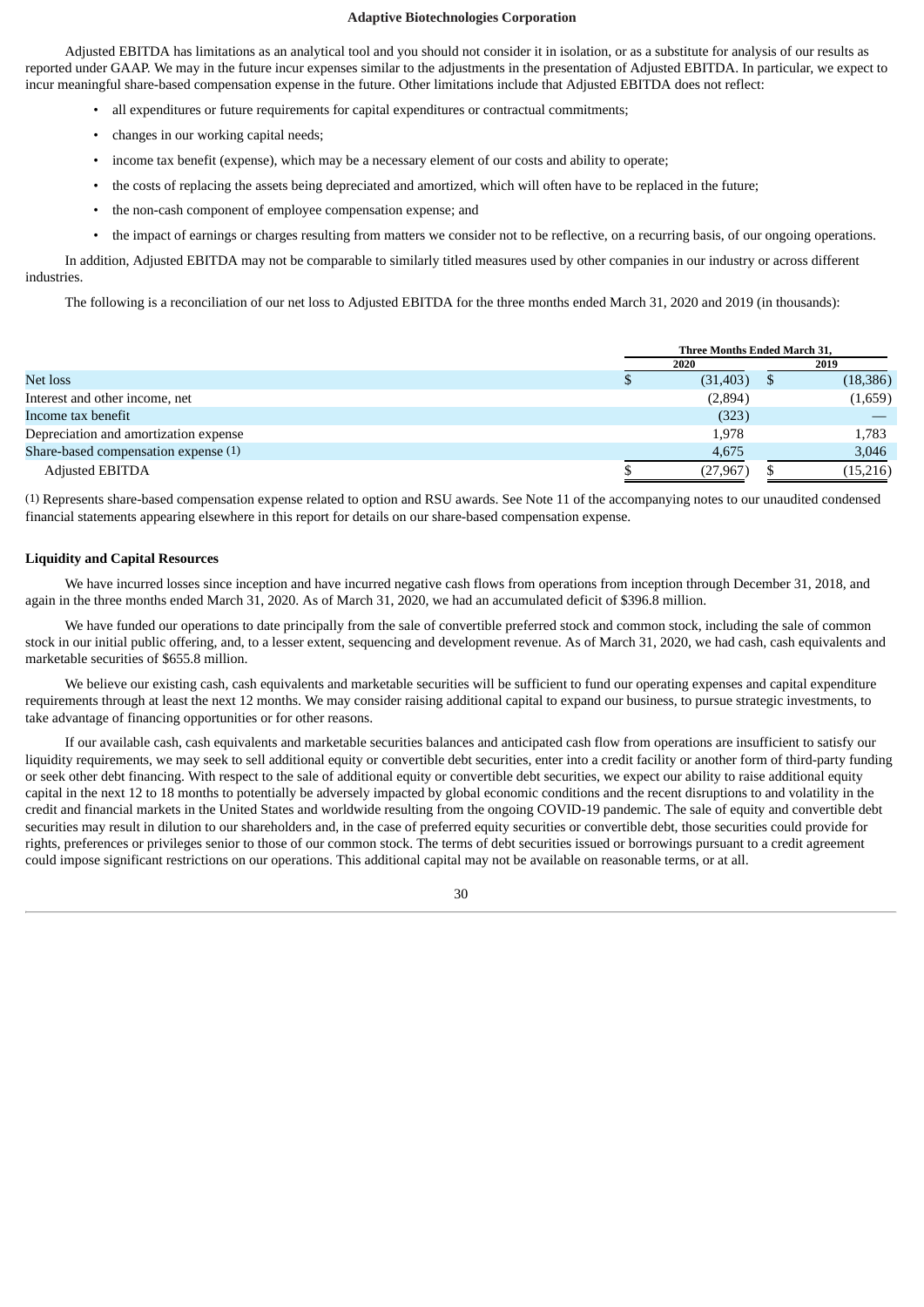We plan to utilize the existing cash, cash equivalents and marketable securities on hand primarily to fund our commercial and marketing activities associated with our clinical products and services, continued research and development initiatives for our pipeline candidates and drug discovery initiatives, ongoing investments into our immune medicine platform and scaling of our laboratory operations with our anticipated growth. Cash in excess of immediate requirements is invested in accordance with our investment policy, primarily with a view to liquidity and capital preservation. Currently, our funds are held in money market funds and marketable securities consisting of U.S. government debt securities, commercial paper and corporate bonds.

While we may experience reductions in our revenue in the near term as a result of the COVID-19 pandemic, as long term revenue from sales of immunoSEQ and clonoSEQ is expected to grow, we expect our accounts receivable and inventory balances to increase. Any increase in accounts receivable and inventory may not be completely offset by increases in accounts payable and accrued expenses, which could result in greater working capital requirements.

Moreover, we expect to incur additional costs associated with operating as a public company, including expenses related to legal, accounting, regulatory matters and exchange listing and SEC compliance matters, as well as director and officer insurance premiums and investor relations.

### *Cash Flows*

The following table summarizes our uses and sources of cash for the three months ended March 31, 2020 and 2019 (in thousands):

|                                                     | <b>Three Months Ended March 31.</b> |  |            |
|-----------------------------------------------------|-------------------------------------|--|------------|
|                                                     | 2020                                |  | 2019       |
| Net cash (used in) provided by operating activities | (31,606)                            |  | 278,303    |
| Net cash provided by (used in) investing activities | 142.759                             |  | (222, 176) |
| Net cash provided by financing activities           | 4.959                               |  | 124        |

#### *Operating Activities*

Cash used in operating activities during the three months ended March 31, 2020 was \$31.6 million, which was primarily attributable to a net loss of \$31.4 million and a net change in our operating assets and liabilities of \$6.7 million, partially offset by non-cash share-based compensation of \$4.7 million, non-cash depreciation and amortization of \$1.4 million and non-cash lease expense of \$0.6 million. The net change in our operating assets and liabilities is primarily due to a \$6.9 million reduction in deferred revenue primarily related to revenue recognized from the Genentech Agreement, a reduction in accounts payable and accrued liabilities of \$4.6 million largely related to the payout of our annual corporate bonus payments and an increase in inventory of \$1.4 million, all of which were partially offset by reductions in accounts receivable and prepaid expenses and other assets of \$3.3 million and \$3.5 million, respectively.

Cash provided by operating activities during the three months ended March 31, 2019 was \$278.3 million, which was primarily attributable to a net change in our operating assets and liabilities of \$292.5 million, non-cash share-based compensation of \$3.0 million and non-cash depreciation and amortization of \$1.2 million, partially offset by a net loss of \$18.4 million. The net change in our operating assets and liabilities reflects an increase in deferred revenue of \$296.1 million primarily due to the \$300.0 million upfront payment by Genentech, a decrease in accounts receivable of \$0.7 million due to the timing of collections, an increase in prepaid expenses and other current assets of \$3.7 million due to receivables from investment maturities, a decrease in accounts payable and accrued liabilities of \$0.4 million largely due to corporate bonus payments and a decrease in deferred rent of \$0.2 million due to increases in cash rental payments.

#### *Investing Activities*

Cash provided by investing activities during the three months ended March 31, 2020 was \$142.8 million, which was primarily attributable to proceeds from sales and maturities of marketable securities of \$253.5 million, partially offset by purchases of marketable securities of \$107.7 million and purchases of property and equipment of \$3.0 million.

Cash used in investing activities during the three months ended March 31, 2019 was \$222.2 million, which was primarily attributable to purchases of marketable securities of \$270.9 million and purchases of property and equipment of \$3.8 million, partially offset by maturities of marketable securities of \$52.5 million.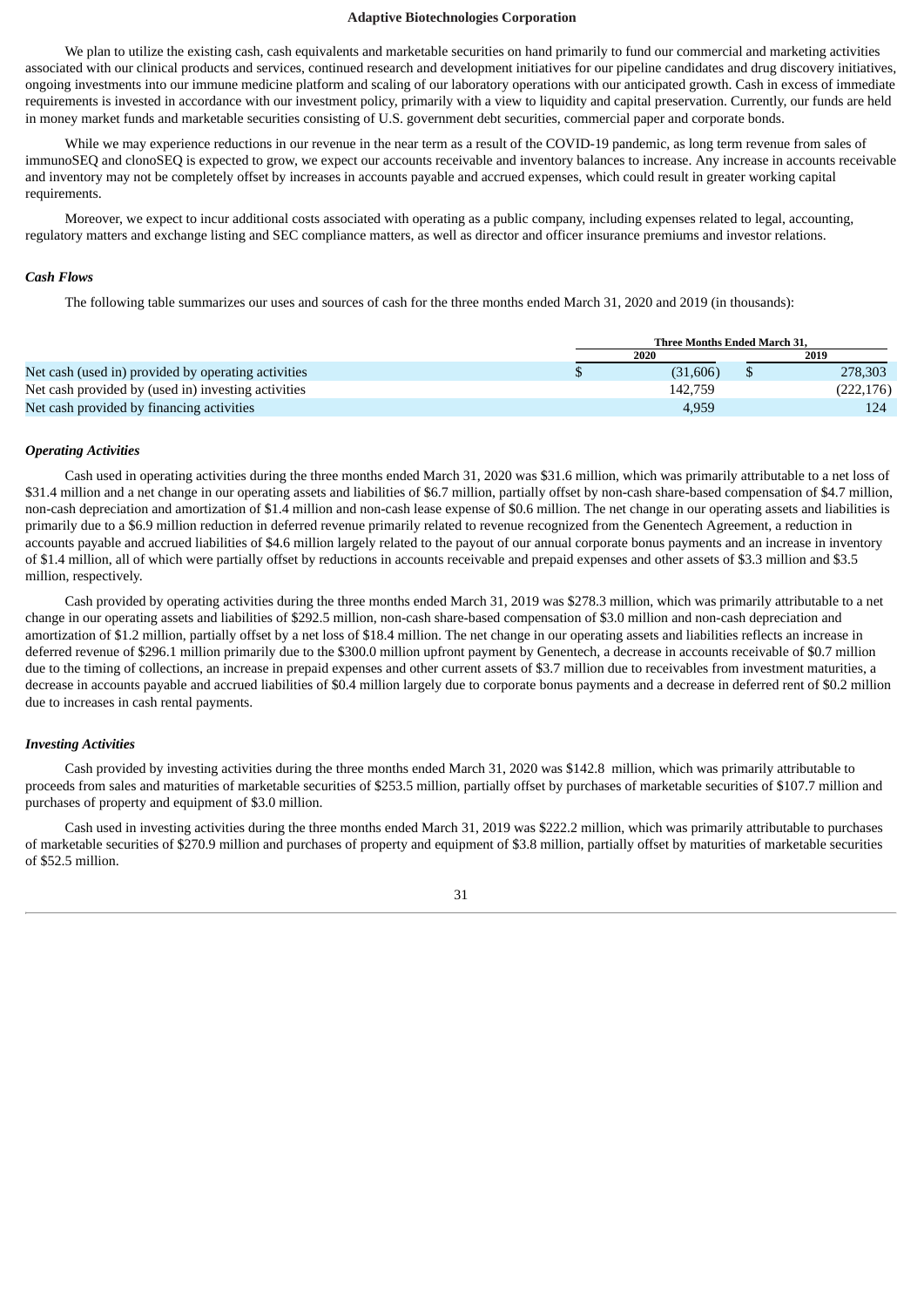#### *Financing Activities*

Cash provided by financing activities during the three months ended March 31, 2020 was \$5.0 million, which was primarily attributable to proceeds from the exercise of stock options.

Cash provided by financing activities during the three months ended March 31, 2019 was \$0.1 million, which was primarily attributable to proceeds from the exercise of stock options.

### **Contractual Obligations and Commitments**

Except for the addition of the amendment to our lease in South San Francisco, California as set forth in Note 8 of the accompanying notes to our unaudited condensed financial statements, which resulted in additional lease obligations of \$8.9 million, as of March 31, 2020, there have been no material changes outside the ordinary course of business to our contractual obligations and commitments as previously disclosed in our Annual Report on Form 10- K for the year ended December 31, 2019.

#### **Net Operating Loss Carryforwards**

Utilization of our net operating loss ("NOL") carryforwards and credits may be subject to a substantial annual limitation due to the ownership change limitations provided by Section 382 of the Internal Revenue Code of 1986 ("Section 382") and similar state provisions. The annual limitation may result in the expiration of NOL carryforwards and credits before utilization. If there should be an ownership change, our ability to utilize our NOL carryforwards and credits could be limited. We have completed a Section 382 analysis and have determined there are no permanent limitations on the utilization of approximately \$225.4 million of our federal NOLs as of December 31, 2018. Under the TCJA, federal net operating losses incurred in 2018 and future years may be carried forward indefinitely, but the deductibility of such federal NOL is subject to an annual limitation. Net operating losses generated prior to 2018 are eligible to be carried forward up to 20 years. Based on the available objective evidence, management determined that it was more likely than not that the net deferred tax assets would not be realizable as of December 31, 2019. Accordingly, management applied a full valuation allowance against net deferred tax assets as of December 31, 2019. In March of 2020, under the newly enacted CARES Act, NOLs arising in tax years beginning after December 31, 2017 and before January 1, 2021 may be carried back to each of the five tax years preceding the tax year of the loss. Additionally, the CARES Act temporarily removes the 80% limitation, reinstating it for tax years beginning after 2020.

#### **Off-Balance Sheet Arrangements**

As of March 31, 2020 and December 31, 2019, we have not had any off-balance sheet arrangements, as defined in the rules and regulations of the SEC.

### **Critical Accounting Policies and Estimates**

We have prepared our financial statements in accordance with GAAP. Our preparation of these financial statements requires us to make estimates, assumptions and judgments that affect the reported amounts of assets, liabilities and related disclosures at the date of the financial statements, as well as revenue and expense recorded during the reporting periods. We evaluate our estimates and judgments on an ongoing basis. We base our estimates on historical experience and or other relevant assumptions that we believe to be reasonable under the circumstances. Estimates are used in several areas, including, but not limited to, estimates of progress to date for certain performance obligations and transaction price for certain contracts with customers, share-based compensation, including the fair value of stock, the provision for income taxes, including related reserves, and goodwill, among others. These estimates generally involve complex issues and require judgments, involve the analysis of historical results and prediction of future trends, can require extended periods of time to resolve and are subject to change from period to period. Actual results may differ materially from management's estimates.

While our significant accounting policies are described in more detail in our Annual Report on Form 10-K for the year ended December 31, 2019, as well as in Note 2 of the accompanying notes to our unaudited condensed financial statements included elsewhere in this report, we believe the following accounting policies are critical to the judgments and estimates used in the preparation of our financial statements:

- revenue recognition;
- share-based compensation;
- common stock valuations; and
- goodwill.

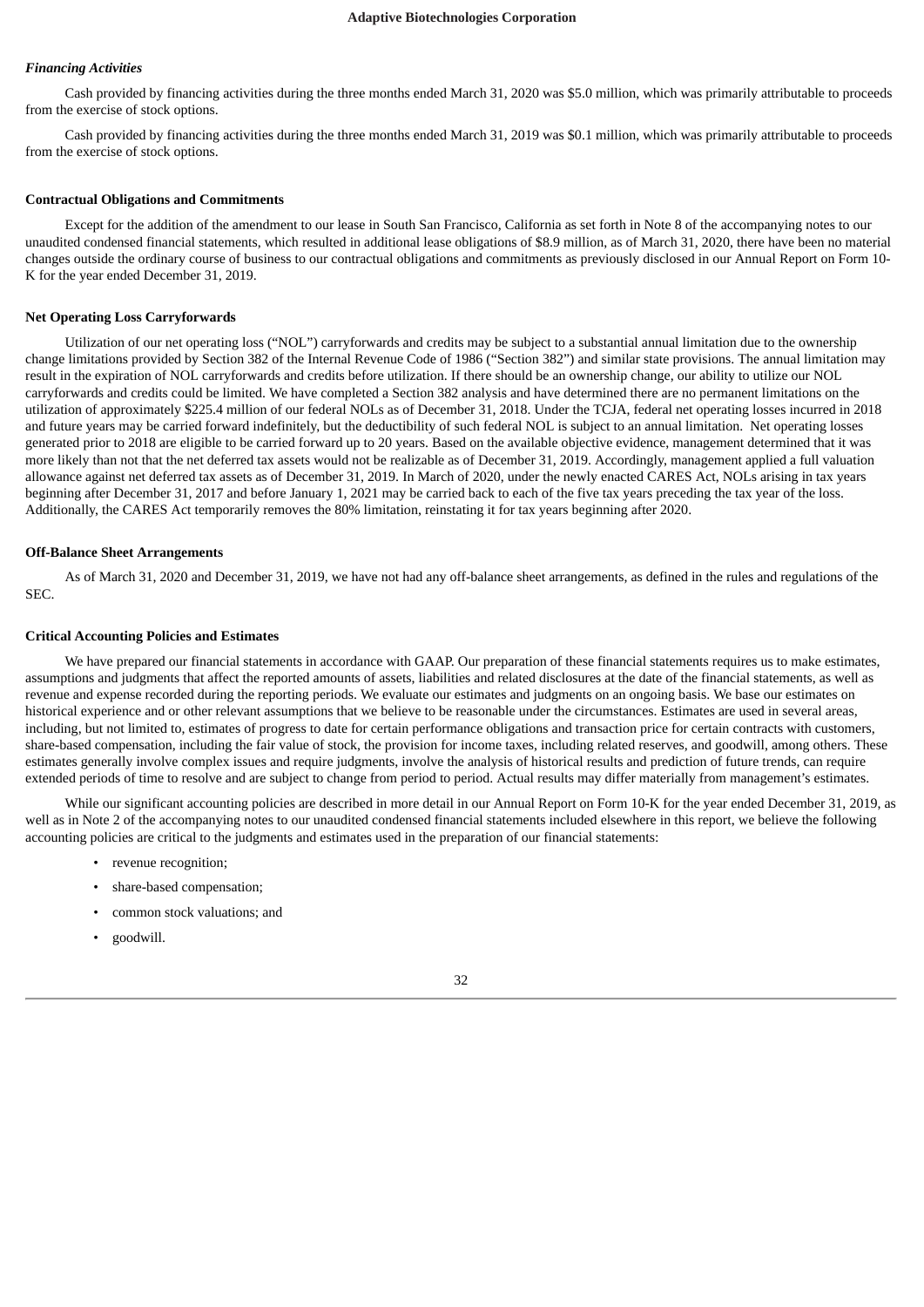There have been no material changes to our critical accounting policies and estimates as previously disclosed in our Annual Report on Form 10-K for the year ended December 31, 2019.

### *JOBS Act Accounting Election*

We are an "emerging growth company" within the meaning of the JOBS Act. The JOBS Act allows an emerging growth company to delay the adoption of new or revised accounting standards that have different effective dates for public and private companies until those standards apply to private companies. We have elected to use this extended transition period and, as a result, our financial statements may not be comparable to companies that comply with public company effective dates. We also intend to rely on other exemptions provided by the JOBS Act, including not being required to comply with the auditor attestation requirements of Section 404(b) of the Sarbanes-Oxley Act.

We will remain an emerging growth company until the earliest of (1) December 31, 2024; (2) the last day of the fiscal year in which we have total annual gross revenue of at least \$1.07 billion; (3) the last day of the fiscal year in which we are deemed to be a "large accelerated filer" as defined in Rule 12b-2 under the Exchange Act, which would occur if the market value of our common stock held by non-affiliates exceeded \$700.0 million as of the last business day of the second fiscal quarter of such year; or (4) the date on which we have issued more than \$1.0 billion in non-convertible debt securities during the prior three-year period.

#### *Recent Accounting Pronouncements*

See Note 2 of the accompanying notes to our unaudited condensed financial statements included elsewhere in this report for more information.

#### <span id="page-32-0"></span>**Item 3. Quantitative and Qualitative Disclosures about Market Risk**

#### *Interest Rate Risk*

We are exposed to market risk for changes in interest rates related primarily to our cash and cash equivalents and marketable securities. There have been no material changes to our market risks as previously disclosed in our Annual Report on Form 10-K for the year ended December 31, 2019.

#### <span id="page-32-1"></span>**Item 4. Controls and Procedures**

Under the supervision and with the participation of our management, including our Chief Executive Officer and Chief Financial Officer, we evaluated the effectiveness of the design and operation of our disclosure controls and procedures pursuant to Rule 13a-15 under the Exchange Act as of the end of the period covered by this report. Based on that evaluation, our Chief Executive Officer and Chief Financial Officer have concluded that our disclosure controls and procedures were effective as of March 31, 2020. There was not any change in our internal control over financial reporting (as such term is defined in Rules 13a-15(f) under the Exchange Act) during the three months ended March 31, 2020 that has materially affected, or is reasonably likely to materially affect, our internal control over financial reporting.

33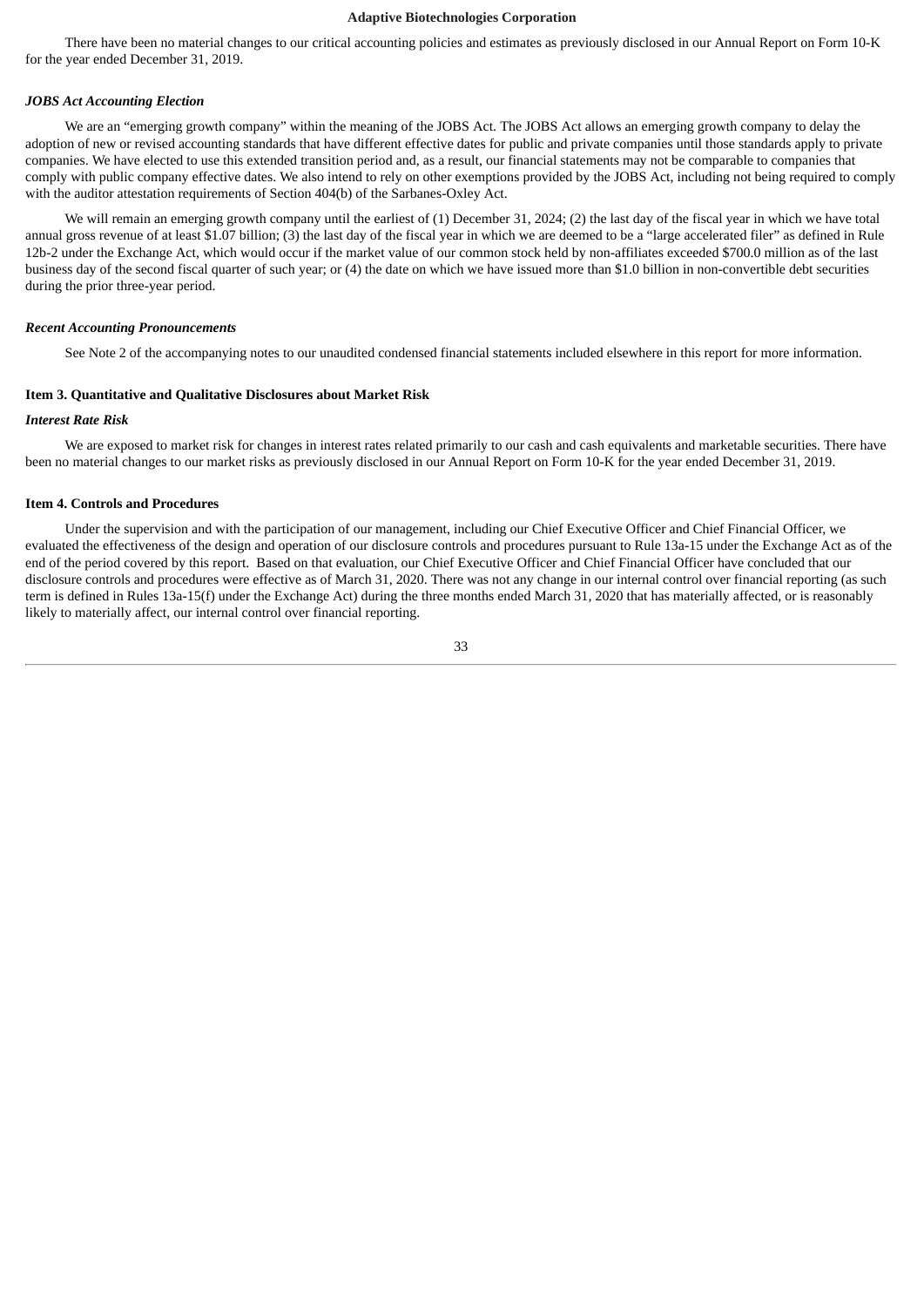# **Adaptive Biotechnologies Corporation PART II—OTHER INFORMATION**

#### <span id="page-33-1"></span><span id="page-33-0"></span>**Item 1. Legal Proceedings**

From time to time, we may be subject to legal proceedings. We are not currently a party to or aware of any proceedings that we believe will have, individually or in the aggregate, a material adverse effect on our business, financial condition or results of operations. Regardless of outcome, litigation can have an adverse impact on us because of defense and settlement costs, diversion of management resources and other factors.

#### <span id="page-33-2"></span>**Item 1A. Risk Factors**

We operate in a rapidly changing environment that involves a number of risks that could materially affect our business, financial condition or future results, some of which are beyond our control. In addition to the other information set forth in this report, the risks and uncertainties that we believe are most important for you to consider are discussed in Part I, "Item 1A. Risk Factors" on our Annual Report on Form 10-K for the year ended December 31, 2019. Other than the factors set forth below, there have been no material changes to the risk factors described in the Annual Report on Form 10-K for the year ended December 31, 2019. The risk factors may be important to understanding other statements in this quarterly report and should be read in conjunction with the unaudited condensed financial statements and related notes in Part I, Item 1, "Financial Statements" and Part I, Item 2, "Management's Discussion and Analysis of Financial Condition and Results of Operations" of this quarterly report. Because of such risk factors, as well as other factors affecting our financial condition and operating results, past financial performance should not be considered to be a reliable indicator of future performance, and investors should not use historical trends to anticipate results or trends in future periods. Further, additional risks that we currently do not know about or that we currently believe to be immaterial may also impair our business, financial condition, operating results and *prospects.*

Our business could be adversely affected by the effects of health epidemics, including the recent COVID-19 pandemic, in regions where we or third parties on which we rely have significant laboratory operations, manufacturing facilities, concentrations of clinical trial sites or other business operations. The COVID-19 pandemic could materially affect our operations, including at our headquarters in Seattle and in our offices in South San Francisco, each subject to COVID-19 related government restrictions, as well as the business or operations of our manufacturers, contract research *organizations or other third parties with whom we conduct business.*

Our business could be adversely affected by global pandemics or health epidemics in regions where we have concentrations of clinical trial sites or other business operations, and such pandemics or epidemics could cause significant disruption in the operations of third-party manufacturers, suppliers, general contractors and sub-contractors related to capital projects and contract research organizations ("CROs") upon whom we rely. For example, in December 2019, a novel strain of coronavirus, SARS-CoV-2, causing a disease referred to as COVID-19, was reported to have surfaced in Wuhan, China. Since then, COVID-19 has spread to multiple countries, including the United States and several European countries, and the World Health Organization has declared the outbreak a "pandemic." In response to the pandemic, the U.S. government has imposed travel restrictions on travel between the United States, Europe and certain other countries. Further, the President of the United States declared the COVID-19 pandemic a national emergency, invoking powers under the Stafford Act, the legislation that directs federal emergency disaster response. Most of our facilities and employees are based in Seattle, Washington at our corporate headquarters, where the state government has imposed "stay at home" restrictions designed to slow the spread of COVID-19, which have disrupted our normal operations. Similarly, San Mateo County, California has a "shelter-in-place" order with restrictions that have disrupted our normal operations in our South San Francisco office. With respect to our laboratory operations, we intend to rely on the measures implemented earlier in this quarter to reduce the risk of exposure of COVID-19 to the employees who continue to work on site as part of government-defined essential services, including the implementation of work-from-home policies for certain employees, as well as the implementation of shifts and zones to physically distance employees who remain on site. We expect our laboratory staff will soon begin processing samples from patients who have contracted, been exposed to, or recovered from COVID-19. We work with a variety of materials that could be hazardous to human health, but we have no specific experience with COVID-19. We intend to continue to adhere to the safety measures implemented to reduce the risk of exposure to our on-site staff. In the event of COVID-19 exposure to our employees, it is possible that all or a portion of our operations could be materially disrupted.

The effects of the stay at home orders or similar government orders and our work-from-home policies may negatively impact productivity, disrupt our business and delay our clinical programs and corporate expansion initiatives, the magnitude of which will depend, in part, on the length and severity of the restrictions and other limitations regarding our ability to conduct our business in the ordinary course. These and similar, and perhaps more severe, disruptions in our operations could negatively impact our business, operating results and financial condition.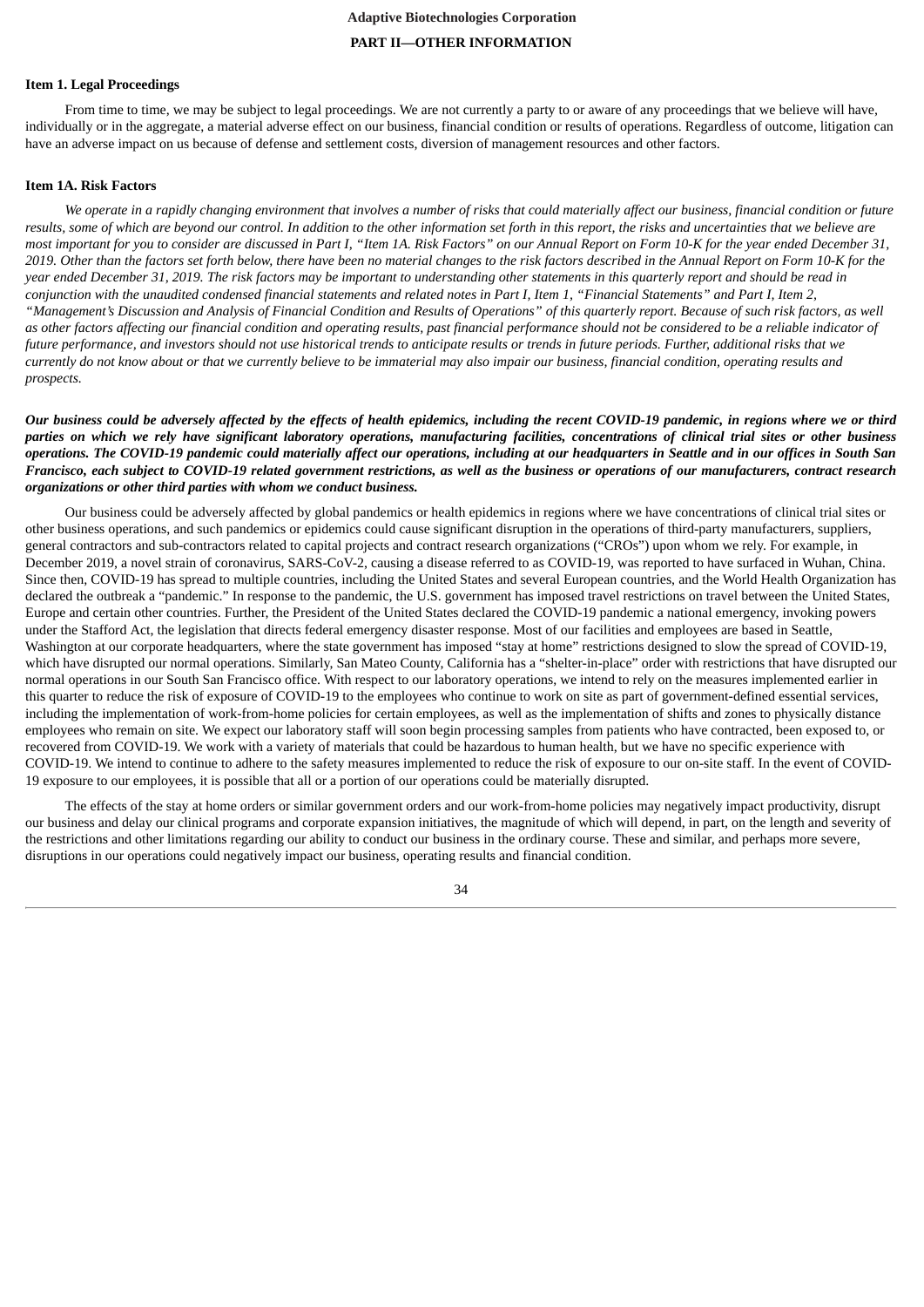Quarantines, stay at home orders and similar government orders, or the perception that such orders, shutdowns or other restrictions on business operations could occur, whether related to COVID-19 or other infectious diseases, could impact personnel at third-party manufacturing or supplier facilities in the United States and other countries, or the availability or cost of materials, which would disrupt our supply chain.

The spread of COVID-19, which has caused significant worldwide economic volatility, uncertainty and disruption, may materially affect us economically. While the potential economic impact brought by, and the duration of, COVID-19 may be difficult to assess or predict, a widespread pandemic could result in significant disruption of global financial markets, reducing our ability to access capital, which could in the future negatively affect our liquidity. In addition, a recession or market correction resulting from the spread of COVID-19 could materially affect our business and the value of our common stock.

The global pandemic of COVID-19 continues to rapidly evolve. The ultimate impact of the COVID-19 pandemic or a similar health epidemic is highly uncertain and subject to change. We do not yet know the full extent of potential delays or impacts on our business, clinical trials, corporate expansion plans and other initiatives, or the impacts to healthcare systems or the global economy as a whole. However, these effects could have a material impact on our operations, and we will continue to monitor the COVID-19 situation closely.

# The COVID-19 pandemic could adversely impact portions of our business that rely on research and development activities or clinical trials and delay *or disrupt our pipeline, which may adversely impact revenue.*

The extent to which the COVID-19 pandemic may impact our business with respect to research and development and clinical trials will depend on future developments, which are highly uncertain and cannot be predicted with confidence, such as the ultimate geographic spread of the disease, the duration of the outbreak, travel restrictions and social distancing in the United States and other countries, business closures or business disruptions, and the effectiveness of actions taken in the United States and other countries to contain and treat the disease. As the COVID-19 pandemic continues to spread around the globe, we will likely experience disruptions that could severely impact our business with respect to research and development and clinical trials, including:

- delays or difficulties in enrolling patients or maintaining scheduled study visits in our clinical trials;
- delays or difficulties in clinical site initiation, including difficulties in recruiting clinical site investigators and clinical site staff;
- diversion of healthcare resources away from the conduct of clinical trials, including the diversion of hospitals serving as our clinical trial sites and hospital staff supporting the conduct of our clinical trials;
- interruption of key clinical trial activities, such as clinical trial site monitoring, due to limitations on travel imposed or recommended by federal or state governments, employers and others;
- limitations in employee resources that would otherwise be focused on the conduct of our business with respect to research and development or clinical trials, including due to illness of our employees or their families, an increase in childcare responsibilities for certain employees, the desire of our employees to avoid close contact or contact with large groups of people or as a result of the governmental imposition of stay at home orders or similar working restrictions;
- delays in receiving approval from local regulatory authorities to initiate our planned clinical trials;
- delays in clinical sites receiving the supplies and materials needed to conduct clinical trials;
- interruption in global shipping that may affect the transport of clinical trial materials;
- changes in local regulations as part of a response to the COVID-19 pandemic, which may require us to change the ways in which our clinical trials are conducted, which may result in unexpected costs, or discontinuing clinical trials altogether;
- delays in necessary interactions with local regulators, ethics committees and other important agencies and contractors due to limitations in employee resources or forced furlough of government employees; and
- refusal of the FDA to accept data from clinical trials in affected geographies outside the United States.

In addition, regulatory milestones represent a substantial part of our business strategy and are a key component of development revenue. The disruptions set forth above may materially affect our ability to achieve regulatory milestones, resulting in delays in our clinical pipeline and a material adverse effect on revenues.

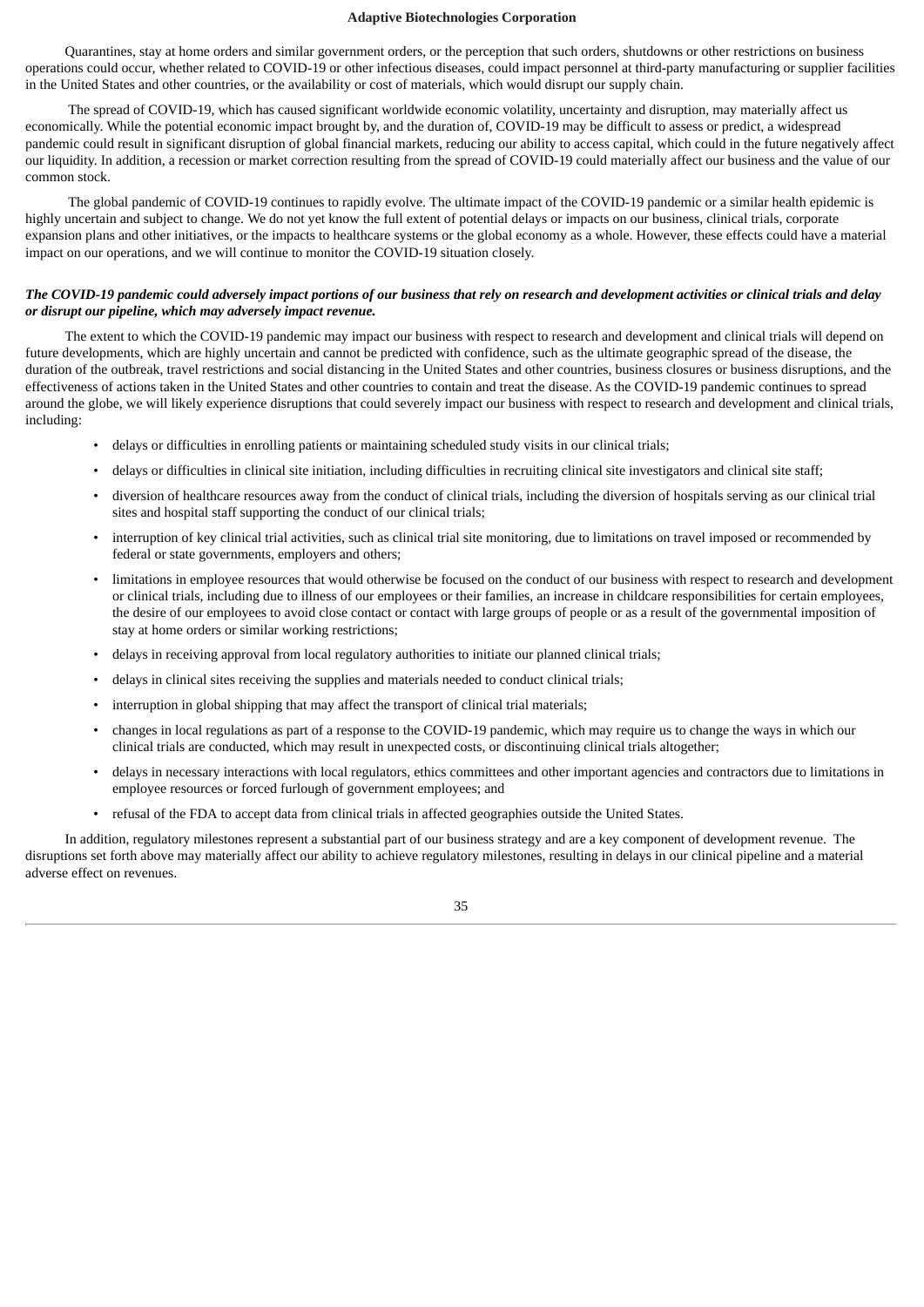# <span id="page-35-0"></span>**Item 2. Unregistered Sales of Equity Securities and Use of Proceeds**

# *Sales of Unregistered Securities*

Not applicable.

# *Use of Proceeds from our IPO*

On July 1, 2019, we closed our initial public offering, in which we issued and sold 17,250,000 shares of our common stock, including the full exercise of the underwriters' over-allotment option, at a public offering price of \$20.00 per share for an aggregate offering price of \$345.0 million. All of the shares of common stock issued and sold in the offering were registered under the Securities Act of 1933, as amended pursuant to a registration statement on Form S-1 (File No. 333-231838), which was declared effective by the SEC on June 26, 2019.

Cash used since the initial public offering is described elsewhere in the "Management's Discussion and Analysis of Financial Condition and Results of Operations" section of our periodic reports filed with the SEC. There has been no material change in the planned use of proceeds from our initial public offering as described in our prospectus dated June 26, 2019 filed with the SEC on June 27, 2019 in connection with our initial public offering.

# <span id="page-35-1"></span>**Item 3. Defaults Upon Senior Securities**

Not applicable.

# <span id="page-35-2"></span>**Item 4. Mine Safety Disclosures**

Not applicable**.**

# <span id="page-35-3"></span>**Item 5. Other Information**

Not applicable**.**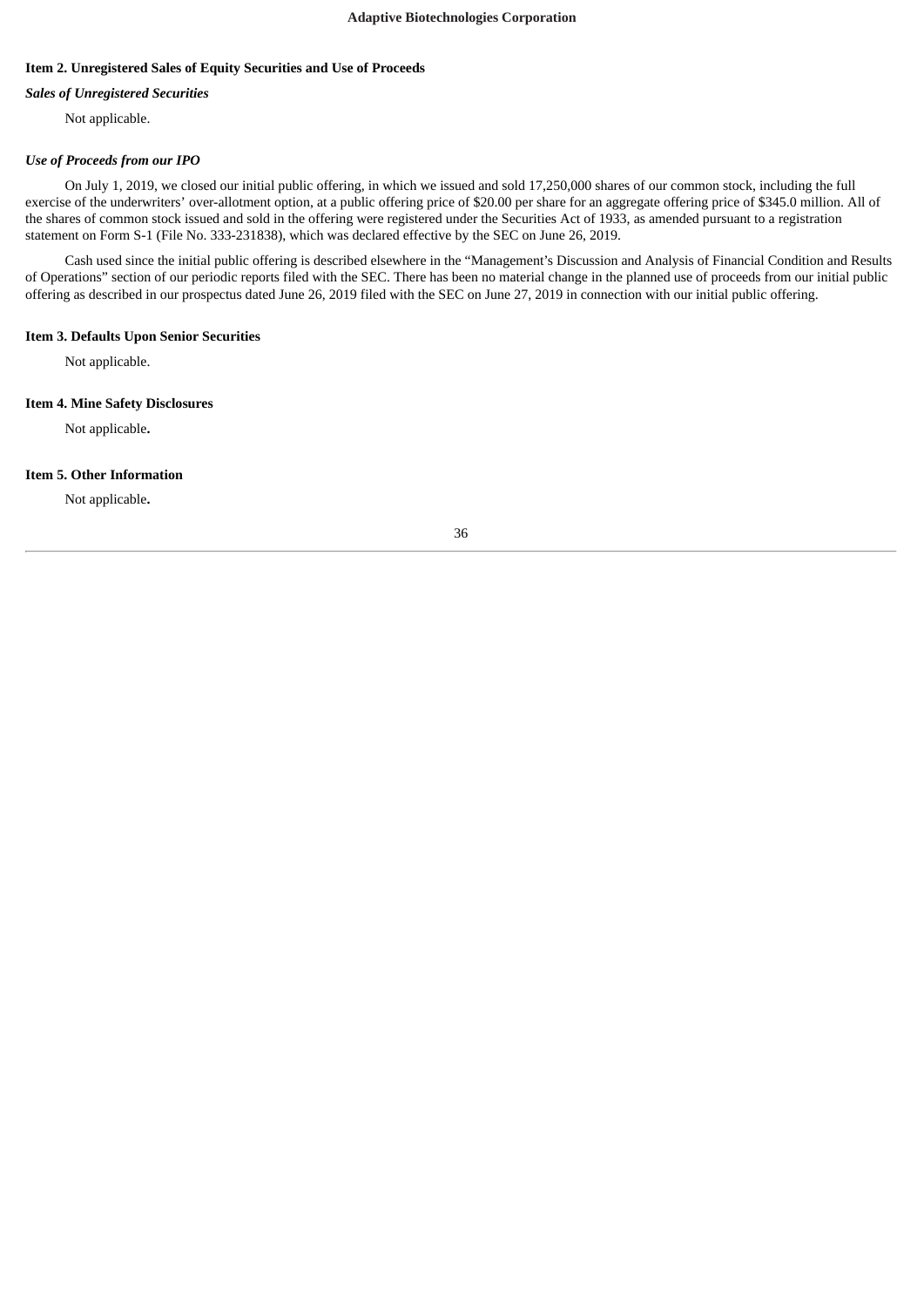<span id="page-36-0"></span>

|                                 |                                                                                                                                                                         | <b>Incorporated by Reference</b> |            |         |                              |                                                   |
|---------------------------------|-------------------------------------------------------------------------------------------------------------------------------------------------------------------------|----------------------------------|------------|---------|------------------------------|---------------------------------------------------|
| <b>Exhibit</b><br><b>Number</b> | <b>Exhibit Title</b>                                                                                                                                                    | Form                             | File No.   | Exhibit | <b>Filing</b><br><b>Date</b> | Filed/<br><b>Furnished</b><br>with This<br>Report |
| 3.1                             | <b>Amended and Restated Articles of Incorporation</b>                                                                                                                   | $8-K$                            | 001-38957  | 3.1     | 7/1/2019                     |                                                   |
| 3.2                             | <b>Amended and Restated Bylaws</b>                                                                                                                                      | $8-K$                            | 001-38957  | 3.2     | 7/1/2019                     |                                                   |
| 4.1                             | <b>Seventh Amended and Restated Investors' Rights Agreement</b><br>among Adaptive Biotechnologies Corporation and certain of its<br>shareholders, dated May 30, 2019    | $S-1$                            | 333-231838 | 4.1     | 5/30/2019                    |                                                   |
| 31.1                            | <b>Certification of Principal Executive Officer Pursuant to Section 302</b><br>of the Sarbanes-Oxley Act of 2002                                                        |                                  |            |         |                              | X                                                 |
| 31.2                            | <b>Certification of Principal Financial and Accounting Officer</b><br>Pursuant to Section 302 of the Sarbanes-Oxley Act of 2002                                         |                                  |            |         |                              | X                                                 |
| $32.1*$                         | <b>Certification of Principal Executive Officer Pursuant to Section 906</b><br>of the Sarbanes-Oxley Act of 2002                                                        |                                  |            |         |                              | X                                                 |
| $32.2*$                         | <b>Certification of Principal Financial and Accounting Officer</b><br>Pursuant to Section 906 of the Sarbanes-Oxley Act of 2002                                         |                                  |            |         |                              | X                                                 |
| 101.INS                         | $XBRL$ Instance Document – the instance document does not appear<br>in the Interactive Data File because its XBRL tags are embedded<br>within the Inline XBRL document. |                                  |            |         |                              | X                                                 |
| 101.SCH                         | Inline XBRL Taxonomy Extension Schema Document                                                                                                                          |                                  |            |         |                              | X                                                 |
| 101.CAL                         | Inline XBRL Taxonomy Extension Calculation Linkbase Document                                                                                                            |                                  |            |         |                              | X                                                 |
| 101.DEF                         | Inline XBRL Taxonomy Extension Definition Linkbase Document                                                                                                             |                                  |            |         |                              | X                                                 |
| 101.LAB                         | Inline XBRL Taxonomy Extension Label Linkbase Document                                                                                                                  |                                  |            |         |                              | X                                                 |
| 101.PRE                         | Inline XBRL Taxonomy Extension Presentation Linkbase<br>Document                                                                                                        |                                  |            |         |                              | X                                                 |
| 104                             | Cover Page Interactive Data File (formatted in Inline XBRL and<br>included in Exhibit 101)                                                                              |                                  |            |         |                              | X                                                 |

\*This certification is deemed not filed for purposes of Section 18 of the Exchange Act, or otherwise subject to the liability of that section, nor shall it be deemed incorporated by reference into any filing under the Securities Act or the Exchange Act.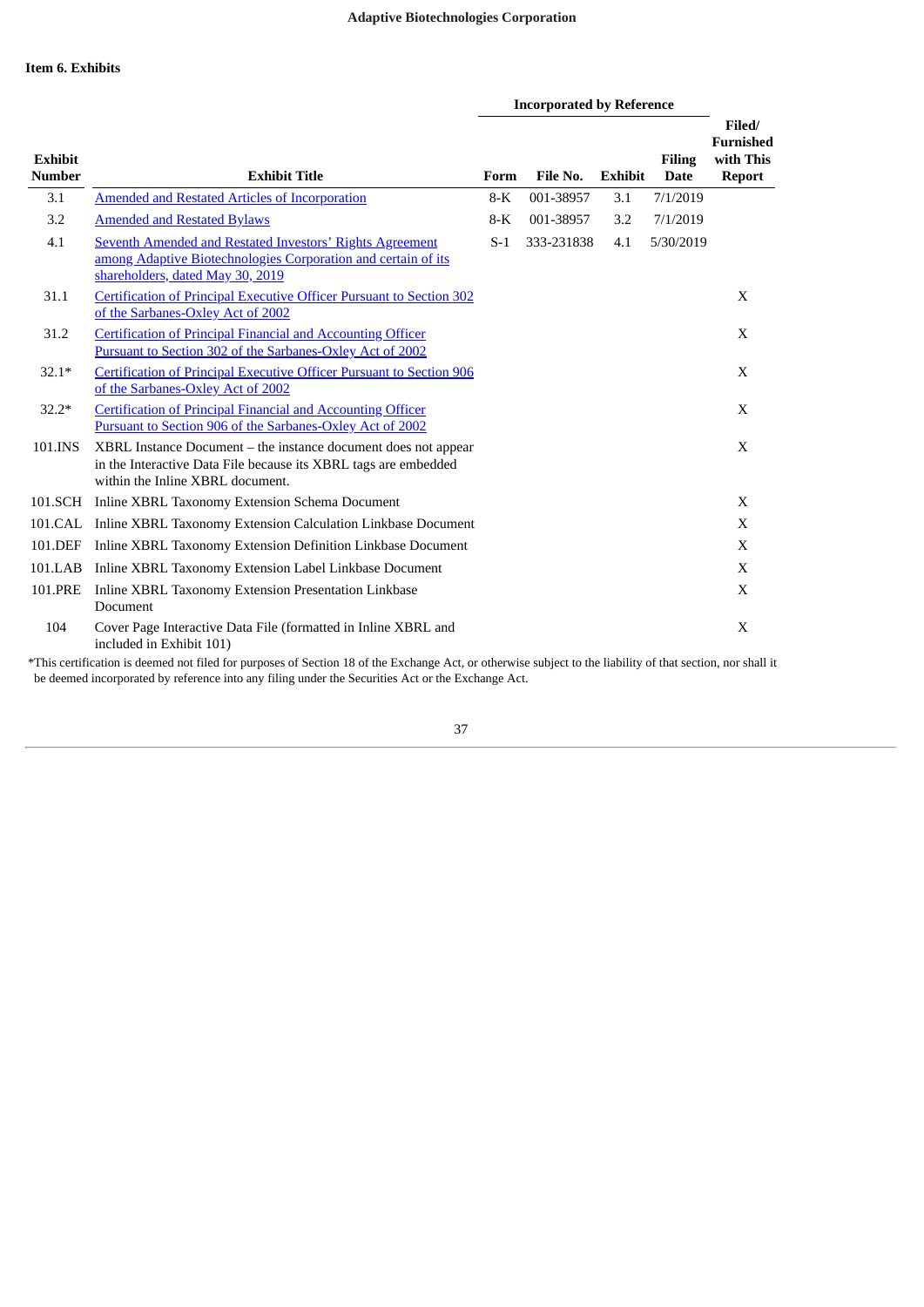# **SIGNATURES**

<span id="page-37-0"></span>Pursuant to the requirements of the Securities Exchange Act of 1934, the registrant has duly caused this report to be signed on its behalf by the undersigned, thereunto duly authorized.

Date: May 12, 2020 By:

Date: May 12, 2020 By:

# **ADAPTIVE BIOTECHNOLOGIES CORPORATION**

Accounting Officer)

| /s/ Chad Robins                                           |
|-----------------------------------------------------------|
| <b>Chad Robins</b>                                        |
| Chief Executive Officer and Director (Principal Executive |
| Officer)                                                  |
| /s/ Chad Cohen                                            |
| Chad Cohen                                                |

Chief Financial Officer (Principal Financial and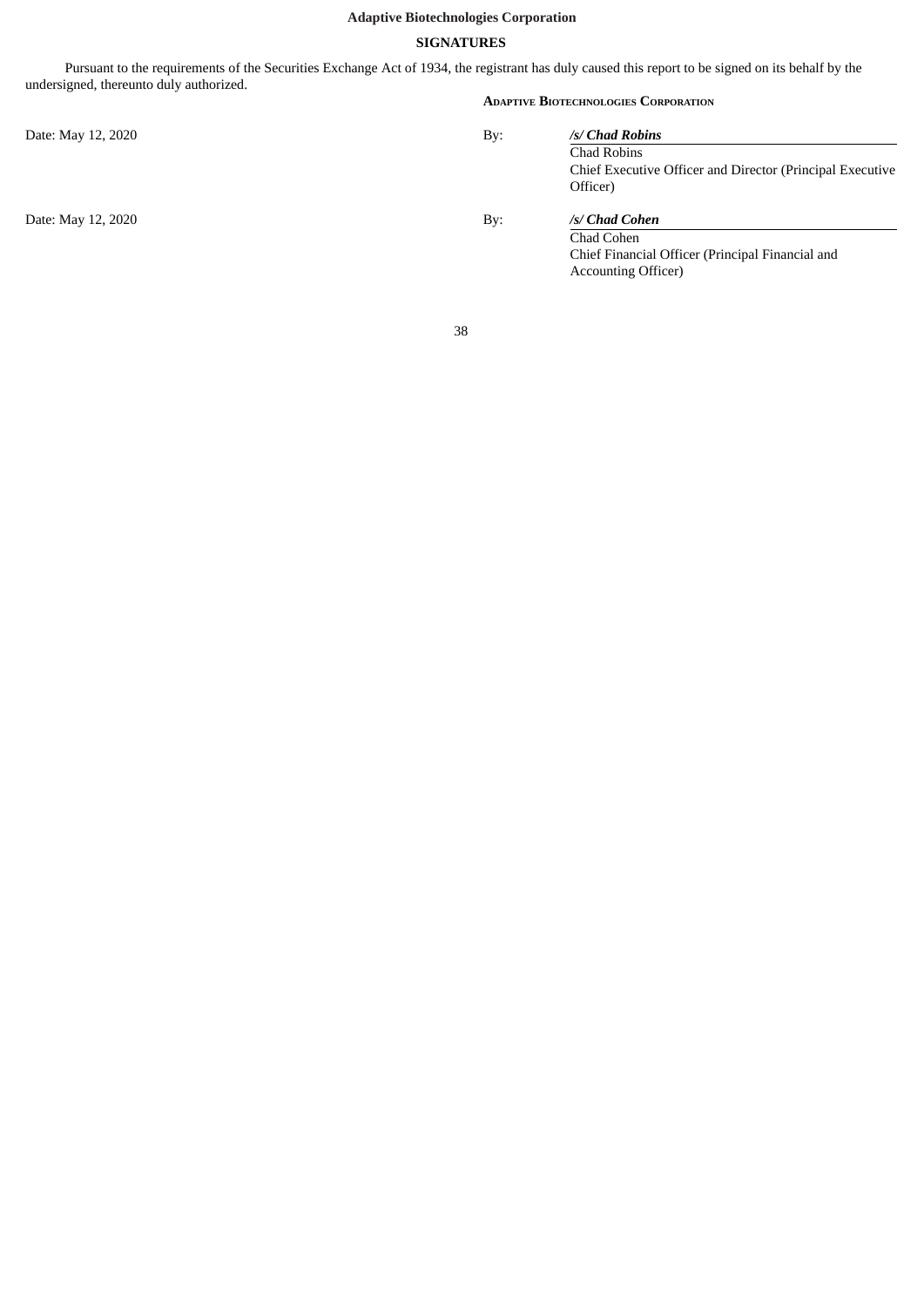# **CERTIFICATION OF THE CHIEF EXECUTIVE OFFICER PURSUANT TO SECTION 302 OF THE SARBANES-OXLEY ACT OF 2002**

<span id="page-38-0"></span>I, Chad Robins, certify that:

- 1. I have reviewed this Quarterly Report on Form 10-Q of Adaptive Biotechnologies Corporation;
- 2. Based on my knowledge, this report does not contain any untrue statement of a material fact or omit to state a material fact necessary to make the statements made, in light of the circumstances under which such statements were made, not misleading with respect to the period covered by this report;
- 3. Based on my knowledge, the financial statements, and other financial information included in this report, fairly present in all material respects the financial condition, results of operations and cash flows of the registrant as of, and for, the periods presented in this report;
- 4. The registrant's other certifying officer(s) and I are responsible for establishing and maintaining disclosure controls and procedures (as defined in Exchange Act Rules 13a-15(e) and 15d-15(e)) for the registrant and have:
	- a) Designed such disclosure controls and procedures, or caused such disclosure controls and procedures to be designed under our supervision, to ensure that material information relating to the registrant, including its consolidated subsidiaries, is made known to us by others within those entities, particularly during the period in which this report is being prepared;
	- b) Evaluated the effectiveness of the registrant's disclosure controls and procedures and presented in this report our conclusions about the effectiveness of the disclosure controls and procedures, as of the end of the period covered by this report based on such evaluation; and
	- c) Disclosed in this report any change in the registrant's internal control over financial reporting that occurred during the registrant's most recent fiscal quarter (the registrant's fourth fiscal quarter in the case of an annual report) that has materially affected, or is reasonably likely to materially affect, the registrant's internal control over financial reporting; and
- 5. The registrant's other certifying officer(s) and I have disclosed, based on our most recent evaluation of internal control over financial reporting, to the registrant's auditors and the audit committee of the registrant's board of directors (or persons performing the equivalent functions):
	- a) All significant deficiencies and material weaknesses in the design or operation of internal control over financial reporting which are reasonably likely to adversely affect the registrant's ability to record, process, summarize and report financial information; and
	- b) Any fraud, whether or not material, that involves management or other employees who have a significant role in the registrant's internal control over financial reporting.

Date: May 12, 2020 By: /s/ Chad Robins

Chad Robins Chief Executive Officer (Principal Executive Officer)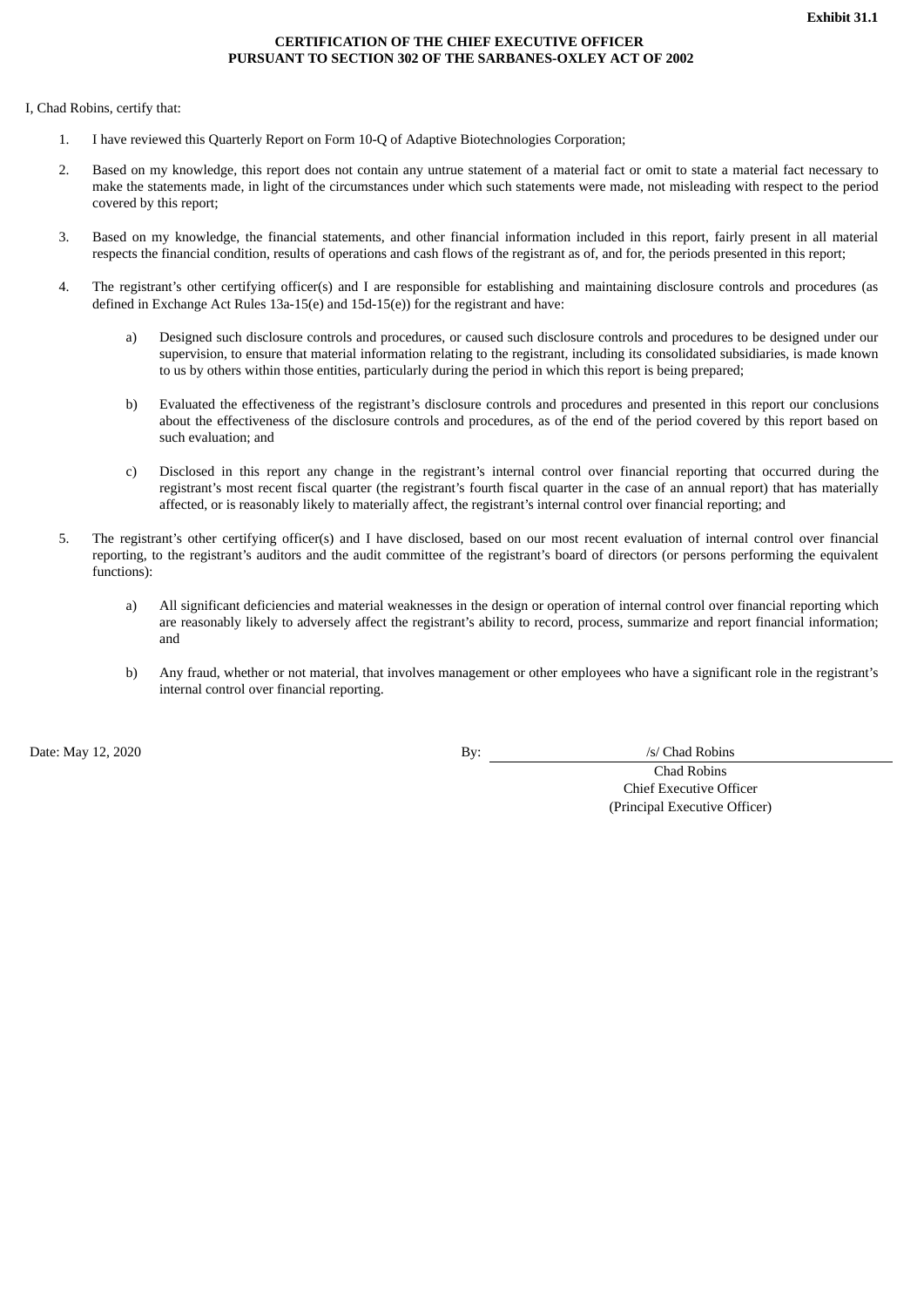# **CERTIFICATION OF THE CHIEF FINANCIAL OFFICER PURSUANT TO SECTION 302 OF THE SARBANES-OXLEY ACT OF 2002**

<span id="page-39-0"></span>I, Chad Cohen, certify that:

- 1. I have reviewed this Quarterly Report on Form 10-Q of Adaptive Biotechnologies Corporation;
- 2. Based on my knowledge, this report does not contain any untrue statement of a material fact or omit to state a material fact necessary to make the statements made, in light of the circumstances under which such statements were made, not misleading with respect to the period covered by this report;
- 3. Based on my knowledge, the financial statements, and other financial information included in this report, fairly present in all material respects the financial condition, results of operations and cash flows of the registrant as of, and for, the periods presented in this report;
- 4. The registrant's other certifying officer(s) and I are responsible for establishing and maintaining disclosure controls and procedures (as defined in Exchange Act Rules 13a-15(e) and 15d-15(e)) for the registrant and have:
	- a) Designed such disclosure controls and procedures, or caused such disclosure controls and procedures to be designed under our supervision, to ensure that material information relating to the registrant, including its consolidated subsidiaries, is made known to us by others within those entities, particularly during the period in which this report is being prepared;
	- b) Evaluated the effectiveness of the registrant's disclosure controls and procedures and presented in this report our conclusions about the effectiveness of the disclosure controls and procedures, as of the end of the period covered by this report based on such evaluation; and
	- c) Disclosed in this report any change in the registrant's internal control over financial reporting that occurred during the registrant's most recent fiscal quarter (the registrant's fourth fiscal quarter in the case of an annual report) that has materially affected, or is reasonably likely to materially affect, the registrant's internal control over financial reporting; and
- 5. The registrant's other certifying officer(s) and I have disclosed, based on our most recent evaluation of internal control over financial reporting, to the registrant's auditors and the audit committee of the registrant's board of directors (or persons performing the equivalent functions):
	- a) All significant deficiencies and material weaknesses in the design or operation of internal control over financial reporting which are reasonably likely to adversely affect the registrant's ability to record, process, summarize and report financial information; and
	- b) Any fraud, whether or not material, that involves management or other employees who have a significant role in the registrant's internal control over financial reporting.

Date: May 12, 2020 *IS/ Chad Cohen* By: /s/ Chad Cohen

Chad Cohen Chief Financial Officer (Principal Financial Officer and Principal Accounting Officer)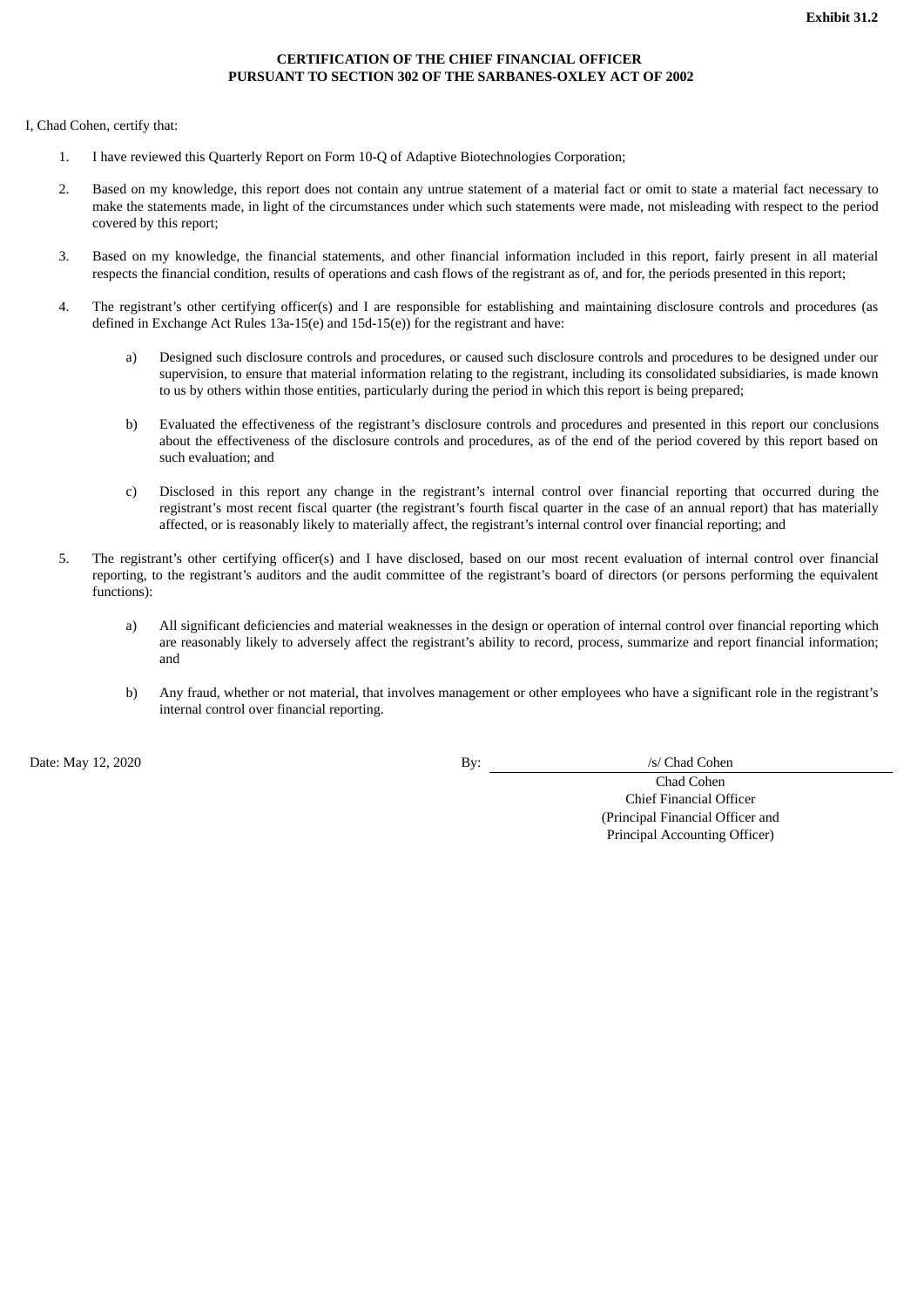#### **CERTIFICATION PURSUANT TO 18 U.S.C. SECTION 1350, AS ADOPTED PURSUANT TO SECTION 906 OF THE SARBANES-OXLEY ACT OF 2002**

<span id="page-40-0"></span>In connection with the Quarterly Report of Adaptive Biotechnologies Corporation (the "Company") on Form 10-Q for the quarterly period ended March 31, 2020 as filed with the Securities and Exchange Commission on the date hereof (the "Report"), I certify, pursuant to 18 U.S.C. § 1350, as adopted pursuant to § 906 of the Sarbanes-Oxley Act of 2002, that to my knowledge:

- 1. The Report fully complies with the requirements of Section 13(a) or 15(d) of the Securities Exchange Act of 1934, as amended; and
- 2. The information contained in the Report fairly presents, in all material respects, the financial condition and result of operations of the Company.

Date: May 12, 2020 By: */s/ Chad Robins* 

Chad Robins Chief Executive Officer (Principal Executive Officer)

The foregoing certification is being furnished solely to accompany the Report pursuant to 18 U.S.C. § 1350, and is not being filed for purposes of Section 18 of the Securities Exchange Act of 1934, as amended, and is not to be incorporated by reference into any filing of the Company, whether made before or after the date hereof, regardless of any general incorporation language in such filing.